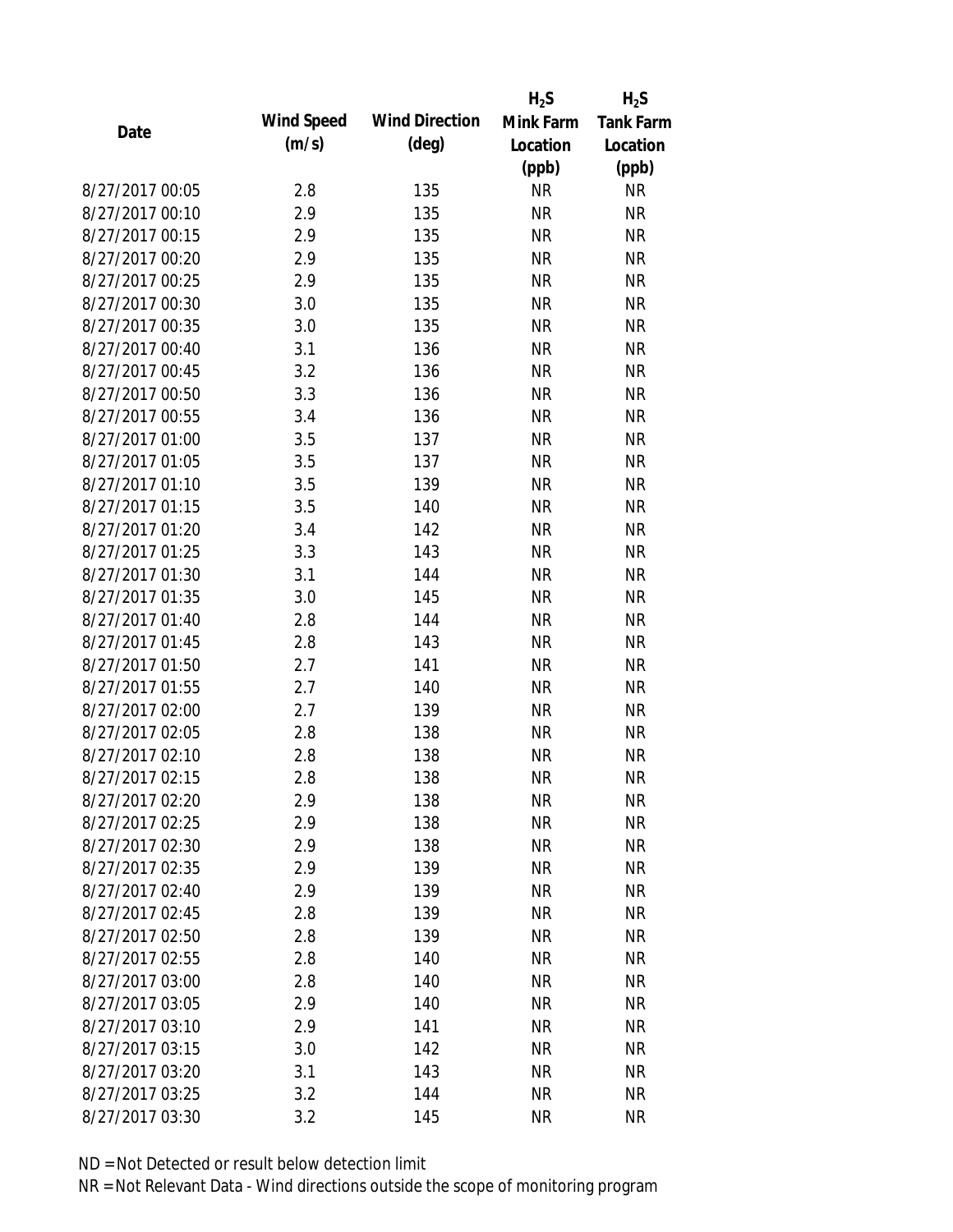|                 |                   |                       | $H_2S$    | $H_2S$           |
|-----------------|-------------------|-----------------------|-----------|------------------|
| Date            | <b>Wind Speed</b> | <b>Wind Direction</b> | Mink Farm | <b>Tank Farm</b> |
|                 | (m/s)             | $(\text{deg})$        | Location  | Location         |
|                 |                   |                       | (ppb)     | (ppb)            |
| 8/27/2017 03:35 | 3.3               | 146                   | <b>NR</b> | <b>NR</b>        |
| 8/27/2017 03:40 | 3.3               | 147                   | <b>NR</b> | <b>NR</b>        |
| 8/27/2017 03:45 | 3.2               | 147                   | <b>NR</b> | <b>NR</b>        |
| 8/27/2017 03:50 | 3.2               | 146                   | <b>NR</b> | <b>NR</b>        |
| 8/27/2017 03:55 | 3.2               | 146                   | <b>NR</b> | <b>NR</b>        |
| 8/27/2017 04:00 | 3.1               | 146                   | <b>NR</b> | <b>NR</b>        |
| 8/27/2017 04:05 | 3.0               | 146                   | <b>NR</b> | <b>NR</b>        |
| 8/27/2017 04:10 | 3.0               | 145                   | <b>NR</b> | <b>NR</b>        |
| 8/27/2017 04:15 | 2.9               | 145                   | <b>NR</b> | <b>NR</b>        |
| 8/27/2017 04:20 | 2.9               | 145                   | <b>NR</b> | <b>NR</b>        |
| 8/27/2017 04:25 | 2.8               | 146                   | <b>NR</b> | <b>NR</b>        |
| 8/27/2017 04:30 | 2.8               | 146                   | <b>NR</b> | <b>NR</b>        |
| 8/27/2017 04:35 | 2.7               | 146                   | <b>NR</b> | <b>NR</b>        |
| 8/27/2017 04:40 | 2.6               | 147                   | <b>NR</b> | <b>NR</b>        |
| 8/27/2017 04:45 | 2.6               | 148                   | <b>NR</b> | <b>NR</b>        |
| 8/27/2017 04:50 | 2.5               | 148                   | <b>NR</b> | <b>NR</b>        |
| 8/27/2017 04:55 | 2.5               | 148                   | <b>NR</b> | <b>NR</b>        |
| 8/27/2017 05:00 | 2.4               | 147                   | <b>NR</b> | <b>NR</b>        |
| 8/27/2017 05:05 | 2.4               | 146                   | <b>NR</b> | <b>NR</b>        |
| 8/27/2017 05:10 | 2.5               | 144                   | <b>NR</b> | <b>NR</b>        |
| 8/27/2017 05:15 | 2.5               | 142                   | <b>NR</b> | <b>NR</b>        |
| 8/27/2017 05:20 | 2.6               | 140                   | <b>NR</b> | <b>NR</b>        |
| 8/27/2017 05:25 | 2.7               | 139                   | <b>NR</b> | <b>NR</b>        |
| 8/27/2017 05:30 | 2.8               | 138                   | <b>NR</b> | <b>NR</b>        |
| 8/27/2017 05:35 | 2.9               | 139                   | <b>NR</b> | <b>NR</b>        |
| 8/27/2017 05:40 | 2.9               | 140                   | <b>NR</b> | <b>NR</b>        |
| 8/27/2017 05:45 | 3.0               | 142                   | <b>NR</b> | <b>NR</b>        |
| 8/27/2017 05:50 | 3.0               | 145                   | <b>NR</b> | <b>NR</b>        |
| 8/27/2017 05:55 | 3.0               | 147                   | <b>NR</b> | <b>NR</b>        |
| 8/27/2017 06:00 | 3.0               | 150                   | <b>NR</b> | <b>NR</b>        |
| 8/27/2017 06:05 | 3.1               | 151                   | <b>NR</b> | <b>NR</b>        |
| 8/27/2017 06:10 | 3.1               | 152                   | <b>NR</b> | <b>NR</b>        |
| 8/27/2017 06:15 | 3.1               | 153                   | <b>NR</b> | <b>NR</b>        |
| 8/27/2017 06:20 | 3.1               | 153                   | <b>NR</b> | <b>NR</b>        |
| 8/27/2017 06:25 | 3.1               | 152                   | <b>NR</b> | <b>NR</b>        |
| 8/27/2017 06:30 | 3.1               | 151                   | <b>NR</b> | <b>NR</b>        |
| 8/27/2017 06:35 | 3.0               | 150                   | <b>NR</b> | <b>NR</b>        |
| 8/27/2017 06:40 | 3.0               | 148                   | <b>NR</b> | <b>NR</b>        |
| 8/27/2017 06:45 | 2.9               | 146                   | <b>NR</b> | <b>NR</b>        |
| 8/27/2017 06:50 | 2.9               | 144                   | <b>NR</b> | <b>NR</b>        |
| 8/27/2017 06:55 | 2.9               | 142                   | <b>NR</b> | <b>NR</b>        |
| 8/27/2017 07:00 | 2.9               | 141                   | <b>NR</b> | <b>NR</b>        |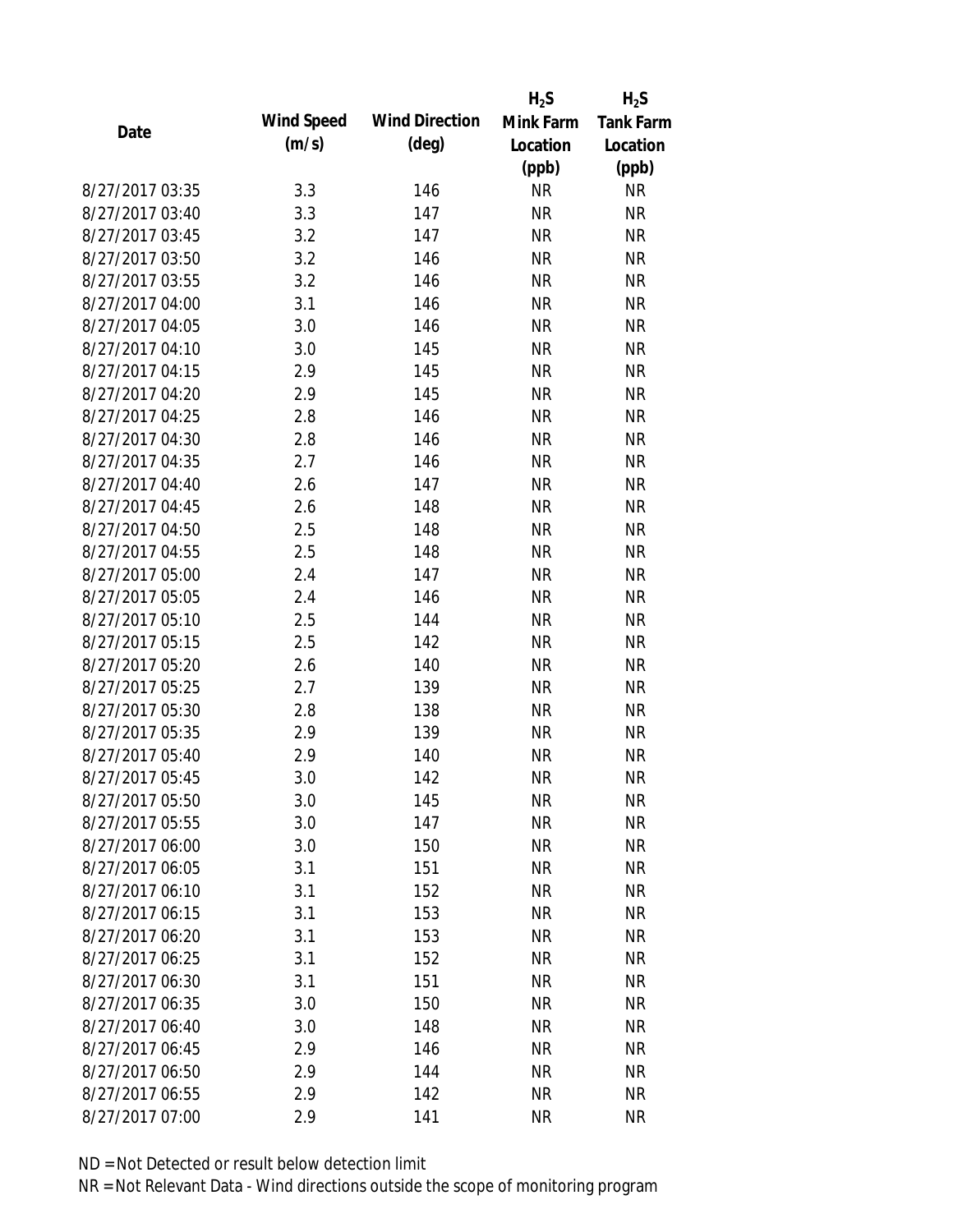|                 |                   |                       | $H_2S$    | $H_2S$           |
|-----------------|-------------------|-----------------------|-----------|------------------|
| Date            | <b>Wind Speed</b> | <b>Wind Direction</b> | Mink Farm | <b>Tank Farm</b> |
|                 | (m/s)             | $(\text{deg})$        | Location  | Location         |
|                 |                   |                       | (ppb)     | (ppb)            |
| 8/27/2017 07:05 | 2.8               | 140                   | <b>NR</b> | <b>NR</b>        |
| 8/27/2017 07:10 | 2.7               | 139                   | <b>NR</b> | <b>NR</b>        |
| 8/27/2017 07:15 | 2.7               | 139                   | <b>NR</b> | <b>NR</b>        |
| 8/27/2017 07:20 | 2.6               | 140                   | <b>NR</b> | <b>NR</b>        |
| 8/27/2017 07:25 | 2.6               | 141                   | <b>NR</b> | <b>NR</b>        |
| 8/27/2017 07:30 | 2.6               | 142                   | <b>NR</b> | <b>NR</b>        |
| 8/27/2017 07:35 | 2.6               | 144                   | <b>NR</b> | <b>NR</b>        |
| 8/27/2017 07:40 | 2.6               | 146                   | <b>NR</b> | <b>NR</b>        |
| 8/27/2017 07:45 | 2.7               | 148                   | <b>NR</b> | <b>NR</b>        |
| 8/27/2017 07:50 | 2.8               | 151                   | <b>NR</b> | <b>NR</b>        |
| 8/27/2017 07:55 | 2.9               | 152                   | <b>NR</b> | <b>NR</b>        |
| 8/27/2017 08:00 | 2.9               | 154                   | <b>NR</b> | <b>NR</b>        |
| 8/27/2017 08:05 | 3.0               | 154                   | <b>NR</b> | <b>NR</b>        |
| 8/27/2017 08:10 | 3.2               | 155                   | <b>NR</b> | <b>NR</b>        |
| 8/27/2017 08:15 | 3.3               | 156                   | <b>NR</b> | <b>NR</b>        |
| 8/27/2017 08:20 | 3.4               | 157                   | <b>NR</b> | <b>NR</b>        |
| 8/27/2017 08:25 | 3.5               | 158                   | <b>NR</b> | <b>NR</b>        |
| 8/27/2017 08:30 | 3.7               | 160                   | <b>NR</b> | <b>NR</b>        |
| 8/27/2017 08:35 | 3.8               | 162                   | <b>NR</b> | <b>NR</b>        |
| 8/27/2017 08:40 | 3.9               | 164                   | <b>NR</b> | <b>NR</b>        |
| 8/27/2017 08:45 | 3.9               | 166                   | <b>NR</b> | <b>NR</b>        |
| 8/27/2017 08:50 | 3.9               | 169                   | <b>NR</b> | <b>NR</b>        |
| 8/27/2017 08:55 | 3.8               | 172                   | <b>NR</b> | <b>ND</b>        |
| 8/27/2017 09:00 | 3.7               | 175                   | <b>NR</b> | <b>ND</b>        |
| 8/27/2017 09:05 | 3.6               | 178                   | <b>NR</b> | <b>ND</b>        |
| 8/27/2017 09:10 | 3.5               | 181                   | <b>NR</b> | <b>ND</b>        |
| 8/27/2017 09:15 | 3.4               | 183                   | <b>NR</b> | <b>ND</b>        |
| 8/27/2017 09:20 | 3.3               | 183                   | <b>NR</b> | <b>ND</b>        |
| 8/27/2017 09:25 | 3.2               | 183                   | <b>NR</b> | <b>ND</b>        |
| 8/27/2017 09:30 | 3.1               | 180                   | <b>NR</b> | <b>ND</b>        |
| 8/27/2017 09:35 | 3.1               | 178                   | <b>NR</b> | <b>ND</b>        |
| 8/27/2017 09:40 | 3.1               | 175                   | <b>NR</b> | <b>ND</b>        |
| 8/27/2017 09:45 | 3.2               | 172                   | <b>NR</b> | <b>ND</b>        |
| 8/27/2017 09:50 | 3.4               | 170                   | <b>NR</b> | <b>ND</b>        |
| 8/27/2017 09:55 | 3.6               | 169                   | <b>NR</b> | <b>NR</b>        |
| 8/27/2017 10:00 | 3.7               | 168                   | <b>NR</b> | <b>NR</b>        |
| 8/27/2017 10:05 | 3.8               | 167                   | <b>NR</b> | <b>NR</b>        |
| 8/27/2017 10:10 | 3.8               | 166                   | <b>NR</b> | <b>NR</b>        |
| 8/27/2017 10:15 | 3.7               | 165                   | <b>NR</b> | <b>NR</b>        |
| 8/27/2017 10:20 | 3.6               | 163                   | <b>NR</b> | <b>NR</b>        |
| 8/27/2017 10:25 | 3.5               | 162                   | <b>NR</b> | <b>NR</b>        |
| 8/27/2017 10:30 | 3.4               | 161                   | <b>NR</b> | <b>NR</b>        |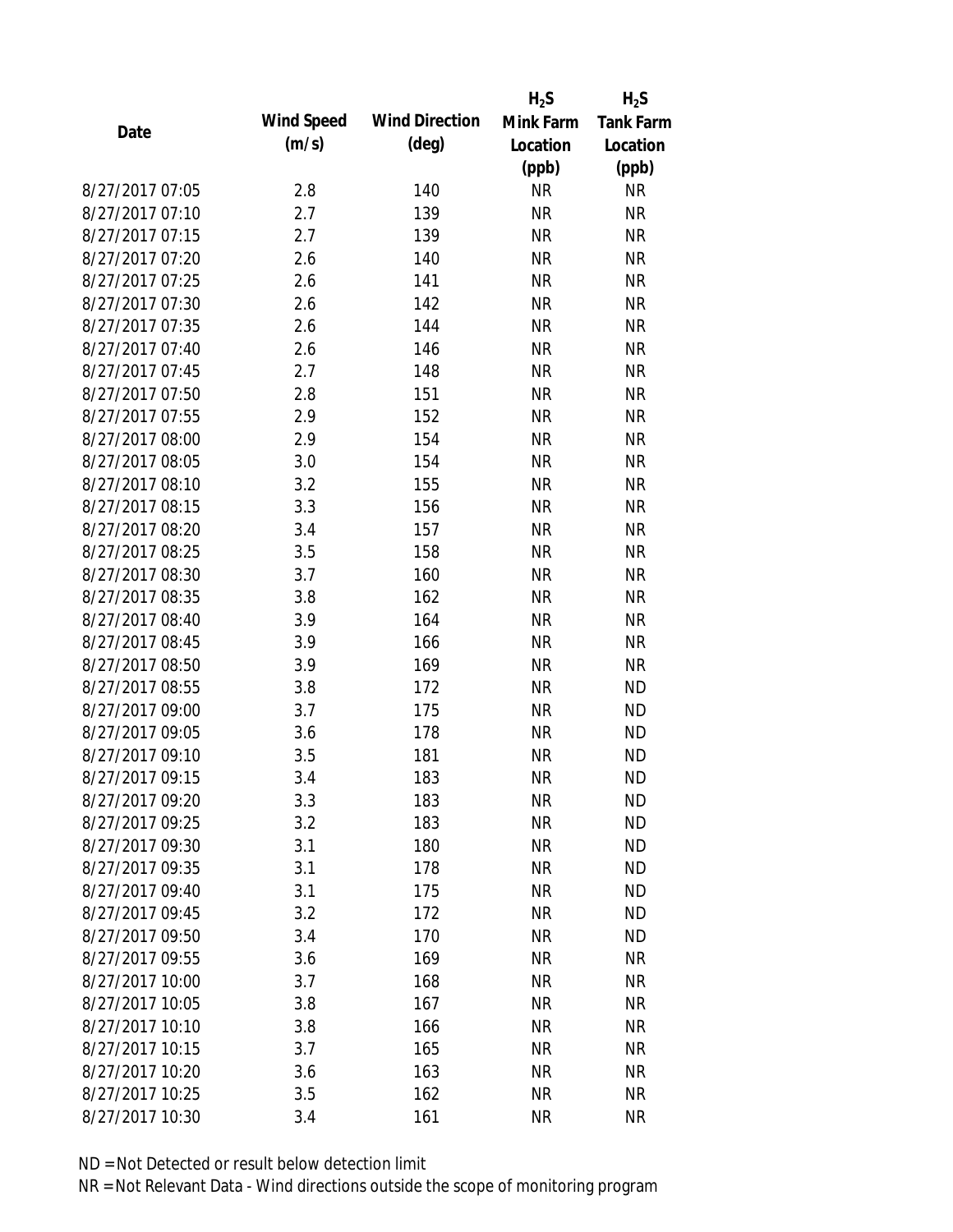|                 |                   |                       | $H_2S$    | $H_2S$           |
|-----------------|-------------------|-----------------------|-----------|------------------|
| Date            | <b>Wind Speed</b> | <b>Wind Direction</b> | Mink Farm | <b>Tank Farm</b> |
|                 | (m/s)             | $(\text{deg})$        | Location  | Location         |
|                 |                   |                       | (ppb)     | (ppb)            |
| 8/27/2017 10:35 | 3.3               | 160                   | <b>NR</b> | <b>NR</b>        |
| 8/27/2017 10:40 | 3.2               | 159                   | <b>NR</b> | <b>NR</b>        |
| 8/27/2017 10:45 | 3.1               | 159                   | <b>NR</b> | <b>NR</b>        |
| 8/27/2017 10:50 | 3.1               | 159                   | <b>NR</b> | <b>NR</b>        |
| 8/27/2017 10:55 | 3.1               | 160                   | <b>NR</b> | <b>NR</b>        |
| 8/27/2017 11:00 | 3.1               | 161                   | <b>NR</b> | <b>NR</b>        |
| 8/27/2017 11:05 | 3.1               | 163                   | <b>NR</b> | <b>NR</b>        |
| 8/27/2017 11:10 | 3.0               | 164                   | <b>NR</b> | <b>NR</b>        |
| 8/27/2017 11:15 | 2.9               | 166                   | <b>NR</b> | <b>NR</b>        |
| 8/27/2017 11:20 | 2.9               | 167                   | <b>NR</b> | <b>NR</b>        |
| 8/27/2017 11:25 | 2.8               | 168                   | <b>NR</b> | <b>NR</b>        |
| 8/27/2017 11:30 | 2.7               | 169                   | <b>NR</b> | <b>NR</b>        |
| 8/27/2017 11:35 | 2.6               | 170                   | <b>NR</b> | <b>ND</b>        |
| 8/27/2017 11:40 | 2.6               | 170                   | <b>NR</b> | <b>ND</b>        |
| 8/27/2017 11:45 | 2.7               | 171                   | <b>NR</b> | <b>ND</b>        |
| 8/27/2017 11:50 | 2.8               | 171                   | <b>NR</b> | <b>ND</b>        |
| 8/27/2017 11:55 | 2.8               | 170                   | <b>NR</b> | <b>ND</b>        |
| 8/27/2017 12:00 | 2.9               | 169                   | <b>NR</b> | <b>NR</b>        |
| 8/27/2017 12:05 | 3.0               | 167                   | <b>NR</b> | <b>NR</b>        |
| 8/27/2017 12:10 | 3.1               | 164                   | <b>NR</b> | <b>NR</b>        |
| 8/27/2017 12:15 | 3.1               | 160                   | <b>NR</b> | <b>NR</b>        |
| 8/27/2017 12:20 | 3.2               | 156                   | <b>NR</b> | <b>NR</b>        |
| 8/27/2017 12:25 | 3.3               | 153                   | <b>NR</b> | <b>NR</b>        |
| 8/27/2017 12:30 | 3.4               | 150                   | <b>NR</b> | <b>NR</b>        |
| 8/27/2017 12:35 | 3.5               | 149                   | <b>NR</b> | <b>NR</b>        |
| 8/27/2017 12:40 | 3.7               | 148                   | <b>NR</b> | <b>NR</b>        |
| 8/27/2017 12:45 | 3.8               | 148                   | <b>NR</b> | <b>NR</b>        |
| 8/27/2017 12:50 | 3.9               | 150                   | <b>NR</b> | <b>NR</b>        |
| 8/27/2017 12:55 | 4.0               | 151                   | <b>NR</b> | <b>NR</b>        |
| 8/27/2017 13:00 | 4.0               | 152                   | <b>NR</b> | <b>NR</b>        |
| 8/27/2017 13:05 | 3.9               | 154                   | <b>NR</b> | <b>NR</b>        |
| 8/27/2017 13:10 | 3.7               | 155                   | <b>NR</b> | <b>NR</b>        |
| 8/27/2017 13:15 | 3.5               | 157                   | <b>NR</b> | <b>NR</b>        |
| 8/27/2017 13:20 | 3.3               | 157                   | <b>NR</b> | <b>NR</b>        |
| 8/27/2017 13:25 | 3.2               | 157                   | <b>NR</b> | <b>NR</b>        |
| 8/27/2017 13:30 | 3.0               | 156                   | <b>NR</b> | <b>NR</b>        |
| 8/27/2017 13:35 | 3.0               | 155                   | <b>NR</b> | <b>NR</b>        |
| 8/27/2017 13:40 | 3.0               | 154                   | <b>NR</b> | <b>NR</b>        |
| 8/27/2017 13:45 | 3.0               | 152                   | <b>NR</b> | <b>NR</b>        |
| 8/27/2017 13:50 | 3.1               | 151                   | <b>NR</b> | <b>NR</b>        |
| 8/27/2017 13:55 | 3.1               | 151                   | <b>NR</b> | <b>NR</b>        |
| 8/27/2017 14:00 | 3.2               | 152                   | <b>NR</b> | <b>NR</b>        |
|                 |                   |                       |           |                  |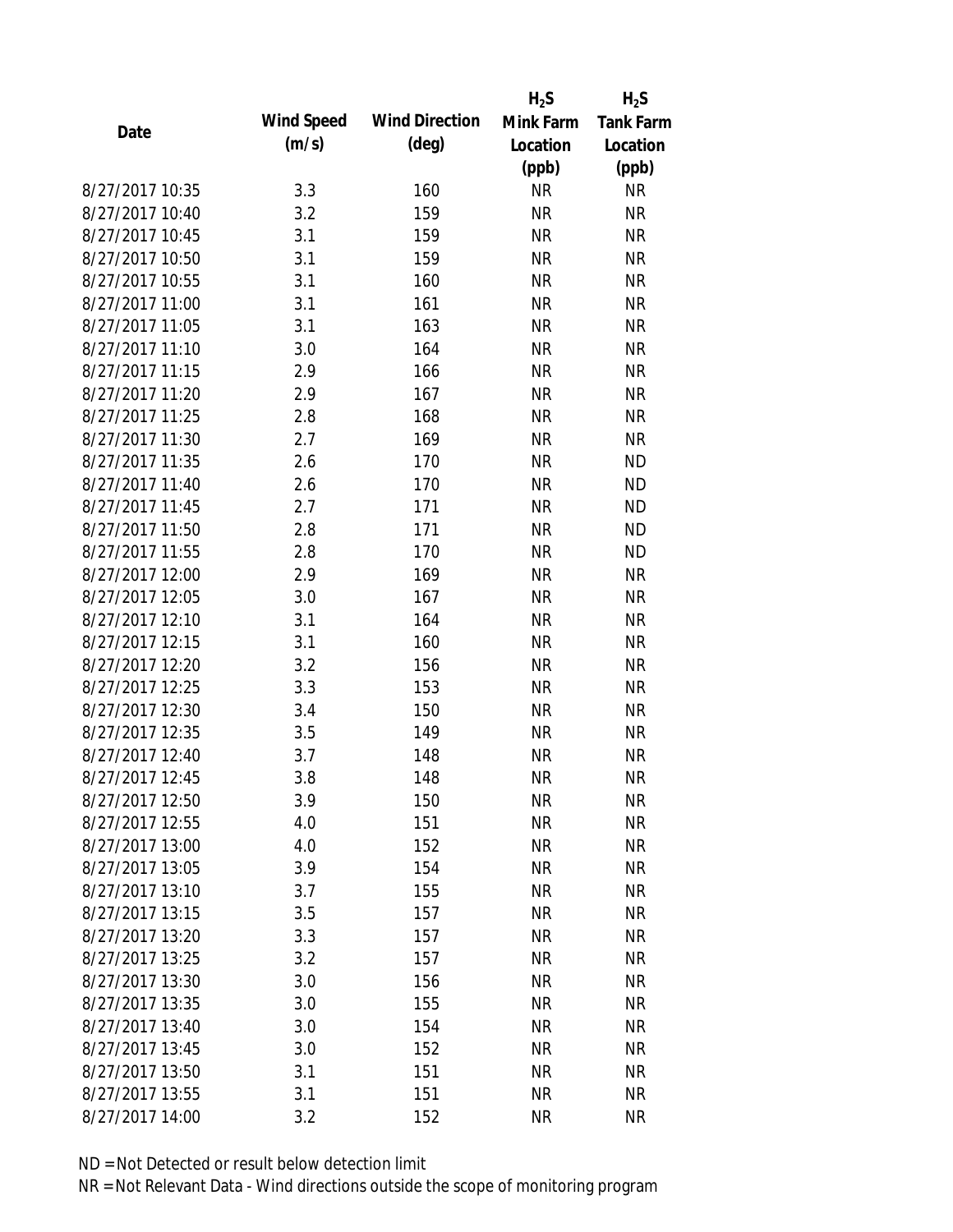|                                    |                   |                       | $H_2S$    | $H_2S$           |
|------------------------------------|-------------------|-----------------------|-----------|------------------|
| Date                               | <b>Wind Speed</b> | <b>Wind Direction</b> | Mink Farm | <b>Tank Farm</b> |
|                                    | (m/s)             | $(\text{deg})$        | Location  | Location         |
|                                    |                   |                       | (ppb)     | (ppb)            |
| 8/27/2017 14:05                    | 3.3               | 156                   | <b>NR</b> | <b>NR</b>        |
| 8/27/2017 14:10                    | 3.4               | 160                   | <b>NR</b> | <b>NR</b>        |
| 8/27/2017 14:15                    | 3.6               | 164                   | <b>NR</b> | <b>NR</b>        |
| 8/27/2017 14:20                    | 3.8               | 168                   | <b>NR</b> | <b>NR</b>        |
| 8/27/2017 14:25                    | 4.0               | 173                   | <b>NR</b> | <b>ND</b>        |
| 8/27/2017 14:30                    | 4.2               | 176                   | <b>NR</b> | <b>ND</b>        |
| 8/27/2017 14:35                    | 4.3               | 178                   | <b>NR</b> | <b>ND</b>        |
| 8/27/2017 14:40                    | 4.4               | 179                   | <b>NR</b> | <b>ND</b>        |
| 8/27/2017 14:45                    | 4.4               | 180                   | <b>NR</b> | <b>ND</b>        |
| 8/27/2017 14:50                    | 4.4               | 180                   | <b>NR</b> | <b>ND</b>        |
| 8/27/2017 14:55                    | 4.3               | 178                   | <b>NR</b> | <b>ND</b>        |
| 8/27/2017 15:00                    | 4.2               | 177                   | <b>NR</b> | <b>ND</b>        |
| 8/27/2017 15:05                    | 4.1               | 176                   | <b>NR</b> | <b>ND</b>        |
| 8/27/2017 15:10                    | 4.0               | 176                   | <b>NR</b> | <b>ND</b>        |
| 8/27/2017 15:15                    | 3.9               | 176                   | <b>NR</b> | <b>ND</b>        |
| 8/27/2017 15:20                    | 3.8               | 178                   | <b>NR</b> | <b>ND</b>        |
| 8/27/2017 15:25                    | 3.7               | 181                   | <b>NR</b> | <b>ND</b>        |
| 8/27/2017 15:30                    | 3.7               | 184                   | <b>NR</b> | <b>ND</b>        |
| 8/27/2017 15:35                    | 3.7               | 186                   | <b>NR</b> | <b>ND</b>        |
| 8/27/2017 15:40                    | 3.7               | 188                   | <b>NR</b> | <b>ND</b>        |
| 8/27/2017 15:45                    | 3.6               | 189                   | <b>NR</b> | <b>ND</b>        |
| 8/27/2017 15:50                    | 3.6               | 189                   | <b>NR</b> | <b>ND</b>        |
| 8/27/2017 15:55                    | 3.6               | 188                   | <b>NR</b> | <b>ND</b>        |
| 8/27/2017 16:00                    | 3.5               | 187                   | <b>NR</b> | <b>ND</b>        |
| 8/27/2017 16:05                    | 3.5               | 186                   | <b>NR</b> | <b>ND</b>        |
| 8/27/2017 16:10                    | 3.5               | 185                   | <b>NR</b> | <b>ND</b>        |
| 8/27/2017 16:15                    | 3.5               | 183                   | <b>NR</b> | <b>ND</b>        |
| 8/27/2017 16:20                    | 3.5               | 182                   | <b>NR</b> | <b>ND</b>        |
| 8/27/2017 16:25                    | 3.6               | 180                   | <b>NR</b> | <b>ND</b>        |
| 8/27/2017 16:30                    | 3.8               | 177                   | <b>NR</b> | <b>ND</b>        |
| 8/27/2017 16:35                    | 4.0               | 175                   | <b>NR</b> | <b>ND</b>        |
| 8/27/2017 16:40                    | 4.1               | 173                   | <b>NR</b> | <b>ND</b>        |
| 8/27/2017 16:45                    | 4.3               | 172                   | <b>NR</b> | <b>ND</b>        |
| 8/27/2017 16:50                    | 4.4               | 172                   | <b>NR</b> | <b>ND</b>        |
| 8/27/2017 16:55                    | 4.4               | 174                   | <b>NR</b> | <b>ND</b>        |
| 8/27/2017 17:00                    | 4.3               | 177                   | <b>NR</b> | <b>ND</b>        |
| 8/27/2017 17:05                    | 4.1               | 181                   | <b>NR</b> | <b>ND</b>        |
| 8/27/2017 17:10                    | 3.9               | 185                   | <b>NR</b> | <b>ND</b>        |
|                                    |                   |                       |           |                  |
| 8/27/2017 17:15<br>8/27/2017 17:20 | 3.6               | 189                   | <b>NR</b> | <b>ND</b>        |
|                                    | 3.3               | 192                   | <b>NR</b> | <b>ND</b>        |
| 8/27/2017 17:25                    | 3.0               | 192                   | <b>NR</b> | <b>ND</b>        |
| 8/27/2017 17:30                    | 2.8               | 192                   | <b>NR</b> | <b>ND</b>        |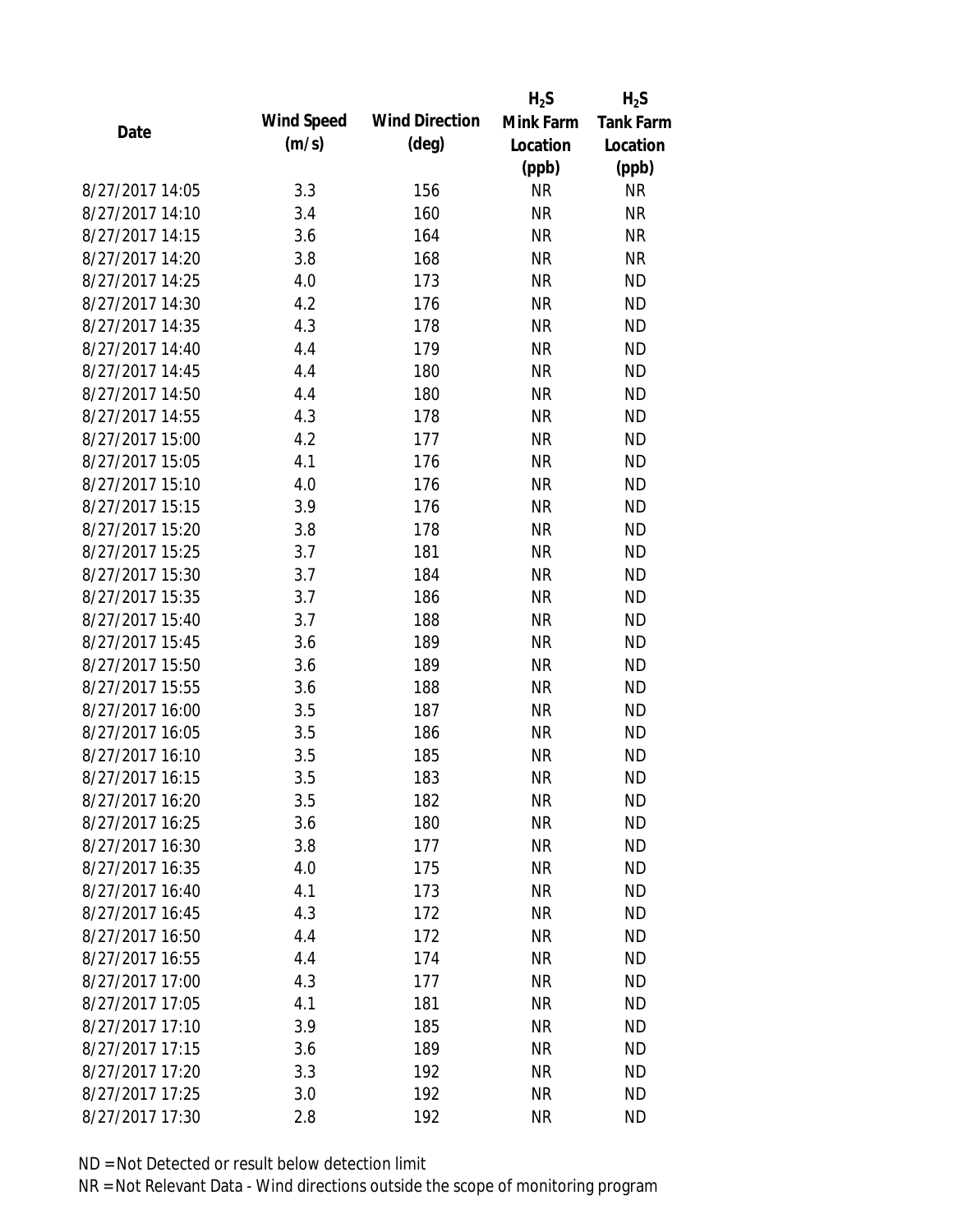|                 |            |                       | $H_2S$    | $H_2S$           |
|-----------------|------------|-----------------------|-----------|------------------|
| Date            | Wind Speed | <b>Wind Direction</b> | Mink Farm | <b>Tank Farm</b> |
|                 | (m/s)      | $(\text{deg})$        | Location  | Location         |
|                 |            |                       | (ppb)     | (ppb)            |
| 8/27/2017 17:35 | 2.7        | 191                   | <b>NR</b> | <b>ND</b>        |
| 8/27/2017 17:40 | 2.7        | 190                   | <b>NR</b> | <b>ND</b>        |
| 8/27/2017 17:45 | 2.7        | 190                   | <b>NR</b> | <b>ND</b>        |
| 8/27/2017 17:50 | 2.7        | 189                   | <b>NR</b> | <b>ND</b>        |
| 8/27/2017 17:55 | 2.7        | 190                   | <b>NR</b> | <b>ND</b>        |
| 8/27/2017 18:00 | 2.7        | 190                   | <b>NR</b> | <b>ND</b>        |
| 8/27/2017 18:05 | 2.7        | 189                   | <b>NR</b> | <b>ND</b>        |
| 8/27/2017 18:10 | 2.7        | 187                   | <b>NR</b> | <b>ND</b>        |
| 8/27/2017 18:15 | 2.6        | 184                   | <b>NR</b> | <b>ND</b>        |
| 8/27/2017 18:20 | 2.6        | 180                   | <b>NR</b> | <b>ND</b>        |
| 8/27/2017 18:25 | 2.6        | 176                   | <b>NR</b> | <b>ND</b>        |
| 8/27/2017 18:30 | 2.6        | 172                   | <b>NR</b> | <b>ND</b>        |
| 8/27/2017 18:35 | 2.6        | 169                   | <b>NR</b> | <b>NR</b>        |
| 8/27/2017 18:40 | 2.6        | 166                   | <b>NR</b> | <b>NR</b>        |
| 8/27/2017 18:45 | 2.7        | 163                   | <b>NR</b> | <b>NR</b>        |
| 8/27/2017 18:50 | 2.7        | 162                   | <b>NR</b> | <b>NR</b>        |
| 8/27/2017 18:55 | 2.8        | 161                   | <b>NR</b> | <b>NR</b>        |
| 8/27/2017 19:00 | 2.8        | 160                   | <b>NR</b> | <b>NR</b>        |
| 8/27/2017 19:05 | 2.8        | 159                   | <b>NR</b> | <b>NR</b>        |
| 8/27/2017 19:10 | 2.7        | 157                   | <b>NR</b> | <b>NR</b>        |
| 8/27/2017 19:15 | 2.7        | 156                   | <b>NR</b> | <b>NR</b>        |
| 8/27/2017 19:20 | 2.6        | 155                   | <b>NR</b> | <b>NR</b>        |
| 8/27/2017 19:25 | 2.6        | 154                   | <b>NR</b> | <b>NR</b>        |
| 8/27/2017 19:30 | 2.5        | 153                   | <b>NR</b> | <b>NR</b>        |
| 8/27/2017 19:35 | 2.4        | 154                   | <b>NR</b> | <b>NR</b>        |
| 8/27/2017 19:40 | 2.4        | 156                   | <b>NR</b> | <b>NR</b>        |
| 8/27/2017 19:45 | 2.4        | 158                   | <b>NR</b> | <b>NR</b>        |
| 8/27/2017 19:50 | 2.3        | 159                   | ΝR        | <b>NR</b>        |
| 8/27/2017 19:55 | 2.3        | 162                   | <b>NR</b> | <b>NR</b>        |
| 8/27/2017 20:00 | 2.3        | 164                   | <b>NR</b> | <b>NR</b>        |
| 8/27/2017 20:05 | 2.3        | 165                   | <b>NR</b> | <b>NR</b>        |
| 8/27/2017 20:10 | 2.3        | 165                   | <b>NR</b> | <b>NR</b>        |
| 8/27/2017 20:15 | 2.2        | 166                   | <b>NR</b> | <b>NR</b>        |
| 8/27/2017 20:20 | 2.2        | 167                   | <b>NR</b> | <b>NR</b>        |
| 8/27/2017 20:25 | 2.2        | 169                   | <b>NR</b> | <b>NR</b>        |
| 8/27/2017 20:30 | 2.1        | 170                   | <b>NR</b> | <b>ND</b>        |
| 8/27/2017 20:35 | 2.1        | 171                   | <b>NR</b> | <b>ND</b>        |
| 8/27/2017 20:40 | 2.1        | 173                   | <b>NR</b> | <b>ND</b>        |
| 8/27/2017 20:45 | 2.1        | 174                   | <b>NR</b> | <b>ND</b>        |
| 8/27/2017 20:50 | 2.1        | 174                   | ΝR        | <b>ND</b>        |
| 8/27/2017 20:55 | 2.2        | 174                   | <b>NR</b> | <b>ND</b>        |
| 8/27/2017 21:00 | 2.2        | 174                   | <b>NR</b> | <b>ND</b>        |
|                 |            |                       |           |                  |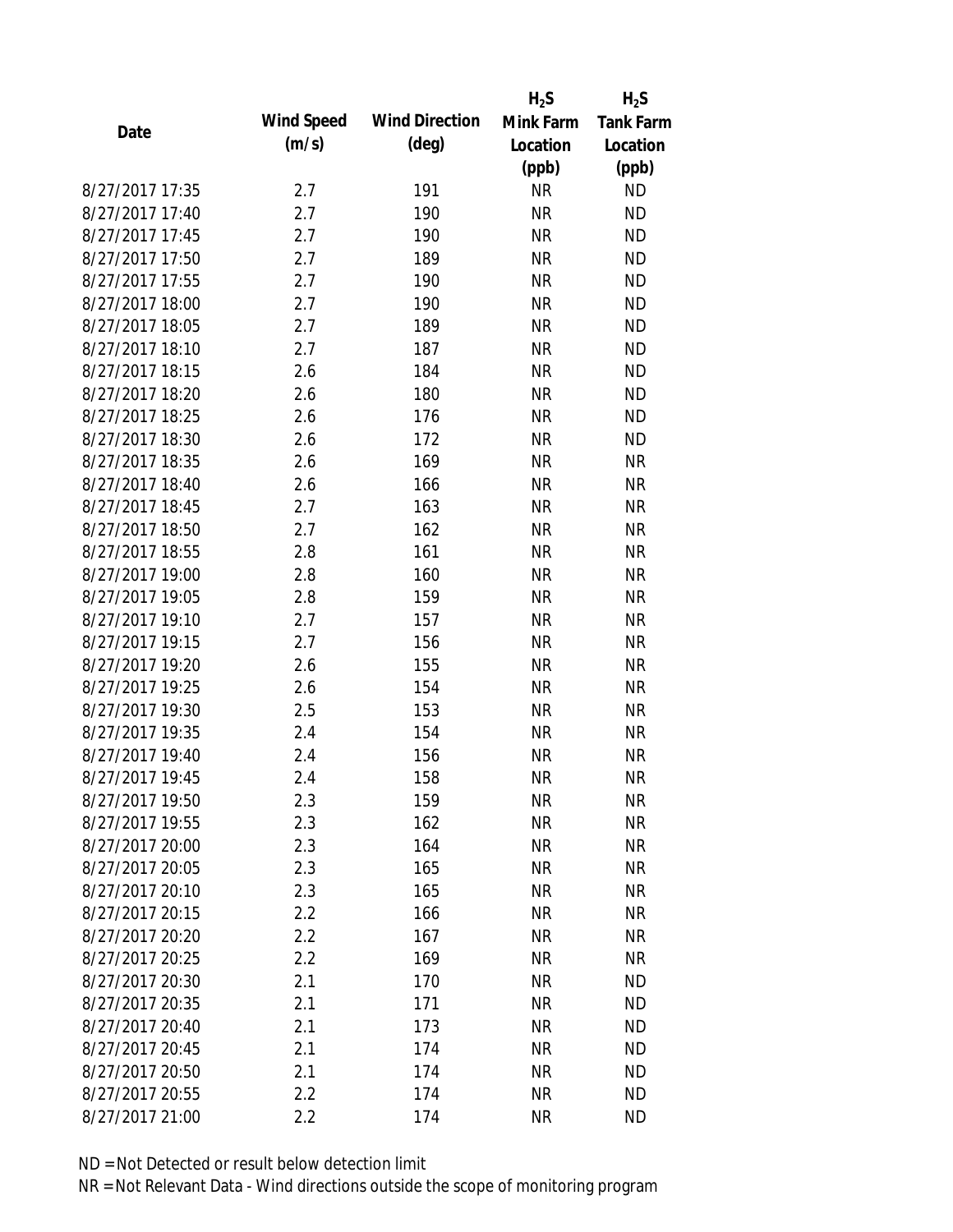|                 |            |                       | $H_2S$       | $H_2S$           |
|-----------------|------------|-----------------------|--------------|------------------|
| Date            | Wind Speed | <b>Wind Direction</b> | Mink Farm    | <b>Tank Farm</b> |
|                 | (m/s)      | $(\text{deg})$        | Location     | Location         |
|                 |            |                       | (ppb)        | (ppb)            |
| 8/27/2017 21:05 | 2.3        | 174                   | <b>NR</b>    | <b>ND</b>        |
| 8/27/2017 21:10 | 2.4        | 175                   | <b>NR</b>    | <b>ND</b>        |
| 8/27/2017 21:15 | 2.4        | 175                   | <b>NR</b>    | <b>ND</b>        |
| 8/27/2017 21:20 | 2.5        | 176                   | <b>NR</b>    | <b>ND</b>        |
| 8/27/2017 21:25 | 2.5        | 177                   | <b>NR</b>    | <b>ND</b>        |
| 8/27/2017 21:30 | 2.5        | 178                   | <b>NR</b>    | <b>ND</b>        |
| 8/27/2017 21:35 | 2.4        | 179                   | <b>NR</b>    | <b>ND</b>        |
| 8/27/2017 21:40 | 2.4        | 180                   | <b>NR</b>    | <b>ND</b>        |
| 8/27/2017 21:45 | 2.3        | 182                   | <b>NR</b>    | <b>ND</b>        |
| 8/27/2017 21:50 | 2.2        | 186                   | <b>NR</b>    | <b>ND</b>        |
| 8/27/2017 21:55 | 2.0        | 191                   | <b>NR</b>    | <b>ND</b>        |
| 8/27/2017 22:00 | 1.8        | 198                   | <b>NR</b>    | <b>ND</b>        |
| 8/27/2017 22:05 | 1.6        | 207                   | <b>NR</b>    | <b>ND</b>        |
| 8/27/2017 22:10 | 1.5        | 216                   | <b>NR</b>    | <b>ND</b>        |
| 8/27/2017 22:15 | 1.3        | 223                   | <b>NR</b>    | <b>ND</b>        |
| 8/27/2017 22:20 | 1.1        | 229                   | <b>NR</b>    | <b>ND</b>        |
| 8/27/2017 22:25 | 1.0        | 232                   | 1            | <b>ND</b>        |
| 8/27/2017 22:30 | 0.9        | 231                   | $\mathbf{1}$ | <b>ND</b>        |
| 8/27/2017 22:35 | 0.7        | 214                   | <b>NR</b>    | <b>ND</b>        |
| 8/27/2017 22:40 | 0.6        | 183                   | <b>NR</b>    | <b>ND</b>        |
| 8/27/2017 22:45 | 0.6        | 150                   | <b>NR</b>    | <b>NR</b>        |
| 8/27/2017 22:50 | 0.6        | 117                   | <b>NR</b>    | <b>NR</b>        |
| 8/27/2017 22:55 | 0.7        | 85                    | <b>NR</b>    | <b>NR</b>        |
| 8/27/2017 23:00 | 0.8        | 56                    | <b>NR</b>    | <b>NR</b>        |
| 8/27/2017 23:05 | 1.0        | 40                    | 1            | <b>NR</b>        |
| 8/27/2017 23:10 | 1.2        | 40                    | 1            | <b>NR</b>        |
| 8/27/2017 23:15 | 1.3        | 44                    | <b>NR</b>    | <b>NR</b>        |
| 8/27/2017 23:20 | 1.4        | 50                    | <b>NR</b>    | <b>NR</b>        |
| 8/27/2017 23:25 | 1.5        | 58                    | <b>NR</b>    | <b>NR</b>        |
| 8/27/2017 23:30 | 1.6        | 68                    | <b>NR</b>    | <b>NR</b>        |
| 8/27/2017 23:35 | 1.6        | 78                    | <b>NR</b>    | <b>NR</b>        |
| 8/27/2017 23:40 | 1.5        | 88                    | <b>NR</b>    | <b>NR</b>        |
| 8/27/2017 23:45 | 1.5        | 95                    | <b>NR</b>    | <b>NR</b>        |
| 8/27/2017 23:50 | 1.3        | 97                    | <b>NR</b>    | <b>NR</b>        |
| 8/27/2017 23:55 | 1.2        | 97                    | <b>NR</b>    | <b>NR</b>        |
| 8/27/2017 24:00 | 1.1        | 95                    | <b>NR</b>    | <b>NR</b>        |
| 8/28/2017 00:05 | 1.0        | 91                    | <b>NR</b>    | <b>NR</b>        |
| 8/28/2017 00:10 | 1.0        | 86                    | <b>NR</b>    | <b>NR</b>        |
| 8/28/2017 00:15 | 1.1        | 83                    | <b>NR</b>    | <b>NR</b>        |
| 8/28/2017 00:20 | 1.1        | 85                    | ΝR           | <b>NR</b>        |
| 8/28/2017 00:25 | 1.1        | 90                    | <b>NR</b>    | <b>NR</b>        |
| 8/28/2017 00:30 | 1.2        | 96                    | <b>NR</b>    | <b>NR</b>        |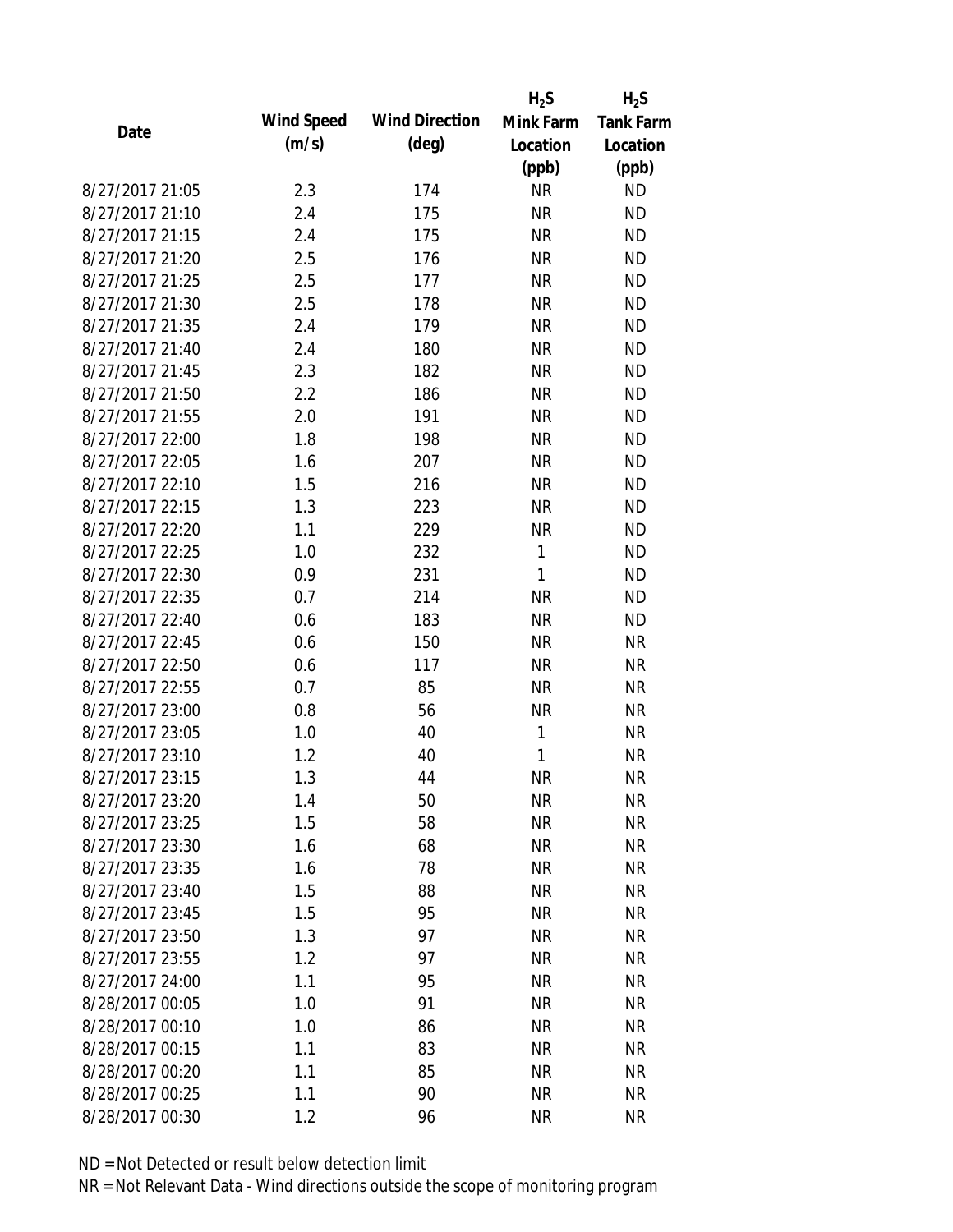|                 |            |                       | $H_2S$    | $H_2S$           |
|-----------------|------------|-----------------------|-----------|------------------|
| Date            | Wind Speed | <b>Wind Direction</b> | Mink Farm | <b>Tank Farm</b> |
|                 | (m/s)      | $(\text{deg})$        | Location  | Location         |
|                 |            |                       | (ppb)     | (ppb)            |
| 8/28/2017 00:35 | 1.2        | 103                   | <b>NR</b> | <b>NR</b>        |
| 8/28/2017 00:40 | 1.3        | 112                   | <b>NR</b> | <b>NR</b>        |
| 8/28/2017 00:45 | 1.5        | 120                   | <b>NR</b> | <b>NR</b>        |
| 8/28/2017 00:50 | 1.7        | 127                   | <b>NR</b> | <b>NR</b>        |
| 8/28/2017 00:55 | 1.9        | 132                   | <b>NR</b> | <b>NR</b>        |
| 8/28/2017 01:00 | 2.0        | 136                   | <b>NR</b> | <b>NR</b>        |
| 8/28/2017 01:05 | 2.1        | 139                   | <b>NR</b> | <b>NR</b>        |
| 8/28/2017 01:10 | 2.1        | 142                   | <b>NR</b> | <b>NR</b>        |
| 8/28/2017 01:15 | 2.0        | 144                   | <b>NR</b> | <b>NR</b>        |
| 8/28/2017 01:20 | 1.8        | 146                   | <b>NR</b> | <b>NR</b>        |
| 8/28/2017 01:25 | 1.5        | 147                   | <b>NR</b> | <b>NR</b>        |
| 8/28/2017 01:30 | 1.3        | 148                   | <b>NR</b> | <b>NR</b>        |
| 8/28/2017 01:35 | 1.1        | 146                   | <b>NR</b> | <b>NR</b>        |
| 8/28/2017 01:40 | 0.9        | 141                   | <b>NR</b> | <b>NR</b>        |
| 8/28/2017 01:45 | 0.8        | 132                   | <b>NR</b> | <b>NR</b>        |
| 8/28/2017 01:50 | 0.7        | 122                   | <b>NR</b> | <b>NR</b>        |
| 8/28/2017 01:55 | 0.7        | 112                   | <b>NR</b> | <b>NR</b>        |
| 8/28/2017 02:00 | 0.7        | 102                   | <b>NR</b> | <b>NR</b>        |
| 8/28/2017 02:05 | 0.8        | 94                    | <b>NR</b> | <b>NR</b>        |
| 8/28/2017 02:10 | 0.9        | 88                    | <b>NR</b> | <b>NR</b>        |
| 8/28/2017 02:15 | 1.1        | 86                    | <b>NR</b> | <b>NR</b>        |
| 8/28/2017 02:20 | 1.2        | 84                    | <b>NR</b> | <b>NR</b>        |
| 8/28/2017 02:25 | 1.3        | 82                    | <b>NR</b> | <b>NR</b>        |
| 8/28/2017 02:30 | 1.3        | 81                    | <b>NR</b> | <b>NR</b>        |
| 8/28/2017 02:35 | 1.3        | 79                    | <b>NR</b> | <b>NR</b>        |
| 8/28/2017 02:40 | 1.3        | 76                    | <b>NR</b> | <b>NR</b>        |
| 8/28/2017 02:45 | 1.3        | 71                    | <b>NR</b> | <b>NR</b>        |
| 8/28/2017 02:50 | 1.2        | 65                    | <b>NR</b> | <b>NR</b>        |
| 8/28/2017 02:55 | 1.2        | 59                    | <b>NR</b> | <b>NR</b>        |
| 8/28/2017 03:00 | 1.2        | 54                    | <b>NR</b> | <b>NR</b>        |
| 8/28/2017 03:05 | 1.2        | 51                    | <b>NR</b> | <b>NR</b>        |
| 8/28/2017 03:10 | 1.2        | 52                    | <b>NR</b> | <b>NR</b>        |
| 8/28/2017 03:15 | 1.2        | 58                    | <b>NR</b> | <b>NR</b>        |
| 8/28/2017 03:20 | 1.1        | 67                    | <b>NR</b> | <b>NR</b>        |
| 8/28/2017 03:25 | 1.0        | 76                    | <b>NR</b> | <b>NR</b>        |
| 8/28/2017 03:30 | 0.8        | 83                    | <b>NR</b> | <b>NR</b>        |
| 8/28/2017 03:35 | 0.6        | 86                    | <b>NR</b> | <b>NR</b>        |
| 8/28/2017 03:40 | 0.5        | 87                    | <b>NR</b> | <b>NR</b>        |
| 8/28/2017 03:45 | 0.4        | 83                    | <b>NR</b> | <b>NR</b>        |
| 8/28/2017 03:50 | 0.3        | 74                    | NR        | <b>NR</b>        |
| 8/28/2017 03:55 | 0.2        | 64                    | <b>NR</b> | <b>NR</b>        |
| 8/28/2017 04:00 | 0.2        | 55                    | <b>NR</b> | <b>NR</b>        |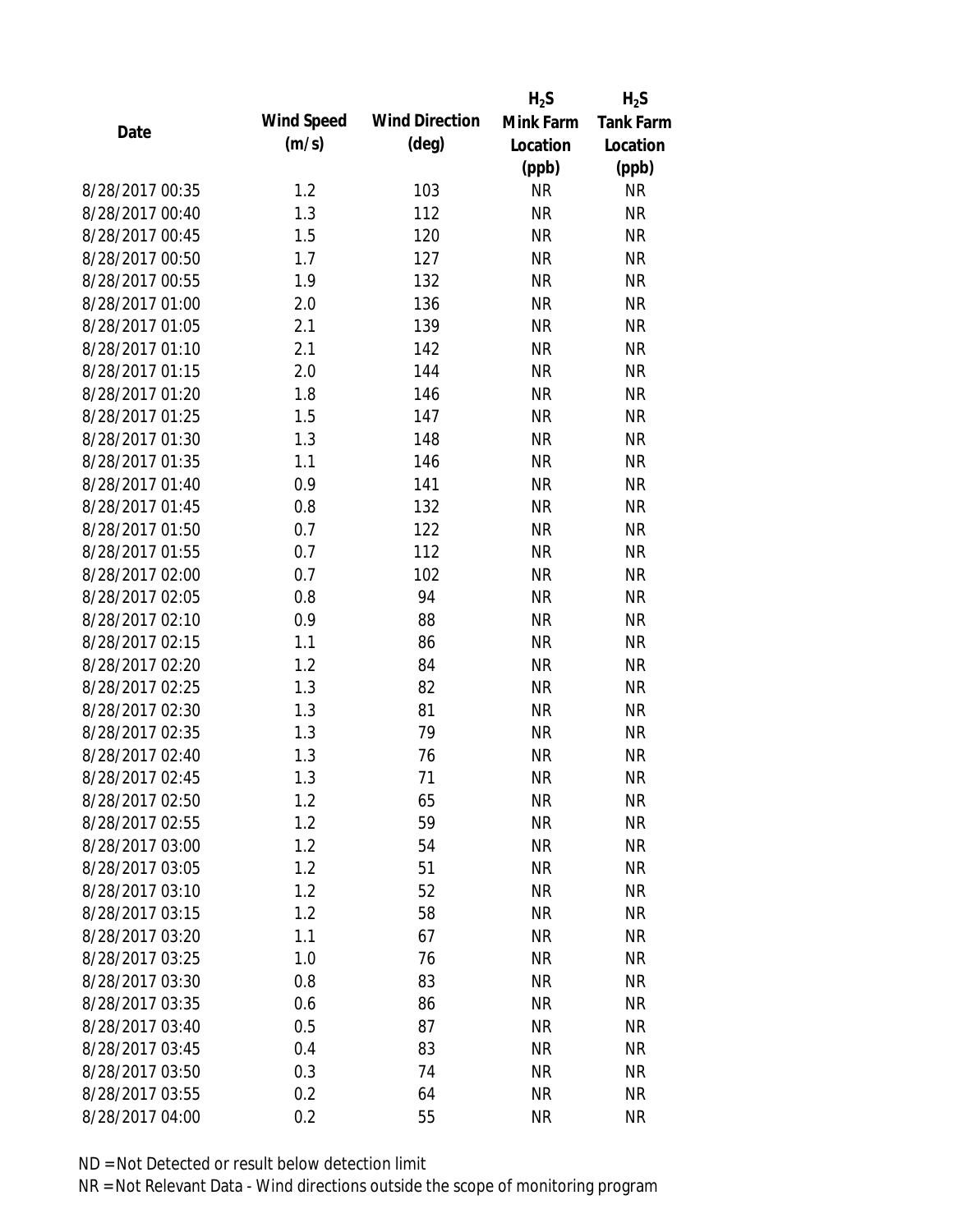|                 |            |                       | $H_2S$    | $H_2S$           |
|-----------------|------------|-----------------------|-----------|------------------|
| Date            | Wind Speed | <b>Wind Direction</b> | Mink Farm | <b>Tank Farm</b> |
|                 | (m/s)      | $(\text{deg})$        | Location  | Location         |
|                 |            |                       | (ppb)     | (ppb)            |
| 8/28/2017 04:05 | 0.2        | 51                    | <b>NR</b> | <b>NR</b>        |
| 8/28/2017 04:10 | 0.2        | 47                    | <b>NR</b> | <b>NR</b>        |
| 8/28/2017 04:15 | 0.2        | 44                    | <b>NR</b> | <b>NR</b>        |
| 8/28/2017 04:20 | 0.2        | 47                    | <b>NR</b> | <b>NR</b>        |
| 8/28/2017 04:25 | 0.2        | 59                    | <b>NR</b> | <b>NR</b>        |
| 8/28/2017 04:30 | 0.2        | 71                    | <b>NR</b> | <b>NR</b>        |
| 8/28/2017 04:35 | 0.2        | 81                    | <b>NR</b> | <b>NR</b>        |
| 8/28/2017 04:40 | 0.3        | 92                    | <b>NR</b> | <b>NR</b>        |
| 8/28/2017 04:45 | 0.3        | 103                   | <b>NR</b> | <b>NR</b>        |
| 8/28/2017 04:50 | 0.4        | 113                   | <b>NR</b> | <b>NR</b>        |
| 8/28/2017 04:55 | 0.5        | 114                   | <b>NR</b> | <b>NR</b>        |
| 8/28/2017 05:00 | 0.6        | 116                   | <b>NR</b> | <b>NR</b>        |
| 8/28/2017 05:05 | 0.6        | 119                   | <b>NR</b> | <b>NR</b>        |
| 8/28/2017 05:10 | 0.6        | 121                   | <b>NR</b> | <b>NR</b>        |
| 8/28/2017 05:15 | 0.6        | 124                   | <b>NR</b> | <b>NR</b>        |
| 8/28/2017 05:20 | 0.5        | 127                   | <b>NR</b> | <b>NR</b>        |
| 8/28/2017 05:25 | 0.5        | 130                   | <b>NR</b> | <b>NR</b>        |
| 8/28/2017 05:30 | 0.4        | 132                   | <b>NR</b> | <b>NR</b>        |
| 8/28/2017 05:35 | 0.3        | 134                   | <b>NR</b> | <b>NR</b>        |
| 8/28/2017 05:40 | 0.3        | 136                   | <b>NR</b> | <b>NR</b>        |
| 8/28/2017 05:45 | 0.3        | 136                   | <b>NR</b> | <b>NR</b>        |
| 8/28/2017 05:50 | 0.2        | 135                   | <b>NR</b> | <b>NR</b>        |
| 8/28/2017 05:55 | 0.2        | 134                   | <b>NR</b> | <b>NR</b>        |
| 8/28/2017 06:00 | 0.2        | 133                   | <b>NR</b> | <b>NR</b>        |
| 8/28/2017 06:05 | 0.3        | 133                   | <b>NR</b> | <b>NR</b>        |
| 8/28/2017 06:10 | 0.3        | 132                   | <b>NR</b> | <b>NR</b>        |
| 8/28/2017 06:15 | 0.4        | 132                   | <b>NR</b> | <b>NR</b>        |
| 8/28/2017 06:20 | 0.5        | 134                   | <b>NR</b> | <b>NR</b>        |
| 8/28/2017 06:25 | 0.5        | 134                   | <b>NR</b> | <b>NR</b>        |
| 8/28/2017 06:30 | 0.6        | 135                   | <b>NR</b> | <b>NR</b>        |
| 8/28/2017 06:35 | 0.6        | 136                   | <b>NR</b> | <b>NR</b>        |
| 8/28/2017 06:40 | 0.7        | 137                   | <b>NR</b> | <b>NR</b>        |
| 8/28/2017 06:45 | 0.8        | 138                   | <b>NR</b> | <b>NR</b>        |
| 8/28/2017 06:50 | 0.9        | 139                   | <b>NR</b> | <b>NR</b>        |
| 8/28/2017 06:55 | 1.1        | 140                   | <b>NR</b> | <b>NR</b>        |
| 8/28/2017 07:00 | 1.3        | 140                   | <b>NR</b> | <b>NR</b>        |
| 8/28/2017 07:05 | 1.5        | 140                   | <b>NR</b> | <b>NR</b>        |
| 8/28/2017 07:10 | 1.7        | 140                   | <b>NR</b> | <b>NR</b>        |
| 8/28/2017 07:15 | 1.9        | 139                   | <b>NR</b> | <b>NR</b>        |
| 8/28/2017 07:20 | 2.0        | 138                   | <b>NR</b> | <b>NR</b>        |
| 8/28/2017 07:25 | 2.1        | 138                   | <b>NR</b> | <b>NR</b>        |
| 8/28/2017 07:30 | 2.1        | 138                   | <b>NR</b> | <b>NR</b>        |
|                 |            |                       |           |                  |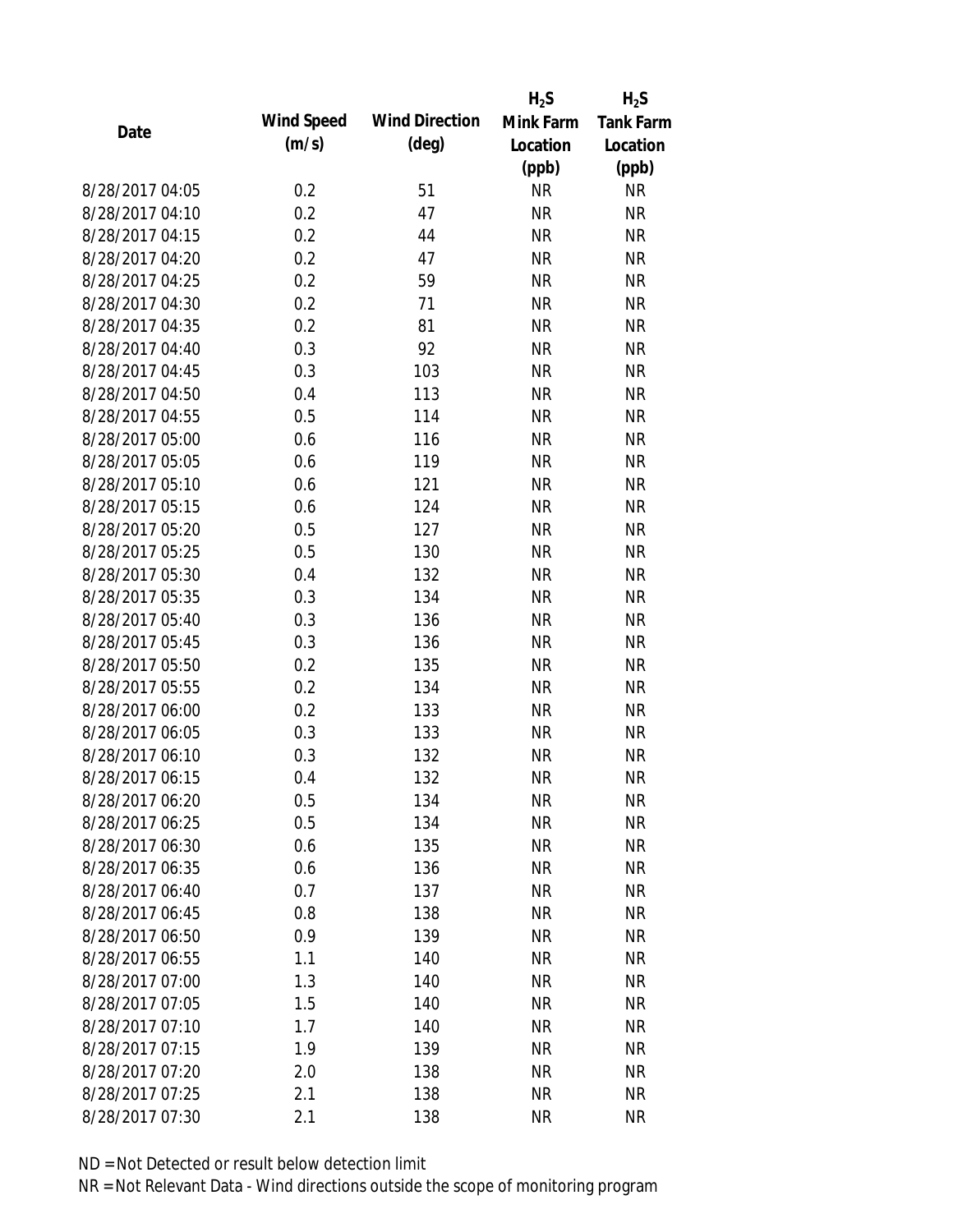|                 |            |                       | $H_2S$    | $H_2S$           |
|-----------------|------------|-----------------------|-----------|------------------|
| Date            | Wind Speed | <b>Wind Direction</b> | Mink Farm | <b>Tank Farm</b> |
|                 | (m/s)      | $(\text{deg})$        | Location  | Location         |
|                 |            |                       | (ppb)     | (ppb)            |
| 8/28/2017 07:35 | 2.2        | 138                   | <b>NR</b> | <b>NR</b>        |
| 8/28/2017 07:40 | 2.2        | 139                   | <b>NR</b> | <b>NR</b>        |
| 8/28/2017 07:45 | 2.2        | 141                   | <b>NR</b> | <b>NR</b>        |
| 8/28/2017 07:50 | 2.2        | 142                   | <b>NR</b> | <b>NR</b>        |
| 8/28/2017 07:55 | 2.2        | 143                   | <b>NR</b> | <b>NR</b>        |
| 8/28/2017 08:00 | 2.2        | 144                   | <b>NR</b> | <b>NR</b>        |
| 8/28/2017 08:05 | 2.2        | 145                   | <b>NR</b> | <b>NR</b>        |
| 8/28/2017 08:10 | 2.2        | 147                   | <b>NR</b> | <b>NR</b>        |
| 8/28/2017 08:15 | 2.1        | 148                   | <b>NR</b> | <b>NR</b>        |
| 8/28/2017 08:20 | 2.1        | 150                   | <b>NR</b> | <b>NR</b>        |
| 8/28/2017 08:25 | 2.1        | 153                   | <b>NR</b> | <b>NR</b>        |
| 8/28/2017 08:30 | 2.2        | 156                   | <b>NR</b> | <b>NR</b>        |
| 8/28/2017 08:35 | 2.2        | 160                   | <b>NR</b> | <b>NR</b>        |
| 8/28/2017 08:40 | 2.2        | 163                   | <b>NR</b> | <b>NR</b>        |
| 8/28/2017 08:45 | 2.2        | 166                   | <b>NR</b> | <b>NR</b>        |
| 8/28/2017 08:50 | 2.2        | 168                   | <b>NR</b> | <b>NR</b>        |
| 8/28/2017 08:55 | 2.2        | 168                   | <b>NR</b> | <b>NR</b>        |
| 8/28/2017 09:00 | 2.3        | 165                   | <b>NR</b> | <b>NR</b>        |
| 8/28/2017 09:05 | 2.3        | 163                   | <b>NR</b> | <b>NR</b>        |
| 8/28/2017 09:10 | 2.3        | 160                   | <b>NR</b> | <b>NR</b>        |
| 8/28/2017 09:15 | 2.3        | 158                   | <b>NR</b> | <b>NR</b>        |
| 8/28/2017 09:20 | 2.3        | 156                   | <b>NR</b> | <b>NR</b>        |
| 8/28/2017 09:25 | 2.4        | 156                   | <b>NR</b> | <b>NR</b>        |
| 8/28/2017 09:30 | 2.4        | 157                   | <b>NR</b> | <b>NR</b>        |
| 8/28/2017 09:35 | 2.4        | 159                   | <b>NR</b> | <b>NR</b>        |
| 8/28/2017 09:40 | 2.4        | 160                   | <b>NR</b> | <b>NR</b>        |
| 8/28/2017 09:45 | 2.4        | 162                   | <b>NR</b> | <b>NR</b>        |
| 8/28/2017 09:50 | 2.4        | 162                   | <b>NR</b> | <b>NR</b>        |
| 8/28/2017 09:55 | 2.4        | 162                   | <b>NR</b> | <b>NR</b>        |
| 8/28/2017 10:00 | 2.4        | 161                   | <b>NR</b> | <b>NR</b>        |
| 8/28/2017 10:05 | 2.4        | 159                   | <b>NR</b> | <b>NR</b>        |
| 8/28/2017 10:10 | 2.4        | 157                   | <b>NR</b> | <b>NR</b>        |
| 8/28/2017 10:15 | 2.5        | 154                   | <b>NR</b> | <b>NR</b>        |
| 8/28/2017 10:20 | 2.5        | 153                   | <b>NR</b> | <b>NR</b>        |
| 8/28/2017 10:25 | 2.5        | 153                   | <b>NR</b> | <b>NR</b>        |
| 8/28/2017 10:30 | 2.4        | 154                   | <b>NR</b> | <b>NR</b>        |
| 8/28/2017 10:35 | 2.4        | 154                   | <b>NR</b> | <b>NR</b>        |
| 8/28/2017 10:40 | 2.4        | 155                   | <b>NR</b> | <b>NR</b>        |
| 8/28/2017 10:45 | 2.4        | 156                   | <b>NR</b> | <b>NR</b>        |
| 8/28/2017 10:50 | 2.4        | 157                   | ΝR        | <b>NR</b>        |
| 8/28/2017 10:55 | 2.3        | 157                   | <b>NR</b> | <b>NR</b>        |
| 8/28/2017 11:00 | 2.3        | 156                   | <b>NR</b> | <b>NR</b>        |
|                 |            |                       |           |                  |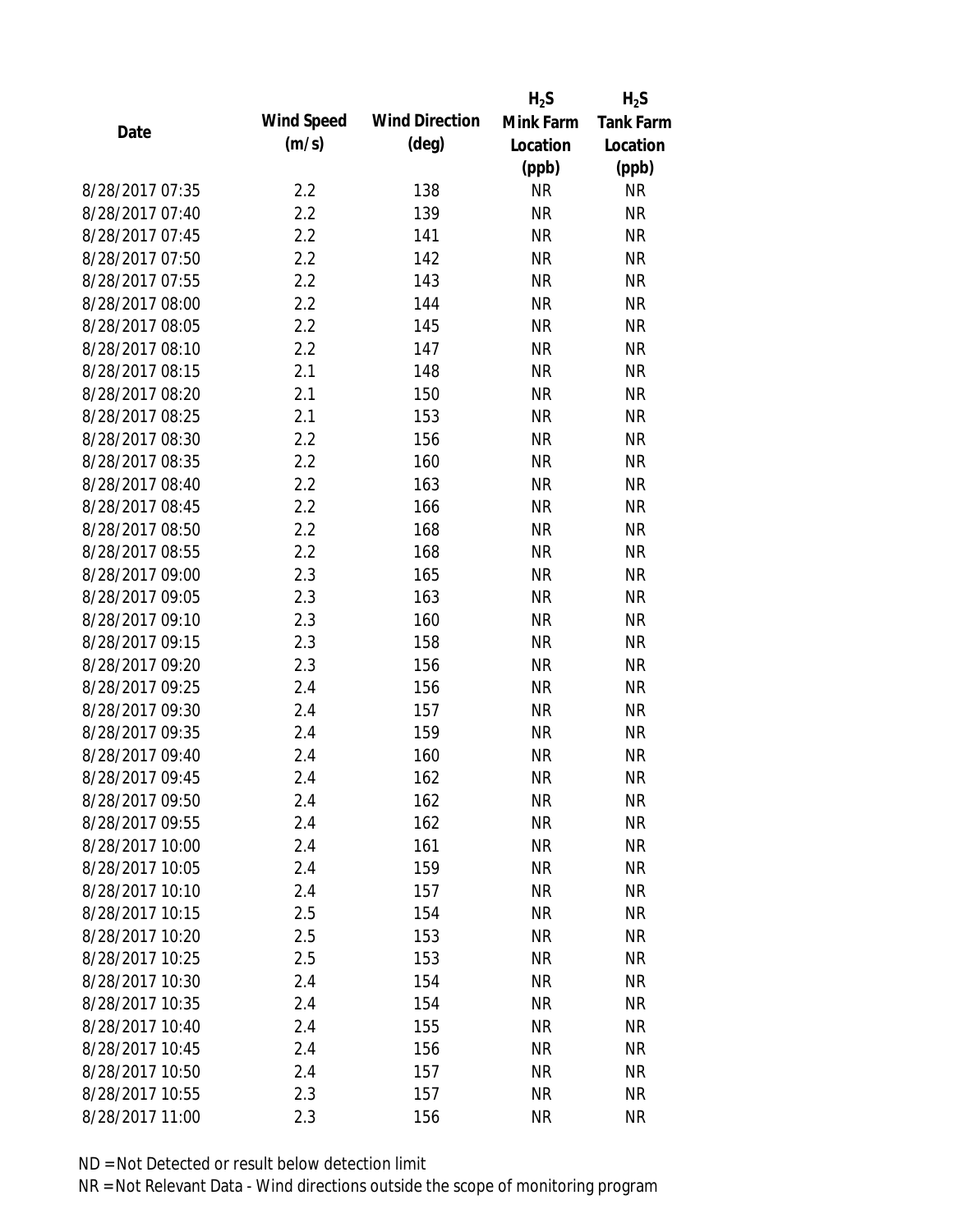|                 |            |                       | $H_2S$    | $H_2S$           |
|-----------------|------------|-----------------------|-----------|------------------|
| Date            | Wind Speed | <b>Wind Direction</b> | Mink Farm | <b>Tank Farm</b> |
|                 | (m/s)      | $(\text{deg})$        | Location  | Location         |
|                 |            |                       | (ppb)     | (ppb)            |
| 8/28/2017 11:05 | 2.4        | 155                   | <b>NR</b> | <b>NR</b>        |
| 8/28/2017 11:10 | 2.4        | 155                   | <b>NR</b> | <b>NR</b>        |
| 8/28/2017 11:15 | 2.4        | 154                   | <b>NR</b> | <b>NR</b>        |
| 8/28/2017 11:20 | 2.5        | 153                   | <b>NR</b> | <b>NR</b>        |
| 8/28/2017 11:25 | 2.5        | 151                   | <b>NR</b> | <b>NR</b>        |
| 8/28/2017 11:30 | 2.6        | 151                   | <b>NR</b> | <b>NR</b>        |
| 8/28/2017 11:35 | 2.6        | 151                   | <b>NR</b> | <b>NR</b>        |
| 8/28/2017 11:40 | 2.6        | 151                   | <b>NR</b> | <b>NR</b>        |
| 8/28/2017 11:45 | 2.6        | 152                   | <b>NR</b> | <b>NR</b>        |
| 8/28/2017 11:50 | 2.6        | 153                   | <b>NR</b> | <b>NR</b>        |
| 8/28/2017 11:55 | 2.5        | 156                   | <b>NR</b> | <b>NR</b>        |
| 8/28/2017 12:00 | 2.5        | 157                   | <b>NR</b> | <b>NR</b>        |
| 8/28/2017 12:05 | 2.5        | 158                   | <b>NR</b> | <b>NR</b>        |
| 8/28/2017 12:10 | 2.5        | 160                   | <b>NR</b> | <b>NR</b>        |
| 8/28/2017 12:15 | 2.5        | 162                   | <b>NR</b> | <b>NR</b>        |
| 8/28/2017 12:20 | 2.6        | 164                   | <b>NR</b> | <b>NR</b>        |
| 8/28/2017 12:25 | 2.6        | 164                   | <b>NR</b> | <b>NR</b>        |
| 8/28/2017 12:30 | 2.7        | 165                   | <b>NR</b> | <b>NR</b>        |
| 8/28/2017 12:35 | 2.7        | 166                   | <b>NR</b> | <b>NR</b>        |
| 8/28/2017 12:40 | 2.7        | 167                   | <b>NR</b> | <b>NR</b>        |
| 8/28/2017 12:45 | 2.6        | 169                   | <b>NR</b> | <b>NR</b>        |
| 8/28/2017 12:50 | 2.5        | 171                   | <b>NR</b> | <b>ND</b>        |
| 8/28/2017 12:55 | 2.3        | 175                   | <b>NR</b> | <b>ND</b>        |
| 8/28/2017 13:00 | 2.1        | 178                   | <b>NR</b> | <b>ND</b>        |
| 8/28/2017 13:05 | 1.9        | 181                   | <b>NR</b> | <b>ND</b>        |
| 8/28/2017 13:10 | 1.7        | 183                   | <b>NR</b> | <b>ND</b>        |
| 8/28/2017 13:15 | 1.5        | 185                   | <b>NR</b> | <b>ND</b>        |
| 8/28/2017 13:20 | 1.3        | 186                   | <b>NR</b> | <b>ND</b>        |
| 8/28/2017 13:25 | 1.2        | 189                   | <b>NR</b> | <b>ND</b>        |
| 8/28/2017 13:30 | 1.1        | 192                   | <b>NR</b> | <b>ND</b>        |
| 8/28/2017 13:35 | 1.1        | 195                   | <b>NR</b> | <b>ND</b>        |
| 8/28/2017 13:40 | 1.0        | 201                   | <b>NR</b> | <b>ND</b>        |
| 8/28/2017 13:45 | 0.9        | 204                   | <b>NR</b> | <b>ND</b>        |
| 8/28/2017 13:50 | 0.7        | 212                   | <b>NR</b> | <b>ND</b>        |
| 8/28/2017 13:55 | 0.6        | 214                   | <b>NR</b> | <b>ND</b>        |
| 8/28/2017 14:00 | 0.5        | 208                   | <b>NR</b> | <b>ND</b>        |
| 8/28/2017 14:05 | 0.4        | 199                   | <b>NR</b> | <b>ND</b>        |
| 8/28/2017 14:10 | 0.5        | 187                   | <b>NR</b> | <b>ND</b>        |
| 8/28/2017 14:15 | 0.7        | 175                   | <b>NR</b> | <b>ND</b>        |
| 8/28/2017 14:20 | 1.0        | 159                   | ΝR        | <b>NR</b>        |
| 8/28/2017 14:25 | 1.5        | 148                   | <b>NR</b> | <b>NR</b>        |
| 8/28/2017 14:30 | 1.9        | 145                   | <b>NR</b> | <b>NR</b>        |
|                 |            |                       |           |                  |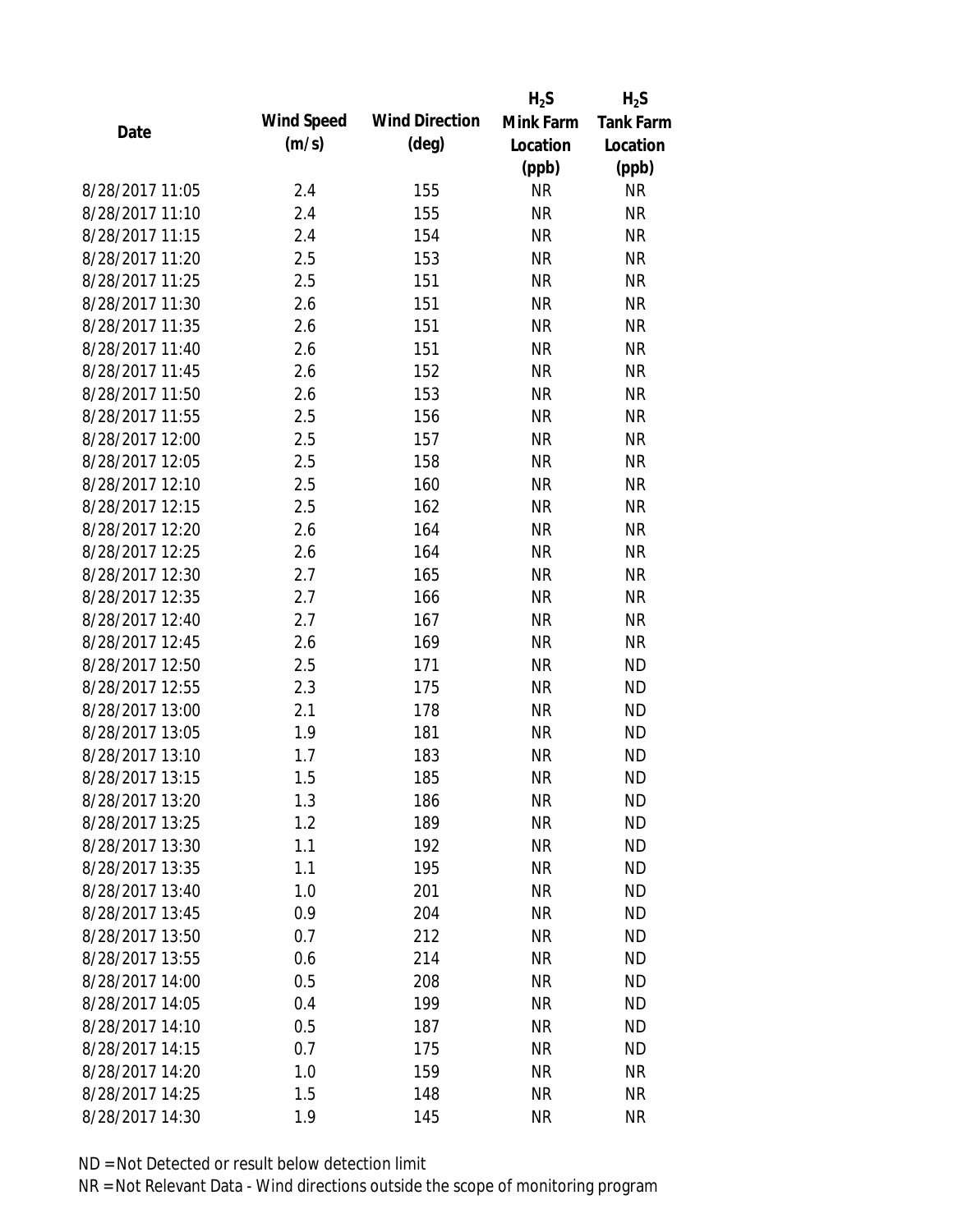|                 |            |                       | $H_2S$    | $H_2S$           |
|-----------------|------------|-----------------------|-----------|------------------|
| Date            | Wind Speed | <b>Wind Direction</b> | Mink Farm | <b>Tank Farm</b> |
|                 | (m/s)      | $(\text{deg})$        | Location  | Location         |
|                 |            |                       | (ppb)     | (ppb)            |
| 8/28/2017 14:35 | 2.4        | 145                   | <b>NR</b> | <b>NR</b>        |
| 8/28/2017 14:40 | 2.9        | 147                   | <b>NR</b> | <b>NR</b>        |
| 8/28/2017 14:45 | 3.2        | 149                   | <b>NR</b> | <b>NR</b>        |
| 8/28/2017 14:50 | 3.5        | 152                   | <b>NR</b> | <b>NR</b>        |
| 8/28/2017 14:55 | 3.8        | 154                   | <b>NR</b> | <b>NR</b>        |
| 8/28/2017 15:00 | 3.9        | 156                   | <b>NR</b> | <b>NR</b>        |
| 8/28/2017 15:05 | 3.9        | 157                   | <b>NR</b> | <b>NR</b>        |
| 8/28/2017 15:10 | 3.8        | 160                   | <b>NR</b> | <b>NR</b>        |
| 8/28/2017 15:15 | 3.6        | 165                   | <b>NR</b> | <b>NR</b>        |
| 8/28/2017 15:20 | 3.4        | 172                   | <b>NR</b> | <b>ND</b>        |
| 8/28/2017 15:25 | 3.2        | 180                   | <b>NR</b> | <b>ND</b>        |
| 8/28/2017 15:30 | 3.1        | 188                   | <b>NR</b> | <b>ND</b>        |
| 8/28/2017 15:35 | 3.0        | 196                   | <b>NR</b> | <b>ND</b>        |
| 8/28/2017 15:40 | 3.0        | 201                   | <b>NR</b> | <b>ND</b>        |
| 8/28/2017 15:45 | 3.2        | 202                   | <b>NR</b> | <b>ND</b>        |
| 8/28/2017 15:50 | 3.2        | 200                   | <b>NR</b> | <b>ND</b>        |
| 8/28/2017 15:55 | 3.3        | 195                   | <b>NR</b> | <b>ND</b>        |
| 8/28/2017 16:00 | 3.4        | 188                   | <b>NR</b> | <b>ND</b>        |
| 8/28/2017 16:05 | 3.4        | 181                   | <b>NR</b> | <b>ND</b>        |
| 8/28/2017 16:10 | 3.4        | 174                   | <b>NR</b> | <b>ND</b>        |
| 8/28/2017 16:15 | 3.3        | 167                   | <b>NR</b> | <b>NR</b>        |
| 8/28/2017 16:20 | 3.2        | 162                   | <b>NR</b> | <b>NR</b>        |
| 8/28/2017 16:25 | 3.1        | 159                   | <b>NR</b> | <b>NR</b>        |
| 8/28/2017 16:30 | 3.0        | 156                   | <b>NR</b> | <b>NR</b>        |
| 8/28/2017 16:35 | 2.9        | 155                   | <b>NR</b> | <b>NR</b>        |
| 8/28/2017 16:40 | 2.9        | 154                   | <b>NR</b> | <b>NR</b>        |
| 8/28/2017 16:45 | 3.0        | 154                   | <b>NR</b> | <b>NR</b>        |
| 8/28/2017 16:50 | 3.0        | 154                   | <b>NR</b> | <b>NR</b>        |
| 8/28/2017 16:55 | 3.1        | 154                   | <b>NR</b> | <b>NR</b>        |
| 8/28/2017 17:00 | 3.2        | 156                   | <b>NR</b> | <b>NR</b>        |
| 8/28/2017 17:05 | 3.2        | 158                   | <b>NR</b> | <b>NR</b>        |
| 8/28/2017 17:10 | 3.3        | 161                   | <b>NR</b> | <b>NR</b>        |
| 8/28/2017 17:15 | 3.3        | 163                   | <b>NR</b> | <b>NR</b>        |
| 8/28/2017 17:20 | 3.3        | 165                   | <b>NR</b> | <b>NR</b>        |
| 8/28/2017 17:25 | 3.3        | 165                   | <b>NR</b> | <b>NR</b>        |
| 8/28/2017 17:30 | 3.4        | 165                   | <b>NR</b> | <b>NR</b>        |
| 8/28/2017 17:35 | 3.4        | 164                   | <b>NR</b> | <b>NR</b>        |
| 8/28/2017 17:40 | 3.4        | 163                   | <b>NR</b> | <b>NR</b>        |
| 8/28/2017 17:45 | 3.5        | 162                   | <b>NR</b> | <b>NR</b>        |
| 8/28/2017 17:50 | 3.5        | 162                   | NR        | <b>NR</b>        |
| 8/28/2017 17:55 | 3.4        | 161                   | <b>NR</b> | <b>NR</b>        |
| 8/28/2017 18:00 | 3.4        | 161                   | <b>NR</b> | <b>NR</b>        |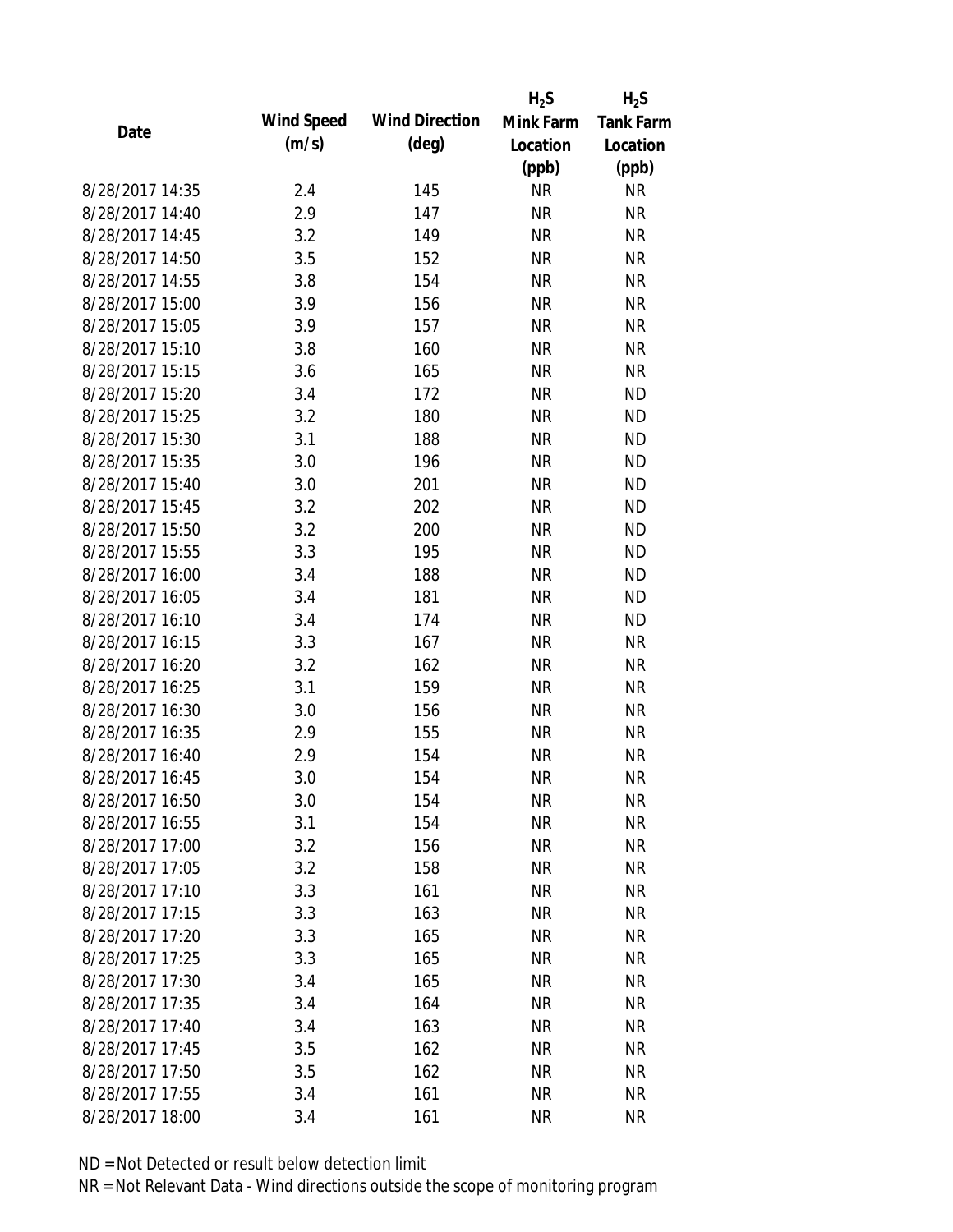|                 |            |                       | $H_2S$         | $H_2S$           |
|-----------------|------------|-----------------------|----------------|------------------|
| Date            | Wind Speed | <b>Wind Direction</b> | Mink Farm      | <b>Tank Farm</b> |
|                 | (m/s)      | $(\text{deg})$        | Location       | Location         |
|                 |            |                       | (ppb)          | (ppb)            |
| 8/28/2017 18:05 | 3.3        | 162                   | <b>NR</b>      | <b>NR</b>        |
| 8/28/2017 18:10 | 3.2        | 162                   | <b>NR</b>      | <b>NR</b>        |
| 8/28/2017 18:15 | 3.0        | 161                   | <b>NR</b>      | <b>NR</b>        |
| 8/28/2017 18:20 | 2.7        | 160                   | <b>NR</b>      | <b>NR</b>        |
| 8/28/2017 18:25 | 2.4        | 159                   | <b>NR</b>      | <b>NR</b>        |
| 8/28/2017 18:30 | 2.1        | 154                   | <b>NR</b>      | <b>NR</b>        |
| 8/28/2017 18:35 | 1.8        | 139                   | <b>NR</b>      | <b>NR</b>        |
| 8/28/2017 18:40 | 1.5        | 119                   | <b>NR</b>      | <b>NR</b>        |
| 8/28/2017 18:45 | 1.3        | 97                    | <b>NR</b>      | <b>NR</b>        |
| 8/28/2017 18:50 | 1.3        | 74                    | <b>NR</b>      | <b>NR</b>        |
| 8/28/2017 18:55 | 1.3        | 51                    | <b>NR</b>      | <b>NR</b>        |
| 8/28/2017 19:00 | 1.3        | 33                    | 1              | <b>NR</b>        |
| 8/28/2017 19:05 | 1.2        | 23                    | 1              | <b>NR</b>        |
| 8/28/2017 19:10 | 1.2        | 16                    | 1              | <b>NR</b>        |
| 8/28/2017 19:15 | 1.1        | 14                    | 1              | <b>NR</b>        |
| 8/28/2017 19:20 | 1.0        | 13                    | 1              | <b>NR</b>        |
| 8/28/2017 19:25 | 1.0        | 12                    | 1              | <b>NR</b>        |
| 8/28/2017 19:30 | 1.1        | 11                    | 1              | <b>NR</b>        |
| 8/28/2017 19:35 | 1.3        | 11                    | 1              | <b>NR</b>        |
| 8/28/2017 19:40 | 1.4        | 12                    | 1              | <b>NR</b>        |
| 8/28/2017 19:45 | 1.4        | 12                    | 1              | <b>NR</b>        |
| 8/28/2017 19:50 | 1.4        | 12                    | 1              | <b>NR</b>        |
| 8/28/2017 19:55 | 1.3        | 12                    | 1              | <b>NR</b>        |
| 8/28/2017 20:00 | 1.2        | 13                    | 1              | <b>NR</b>        |
| 8/28/2017 20:05 | 1.0        | 17                    | 1              | <b>NR</b>        |
| 8/28/2017 20:10 | 0.8        | 27                    | $\overline{2}$ | <b>NR</b>        |
| 8/28/2017 20:15 | 0.8        | 39                    | $\overline{2}$ | <b>NR</b>        |
| 8/28/2017 20:20 | 0.8        | 51                    | <b>NR</b>      | <b>NR</b>        |
| 8/28/2017 20:25 | 0.8        | 65                    | <b>NR</b>      | <b>NR</b>        |
| 8/28/2017 20:30 | 0.9        | 79                    | <b>NR</b>      | <b>NR</b>        |
| 8/28/2017 20:35 | 1.0        | 90                    | <b>NR</b>      | <b>NR</b>        |
| 8/28/2017 20:40 | 1.0        | 95                    | <b>NR</b>      | <b>NR</b>        |
| 8/28/2017 20:45 | 1.0        | 98                    | <b>NR</b>      | <b>NR</b>        |
| 8/28/2017 20:50 | 0.9        | 99                    | <b>NR</b>      | <b>NR</b>        |
| 8/28/2017 20:55 | 0.8        | 96                    | <b>NR</b>      | <b>NR</b>        |
| 8/28/2017 21:00 | 0.6        | 91                    | <b>NR</b>      | <b>NR</b>        |
| 8/28/2017 21:05 | 0.5        | 81                    | <b>NR</b>      | <b>NR</b>        |
| 8/28/2017 21:10 | 0.4        | 72                    | <b>NR</b>      | <b>NR</b>        |
| 8/28/2017 21:15 | 0.3        | 62                    | <b>NR</b>      | <b>NR</b>        |
| 8/28/2017 21:20 | 0.3        | 55                    | ΝR             | <b>NR</b>        |
| 8/28/2017 21:25 | 0.2        | 49                    | <b>NR</b>      | <b>NR</b>        |
| 8/28/2017 21:30 | 0.2        | 45                    | <b>NR</b>      | <b>NR</b>        |
|                 |            |                       |                |                  |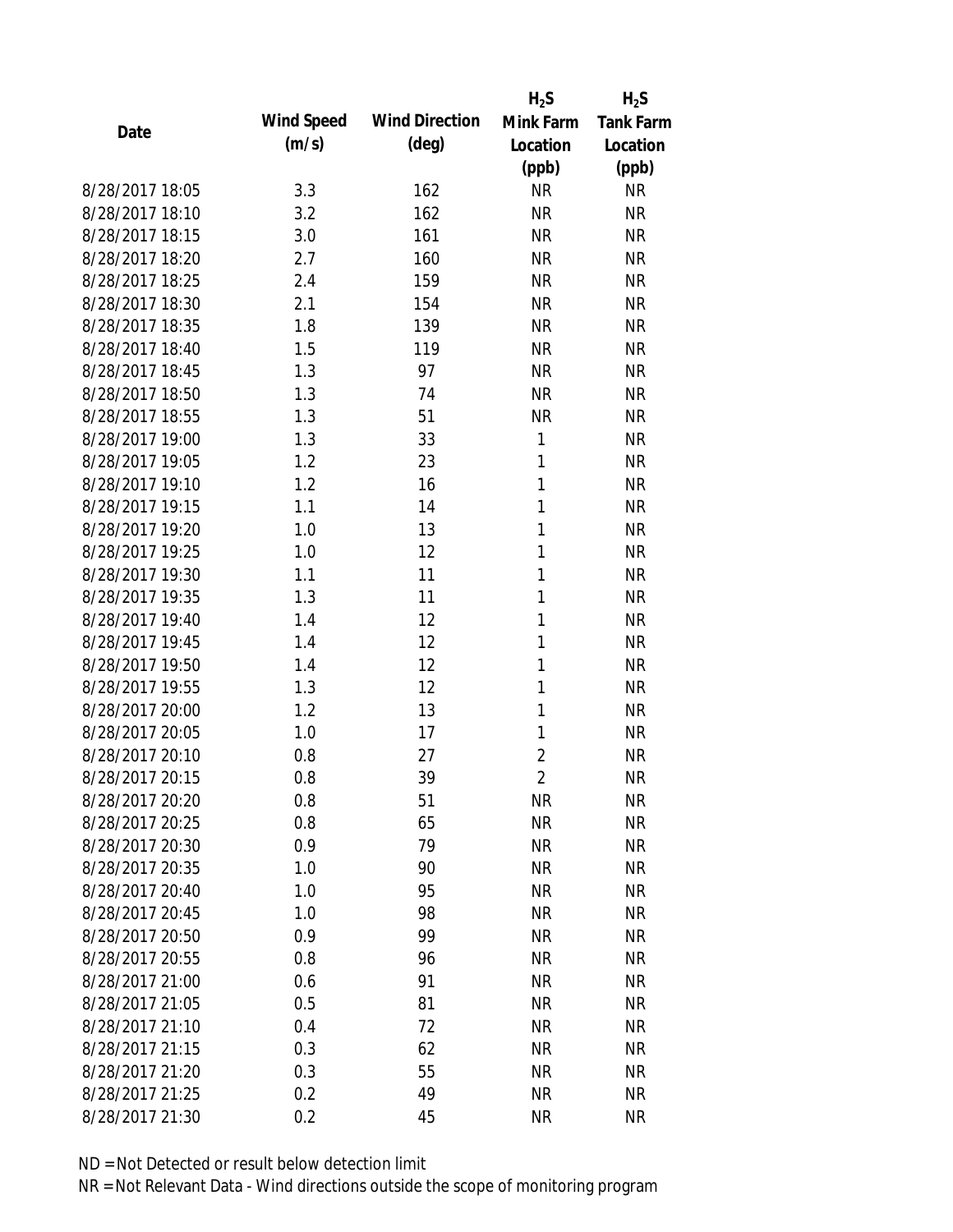|                 |            |                       | $H_2S$    | $H_2S$           |
|-----------------|------------|-----------------------|-----------|------------------|
| Date            | Wind Speed | <b>Wind Direction</b> | Mink Farm | <b>Tank Farm</b> |
|                 | (m/s)      | $(\text{deg})$        | Location  | Location         |
|                 |            |                       | (ppb)     | (ppb)            |
| 8/28/2017 21:35 | 0.2        | 44                    | <b>NR</b> | <b>NR</b>        |
| 8/28/2017 21:40 | 0.2        | 45                    | <b>NR</b> | <b>NR</b>        |
| 8/28/2017 21:45 | 0.2        | 47                    | <b>NR</b> | <b>NR</b>        |
| 8/28/2017 21:50 | 0.1        | 51                    | <b>NR</b> | <b>NR</b>        |
| 8/28/2017 21:55 | 0.1        | 44                    | <b>NR</b> | <b>NR</b>        |
| 8/28/2017 22:00 | 0.1        | 36                    | 1         | <b>NR</b>        |
| 8/28/2017 22:05 | 0.0        | 29                    | 1         | <b>NR</b>        |
| 8/28/2017 22:10 | 0.0        | 21                    | 1         | <b>NR</b>        |
| 8/28/2017 22:15 | 0.0        | 12                    | 1         | <b>NR</b>        |
| 8/28/2017 22:20 | 0.0        | $\mathbf 0$           | 1         | <b>NR</b>        |
| 8/28/2017 22:25 | 0.0        | $\overline{0}$        | 1         | <b>NR</b>        |
| 8/28/2017 22:30 | 0.0        | $\overline{0}$        | 1         | <b>NR</b>        |
| 8/28/2017 22:35 | 0.0        | 11                    | 1         | <b>NR</b>        |
| 8/28/2017 22:40 | 0.0        | 22                    | 1         | <b>NR</b>        |
| 8/28/2017 22:45 | 0.0        | 33                    | 1         | <b>NR</b>        |
| 8/28/2017 22:50 | 0.0        | 44                    | <b>NR</b> | <b>NR</b>        |
| 8/28/2017 22:55 | 0.0        | 60                    | <b>NR</b> | <b>NR</b>        |
| 8/28/2017 23:00 | 0.0        | 76                    | <b>NR</b> | <b>NR</b>        |
| 8/28/2017 23:05 | 0.1        | 85                    | <b>NR</b> | <b>NR</b>        |
| 8/28/2017 23:10 | 0.2        | 94                    | <b>NR</b> | <b>NR</b>        |
| 8/28/2017 23:15 | 0.2        | 102                   | <b>NR</b> | <b>NR</b>        |
| 8/28/2017 23:20 | 0.3        | 109                   | <b>NR</b> | <b>NR</b>        |
| 8/28/2017 23:25 | 0.4        | 111                   | <b>NR</b> | <b>NR</b>        |
| 8/28/2017 23:30 | 0.4        | 113                   | <b>NR</b> | <b>NR</b>        |
| 8/28/2017 23:35 | 0.5        | 109                   | <b>NR</b> | <b>NR</b>        |
| 8/28/2017 23:40 | 0.4        | 103                   | <b>NR</b> | <b>NR</b>        |
| 8/28/2017 23:45 | 0.4        | 98                    | <b>NR</b> | <b>NR</b>        |
| 8/28/2017 23:50 | 0.4        | 92                    | <b>NR</b> | <b>NR</b>        |
| 8/28/2017 23:55 | 0.4        | 84                    | <b>NR</b> | <b>NR</b>        |
| 8/28/2017 24:00 | 0.4        | 73                    | <b>NR</b> | <b>NR</b>        |
| 8/29/2017 00:05 | 0.5        | 63                    | <b>NR</b> | <b>NR</b>        |
| 8/29/2017 00:10 | 0.6        | 53                    | <b>NR</b> | <b>NR</b>        |
| 8/29/2017 00:15 | 0.8        | 42                    | <b>NR</b> | <b>NR</b>        |
| 8/29/2017 00:20 | 1.0        | 33                    | 1         | <b>NR</b>        |
| 8/29/2017 00:25 | 1.2        | 25                    | 1         | <b>NR</b>        |
| 8/29/2017 00:30 | 1.4        | 21                    | 1         | <b>NR</b>        |
| 8/29/2017 00:35 | 1.5        | 19                    | 1         | <b>NR</b>        |
| 8/29/2017 00:40 | 1.6        | 20                    | 1         | <b>NR</b>        |
| 8/29/2017 00:45 | 1.7        | 22                    | 1         | <b>NR</b>        |
| 8/29/2017 00:50 | 1.8        | 24                    | 1         | <b>NR</b>        |
| 8/29/2017 00:55 | 1.8        | 28                    | 1         | <b>NR</b>        |
| 8/29/2017 01:00 | 1.8        | 32                    | 1         | <b>NR</b>        |
|                 |            |                       |           |                  |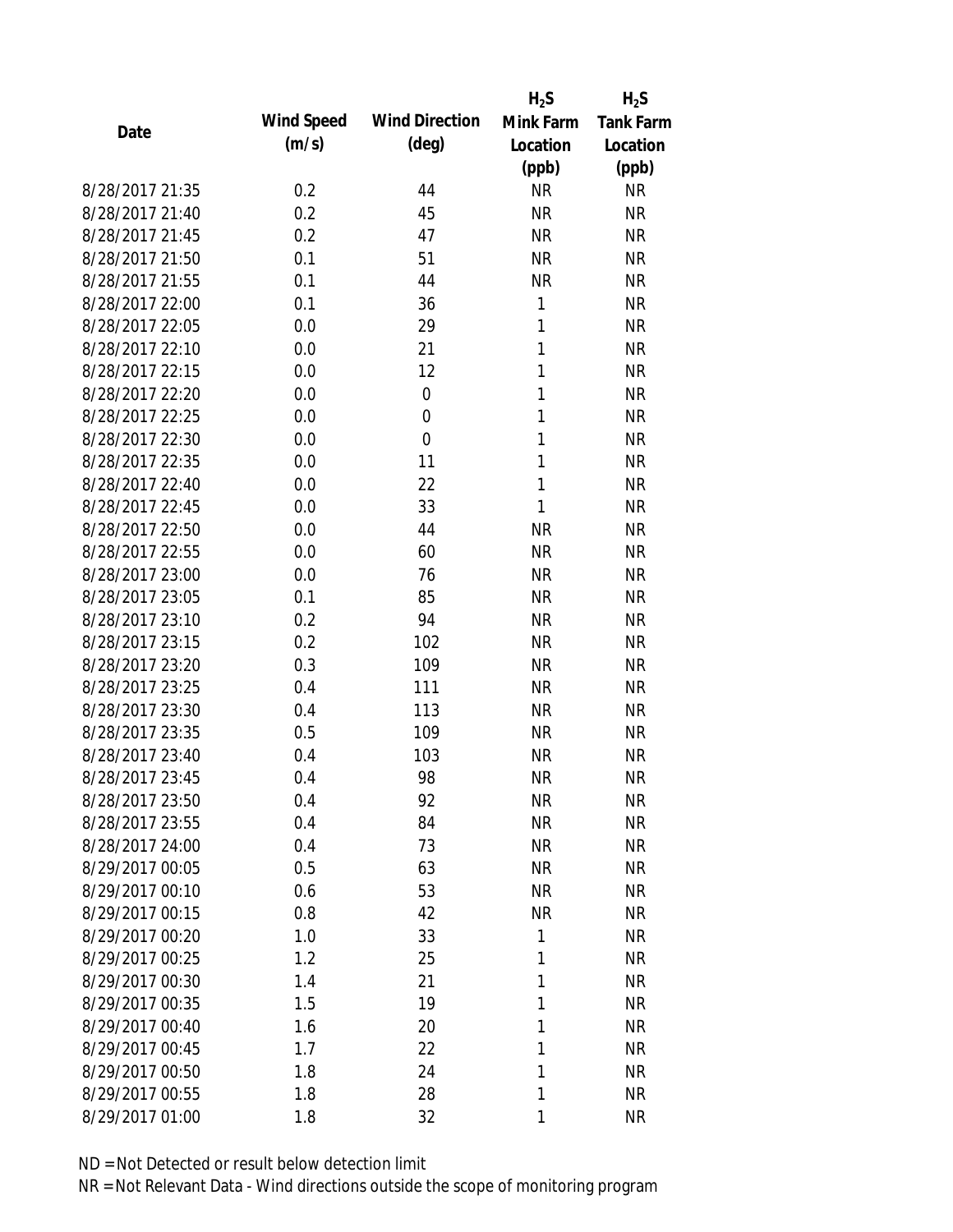|                 |            |                       | $H_2S$       | $H_2S$           |
|-----------------|------------|-----------------------|--------------|------------------|
| Date            | Wind Speed | <b>Wind Direction</b> | Mink Farm    | <b>Tank Farm</b> |
|                 | (m/s)      | $(\text{deg})$        | Location     | Location         |
|                 |            |                       | (ppb)        | (ppb)            |
| 8/29/2017 01:05 | 1.8        | 36                    | 1            | <b>NR</b>        |
| 8/29/2017 01:10 | 1.8        | 38                    | 1            | <b>NR</b>        |
| 8/29/2017 01:15 | 1.8        | 40                    | $\mathbf{1}$ | <b>NR</b>        |
| 8/29/2017 01:20 | 1.7        | 42                    | <b>NR</b>    | <b>NR</b>        |
| 8/29/2017 01:25 | 1.7        | 42                    | <b>NR</b>    | <b>NR</b>        |
| 8/29/2017 01:30 | 1.7        | 41                    | <b>NR</b>    | <b>NR</b>        |
| 8/29/2017 01:35 | 1.7        | 40                    | 1            | <b>NR</b>        |
| 8/29/2017 01:40 | 1.7        | 39                    | $\mathbf{1}$ | <b>NR</b>        |
| 8/29/2017 01:45 | 1.7        | 38                    | 1            | <b>NR</b>        |
| 8/29/2017 01:50 | 1.7        | 38                    | $\mathbf{1}$ | <b>NR</b>        |
| 8/29/2017 01:55 | 1.7        | 39                    | 1            | <b>NR</b>        |
| 8/29/2017 02:00 | 1.6        | 41                    | <b>NR</b>    | <b>NR</b>        |
| 8/29/2017 02:05 | 1.6        | 43                    | <b>NR</b>    | <b>NR</b>        |
| 8/29/2017 02:10 | 1.5        | 44                    | <b>NR</b>    | <b>NR</b>        |
| 8/29/2017 02:15 | 1.5        | 45                    | <b>NR</b>    | <b>NR</b>        |
| 8/29/2017 02:20 | 1.4        | 46                    | <b>NR</b>    | <b>NR</b>        |
| 8/29/2017 02:25 | 1.4        | 46                    | <b>NR</b>    | <b>NR</b>        |
| 8/29/2017 02:30 | 1.4        | 47                    | <b>NR</b>    | <b>NR</b>        |
| 8/29/2017 02:35 | 1.4        | 47                    | <b>NR</b>    | <b>NR</b>        |
| 8/29/2017 02:40 | 1.3        | 46                    | <b>NR</b>    | <b>NR</b>        |
| 8/29/2017 02:45 | 1.3        | 46                    | <b>NR</b>    | <b>NR</b>        |
| 8/29/2017 02:50 | 1.3        | 45                    | <b>NR</b>    | <b>NR</b>        |
| 8/29/2017 02:55 | 1.2        | 42                    | <b>NR</b>    | <b>NR</b>        |
| 8/29/2017 03:00 | 1.1        | 38                    | 1            | <b>NR</b>        |
| 8/29/2017 03:05 | 1.0        | 34                    | 1            | <b>NR</b>        |
| 8/29/2017 03:10 | 0.9        | 32                    | 1            | <b>NR</b>        |
| 8/29/2017 03:15 | 0.7        | 28                    | 1            | <b>NR</b>        |
| 8/29/2017 03:20 | 0.6        | 24                    | 1            | <b>NR</b>        |
| 8/29/2017 03:25 | 0.5        | 20                    | $\mathbf{1}$ | <b>NR</b>        |
| 8/29/2017 03:30 | 0.4        | 16                    | 1            | <b>NR</b>        |
| 8/29/2017 03:35 | 0.4        | 71                    | <b>NR</b>    | <b>NR</b>        |
| 8/29/2017 03:40 | 0.4        | 126                   | <b>NR</b>    | <b>NR</b>        |
| 8/29/2017 03:45 | 0.5        | 122                   | <b>NR</b>    | <b>NR</b>        |
| 8/29/2017 03:50 | 0.7        | 121                   | <b>NR</b>    | <b>NR</b>        |
| 8/29/2017 03:55 | 0.8        | 120                   | <b>NR</b>    | <b>NR</b>        |
| 8/29/2017 04:00 | 1.0        | 121                   | <b>NR</b>    | <b>NR</b>        |
| 8/29/2017 04:05 | 1.1        | 63                    | <b>NR</b>    | <b>NR</b>        |
| 8/29/2017 04:10 | 1.1        | 5                     | 1            | <b>NR</b>        |
| 8/29/2017 04:15 | 1.2        | 7                     | 1            | <b>NR</b>        |
| 8/29/2017 04:20 | 1.3        | 9                     | 1            | <b>NR</b>        |
| 8/29/2017 04:25 | 1.3        | 11                    | 1            | <b>NR</b>        |
| 8/29/2017 04:30 | 1.3        | 14                    | 2            | <b>NR</b>        |
|                 |            |                       |              |                  |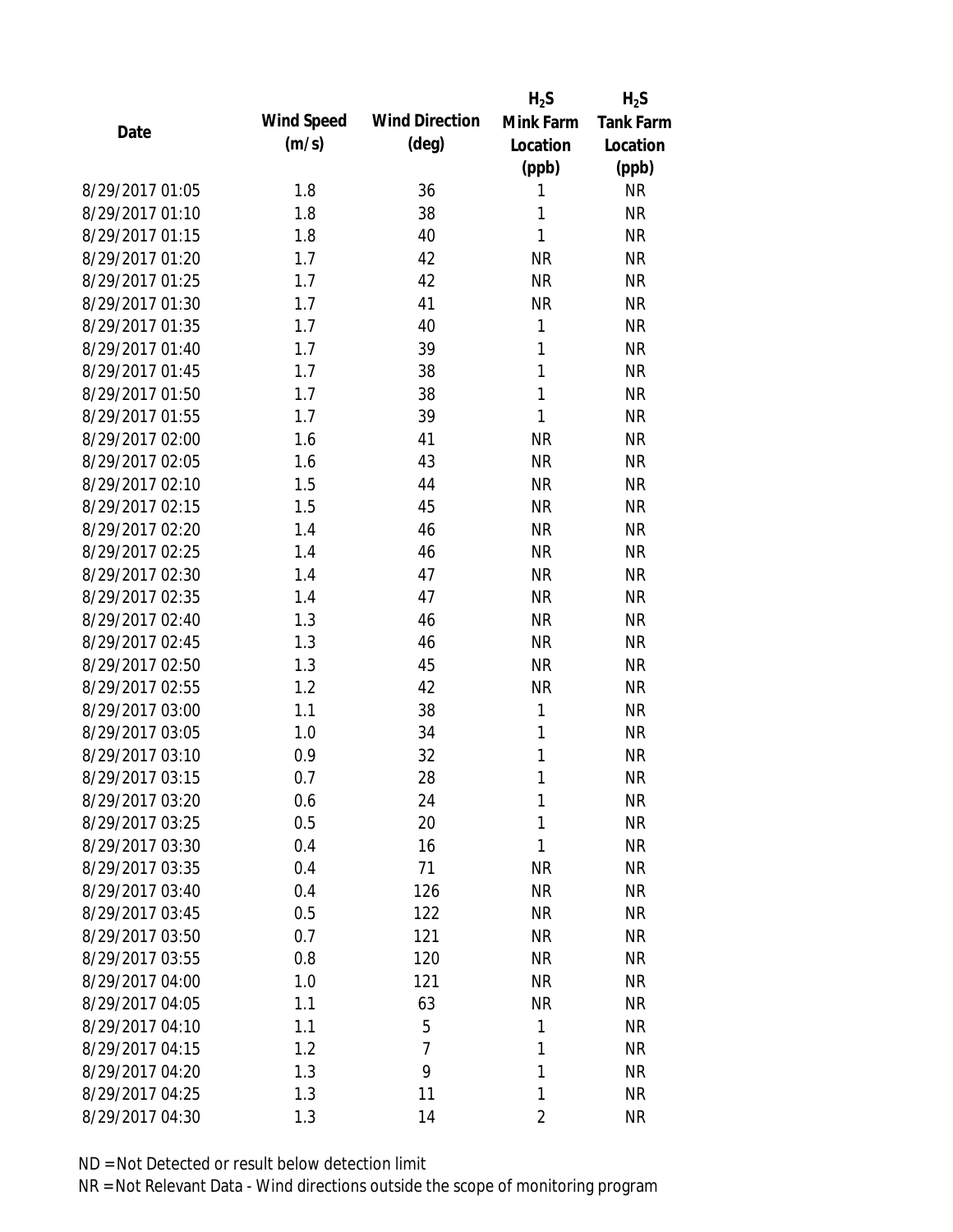|                 |            |                       | $H_2S$         | $H_2S$           |
|-----------------|------------|-----------------------|----------------|------------------|
| Date            | Wind Speed | <b>Wind Direction</b> | Mink Farm      | <b>Tank Farm</b> |
|                 | (m/s)      | $(\text{deg})$        | Location       | Location         |
|                 |            |                       | (ppb)          | (ppb)            |
| 8/29/2017 04:35 | 1.4        | 16                    | $\overline{2}$ | <b>NR</b>        |
| 8/29/2017 04:40 | 1.5        | 18                    | $\overline{2}$ | <b>NR</b>        |
| 8/29/2017 04:45 | 1.6        | 20                    | 3              | <b>NR</b>        |
| 8/29/2017 04:50 | 1.7        | 22                    | 3              | <b>NR</b>        |
| 8/29/2017 04:55 | 1.8        | 23                    | 3              | <b>NR</b>        |
| 8/29/2017 05:00 | 1.9        | 24                    | 3              | <b>NR</b>        |
| 8/29/2017 05:05 | 1.9        | 25                    | 3              | <b>NR</b>        |
| 8/29/2017 05:10 | 2.0        | 26                    | 3              | <b>NR</b>        |
| 8/29/2017 05:15 | 2.0        | 27                    | $\overline{2}$ | <b>NR</b>        |
| 8/29/2017 05:20 | 2.0        | 29                    | $\overline{c}$ | <b>NR</b>        |
| 8/29/2017 05:25 | 1.9        | 31                    | $\overline{2}$ | <b>NR</b>        |
| 8/29/2017 05:30 | 1.8        | 34                    | $\mathbf{1}$   | <b>NR</b>        |
| 8/29/2017 05:35 | 1.7        | 37                    | $\mathbf{1}$   | <b>NR</b>        |
| 8/29/2017 05:40 | 1.5        | 40                    | 1              | <b>NR</b>        |
| 8/29/2017 05:45 | 1.4        | 42                    | <b>NR</b>      | <b>NR</b>        |
| 8/29/2017 05:50 | 1.2        | 44                    | <b>NR</b>      | <b>NR</b>        |
| 8/29/2017 05:55 | 1.1        | 45                    | <b>NR</b>      | <b>NR</b>        |
| 8/29/2017 06:00 | 1.1        | 46                    | <b>NR</b>      | <b>NR</b>        |
| 8/29/2017 06:05 | 1.1        | 45                    | <b>NR</b>      | <b>NR</b>        |
| 8/29/2017 06:10 | 1.1        | 45                    | <b>NR</b>      | <b>NR</b>        |
| 8/29/2017 06:15 | 1.1        | 44                    | <b>NR</b>      | <b>NR</b>        |
| 8/29/2017 06:20 | 1.1        | 44                    | <b>NR</b>      | <b>NR</b>        |
| 8/29/2017 06:25 | 1.1        | 44                    | <b>NR</b>      | <b>NR</b>        |
| 8/29/2017 06:30 | 1.0        | 43                    | <b>NR</b>      | <b>NR</b>        |
| 8/29/2017 06:35 | 0.9        | 43                    | <b>NR</b>      | <b>NR</b>        |
| 8/29/2017 06:40 | 0.7        | 43                    | <b>NR</b>      | <b>NR</b>        |
| 8/29/2017 06:45 | 0.5        | 43                    | <b>NR</b>      | <b>NR</b>        |
| 8/29/2017 06:50 | 0.4        | 40                    | 1              | <b>NR</b>        |
| 8/29/2017 06:55 | 0.3        | 36                    | 1              | <b>NR</b>        |
| 8/29/2017 07:00 | 0.3        | 31                    | 1              | <b>NR</b>        |
| 8/29/2017 07:05 | 0.4        | 26                    | 1              | <b>NR</b>        |
| 8/29/2017 07:10 | 0.4        | 21                    | 1              | <b>NR</b>        |
| 8/29/2017 07:15 | 0.5        | 16                    | 1              | <b>NR</b>        |
| 8/29/2017 07:20 | 0.7        | 15                    | $\overline{2}$ | <b>NR</b>        |
| 8/29/2017 07:25 | 0.7        | 16                    | $\overline{2}$ | <b>NR</b>        |
| 8/29/2017 07:30 | 0.8        | 19                    | $\overline{2}$ | <b>NR</b>        |
| 8/29/2017 07:35 | 0.9        | 22                    | 3              | <b>NR</b>        |
| 8/29/2017 07:40 | 1.1        | 25                    | $\mathfrak{Z}$ | <b>NR</b>        |
| 8/29/2017 07:45 | 1.2        | 29                    | 3              | <b>NR</b>        |
| 8/29/2017 07:50 | 1.2        | 32                    | 3              | <b>NR</b>        |
| 8/29/2017 07:55 | 1.3        | 34                    | 3              | <b>NR</b>        |
| 8/29/2017 08:00 | 1.3        | 36                    | $\overline{2}$ | <b>NR</b>        |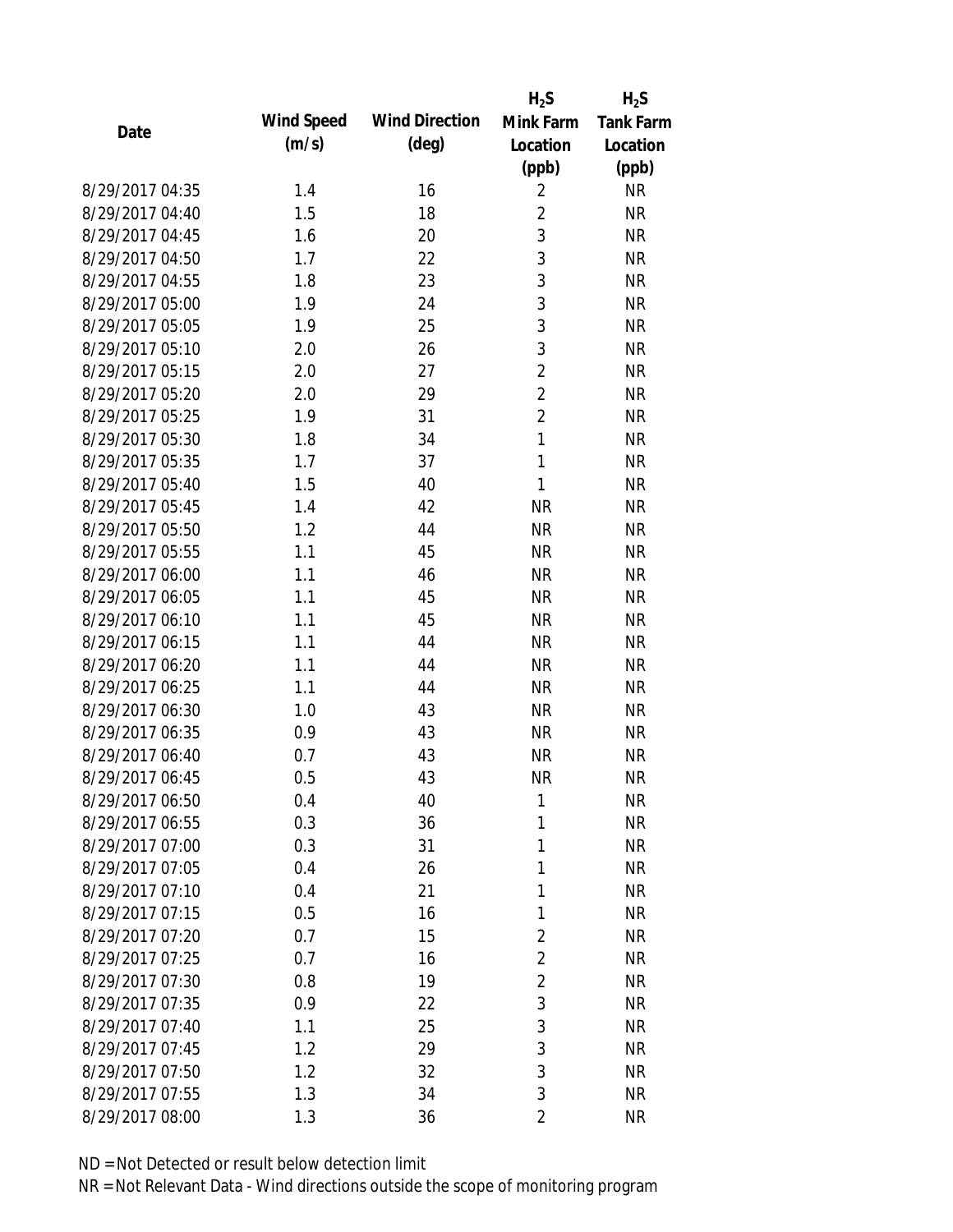|                 |            |                       | $H_2S$         | $H_2S$           |
|-----------------|------------|-----------------------|----------------|------------------|
| Date            | Wind Speed | <b>Wind Direction</b> | Mink Farm      | <b>Tank Farm</b> |
|                 | (m/s)      | $(\text{deg})$        | Location       | Location         |
|                 |            |                       | (ppb)          | (ppb)            |
| 8/29/2017 08:05 | 1.3        | 37                    | $\overline{2}$ | <b>NR</b>        |
| 8/29/2017 08:10 | 1.3        | 37                    | $\overline{2}$ | <b>NR</b>        |
| 8/29/2017 08:15 | 1.3        | 37                    | 1              | <b>NR</b>        |
| 8/29/2017 08:20 | 1.3        | 37                    | 1              | <b>NR</b>        |
| 8/29/2017 08:25 | 1.3        | 36                    | 1              | <b>NR</b>        |
| 8/29/2017 08:30 | 1.3        | 35                    | 1              | <b>NR</b>        |
| 8/29/2017 08:35 | 1.3        | 33                    | 1              | <b>NR</b>        |
| 8/29/2017 08:40 | 1.3        | 32                    | 1              | <b>NR</b>        |
| 8/29/2017 08:45 | 1.4        | 30                    | 1              | <b>NR</b>        |
| 8/29/2017 08:50 | 1.5        | 29                    | 1              | <b>NR</b>        |
| 8/29/2017 08:55 | 1.5        | 29                    | $\overline{2}$ | <b>NR</b>        |
| 8/29/2017 09:00 | 1.5        | 29                    | $\overline{2}$ | <b>NR</b>        |
| 8/29/2017 09:05 | 1.6        | 30                    | $\overline{2}$ | <b>NR</b>        |
| 8/29/2017 09:10 | 1.6        | 31                    | $\overline{2}$ | <b>NR</b>        |
| 8/29/2017 09:15 | 1.6        | 32                    | 1              | <b>NR</b>        |
| 8/29/2017 09:20 | 1.6        | 33                    | 1              | <b>NR</b>        |
| 8/29/2017 09:25 | 1.6        | 35                    | 1              | <b>NR</b>        |
| 8/29/2017 09:30 | 1.6        | 37                    | 1              | <b>NR</b>        |
| 8/29/2017 09:35 | 1.6        | 37                    | 1              | <b>NR</b>        |
| 8/29/2017 09:40 | 1.6        | 37                    | 1              | <b>NR</b>        |
| 8/29/2017 09:45 | 1.6        | 38                    | 1              | <b>NR</b>        |
| 8/29/2017 09:50 | 1.6        | 36                    | 1              | <b>NR</b>        |
| 8/29/2017 09:55 | 1.6        | 35                    | 1              | <b>NR</b>        |
| 8/29/2017 10:00 | 1.6        | 33                    | 1              | <b>NR</b>        |
| 8/29/2017 10:05 | 1.6        | 32                    | 1              | <b>NR</b>        |
| 8/29/2017 10:10 | 1.5        | 33                    | 1              | <b>NR</b>        |
| 8/29/2017 10:15 | 1.5        | 37                    | 1              | <b>NR</b>        |
| 8/29/2017 10:20 | 1.4        | 43                    | ΝR             | <b>NR</b>        |
| 8/29/2017 10:25 | 1.3        | 50                    | <b>NR</b>      | <b>NR</b>        |
| 8/29/2017 10:30 | 1.3        | 57                    | <b>NR</b>      | <b>NR</b>        |
| 8/29/2017 10:35 | 1.3        | 63                    | <b>NR</b>      | <b>NR</b>        |
| 8/29/2017 10:40 | 1.3        | 66                    | <b>NR</b>      | <b>NR</b>        |
| 8/29/2017 10:45 | 1.4        | 64                    | <b>NR</b>      | <b>NR</b>        |
| 8/29/2017 10:50 | 1.5        | 59                    | <b>NR</b>      | <b>NR</b>        |
| 8/29/2017 10:55 | 1.5        | 53                    | <b>NR</b>      | <b>NR</b>        |
| 8/29/2017 11:00 | 1.6        | 46                    | <b>NR</b>      | <b>NR</b>        |
| 8/29/2017 11:05 | 1.6        | 38                    | $\overline{2}$ | <b>NR</b>        |
| 8/29/2017 11:10 | 1.6        | 31                    | $\overline{2}$ | <b>NR</b>        |
| 8/29/2017 11:15 | 1.6        | 25                    | $\overline{2}$ | <b>NR</b>        |
| 8/29/2017 11:20 | 1.6        | 19                    | $\overline{2}$ | <b>NR</b>        |
| 8/29/2017 11:25 | 1.5        | 14                    | $\overline{2}$ | <b>NR</b>        |
| 8/29/2017 11:30 | 1.4        | 10                    | 1              | <b>NR</b>        |
|                 |            |                       |                |                  |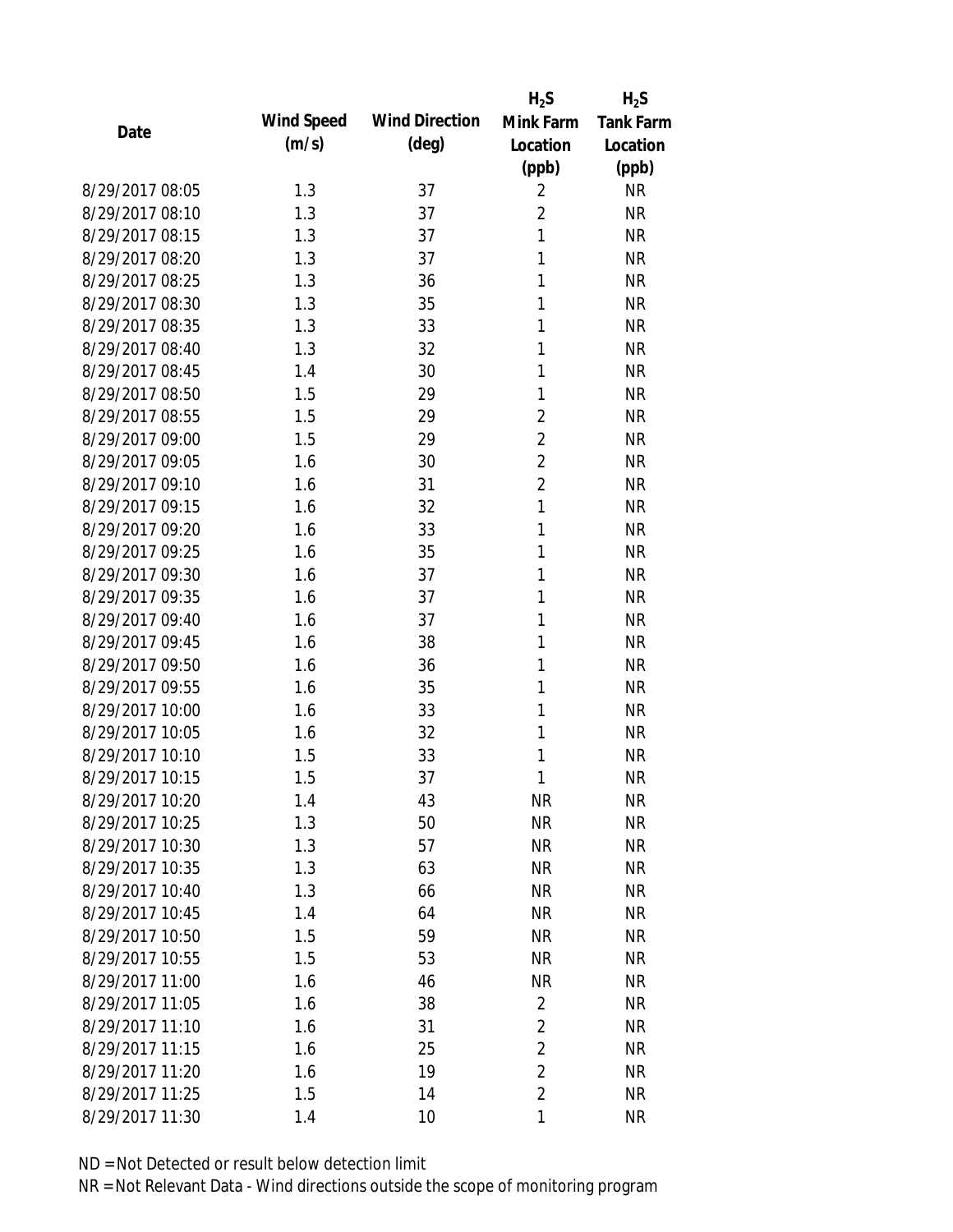|                 |            |                       | $H_2S$    | $H_2S$           |
|-----------------|------------|-----------------------|-----------|------------------|
| Date            | Wind Speed | <b>Wind Direction</b> | Mink Farm | <b>Tank Farm</b> |
|                 | (m/s)      | $(\text{deg})$        | Location  | Location         |
|                 |            |                       | (ppb)     | (ppb)            |
| 8/29/2017 11:35 | 1.2        | 66                    | <b>NR</b> | <b>NR</b>        |
| 8/29/2017 11:40 | 1.1        | 121                   | <b>NR</b> | <b>NR</b>        |
| 8/29/2017 11:45 | 0.9        | 178                   | <b>NR</b> | 1                |
| 8/29/2017 11:50 | 0.8        | 179                   | <b>NR</b> | 1                |
| 8/29/2017 11:55 | 0.7        | 184                   | <b>NR</b> | <b>ND</b>        |
| 8/29/2017 12:00 | 0.6        | 188                   | <b>NR</b> | <b>ND</b>        |
| 8/29/2017 12:05 | 0.5        | 133                   | <b>NR</b> | <b>NR</b>        |
| 8/29/2017 12:10 | 0.6        | 88                    | <b>NR</b> | <b>NR</b>        |
| 8/29/2017 12:15 | 0.8        | 53                    | <b>NR</b> | <b>NR</b>        |
| 8/29/2017 12:20 | 0.9        | 81                    | <b>NR</b> | <b>NR</b>        |
| 8/29/2017 12:25 | 1.1        | 109                   | <b>NR</b> | <b>NR</b>        |
| 8/29/2017 12:30 | 1.2        | 138                   | <b>NR</b> | <b>NR</b>        |
| 8/29/2017 12:35 | 1.4        | 165                   | <b>NR</b> | <b>NR</b>        |
| 8/29/2017 12:40 | 1.5        | 184                   | <b>NR</b> | <b>ND</b>        |
| 8/29/2017 12:45 | 1.6        | 186                   | <b>NR</b> | <b>ND</b>        |
| 8/29/2017 12:50 | 1.7        | 178                   | <b>NR</b> | <b>ND</b>        |
| 8/29/2017 12:55 | 1.9        | 161                   | <b>NR</b> | <b>NR</b>        |
| 8/29/2017 13:00 | 2.1        | 141                   | <b>NR</b> | <b>NR</b>        |
| 8/29/2017 13:05 | 2.4        | 123                   | <b>NR</b> | <b>NR</b>        |
| 8/29/2017 13:10 | 2.7        | 105                   | <b>NR</b> | <b>NR</b>        |
| 8/29/2017 13:15 | 2.9        | 89                    | <b>NR</b> | <b>NR</b>        |
| 8/29/2017 13:20 | 3.2        | 78                    | <b>NR</b> | <b>NR</b>        |
| 8/29/2017 13:25 | 3.3        | 75                    | <b>NR</b> | <b>NR</b>        |
| 8/29/2017 13:30 | 3.3        | 75                    | <b>NR</b> | <b>NR</b>        |
| 8/29/2017 13:35 | 3.1        | 72                    | <b>NR</b> | <b>NR</b>        |
| 8/29/2017 13:40 | 2.8        | 68                    | <b>NR</b> | <b>NR</b>        |
| 8/29/2017 13:45 | 2.5        | 67                    | <b>NR</b> | <b>NR</b>        |
| 8/29/2017 13:50 | 2.2        | 67                    | <b>NR</b> | <b>NR</b>        |
| 8/29/2017 13:55 | 2.0        | 65                    | <b>NR</b> | <b>NR</b>        |
| 8/29/2017 14:00 | 1.8        | 63                    | <b>NR</b> | <b>NR</b>        |
| 8/29/2017 14:05 | 1.7        | 65                    | <b>NR</b> | <b>NR</b>        |
| 8/29/2017 14:10 | 1.7        | 70                    | <b>NR</b> | <b>NR</b>        |
| 8/29/2017 14:15 | 1.7        | 75                    | <b>NR</b> | <b>NR</b>        |
| 8/29/2017 14:20 | 1.7        | 79                    | <b>NR</b> | <b>NR</b>        |
| 8/29/2017 14:25 | 1.7        | 81                    | <b>NR</b> | <b>NR</b>        |
| 8/29/2017 14:30 | 1.7        | 82                    | <b>NR</b> | <b>NR</b>        |
| 8/29/2017 14:35 | 1.7        | 81                    | <b>NR</b> | <b>NR</b>        |
| 8/29/2017 14:40 | 1.7        | 78                    | <b>NR</b> | <b>NR</b>        |
| 8/29/2017 14:45 | 1.6        | 75                    | <b>NR</b> | <b>NR</b>        |
| 8/29/2017 14:50 | 1.6        | 72                    | <b>NR</b> | <b>NR</b>        |
| 8/29/2017 14:55 | 1.6        | 72                    | <b>NR</b> | <b>NR</b>        |
| 8/29/2017 15:00 | 1.7        | 74                    | <b>NR</b> | <b>NR</b>        |
|                 |            |                       |           |                  |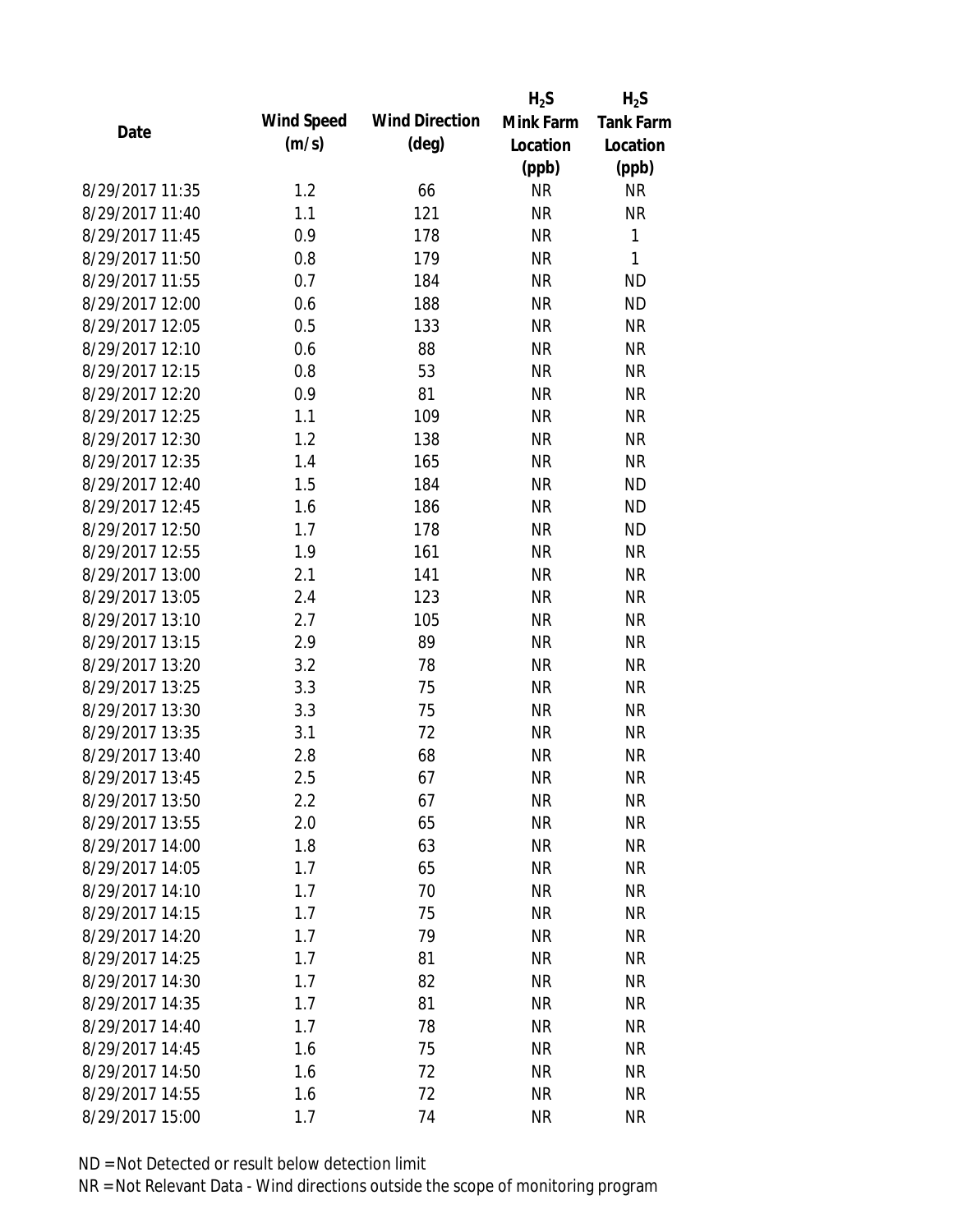|                 |            |                       | $H_2S$    | $H_2S$           |
|-----------------|------------|-----------------------|-----------|------------------|
| Date            | Wind Speed | <b>Wind Direction</b> | Mink Farm | <b>Tank Farm</b> |
|                 | (m/s)      | $(\text{deg})$        | Location  | Location         |
|                 |            |                       | (ppb)     | (ppb)            |
| 8/29/2017 15:05 | 1.7        | 77                    | <b>NR</b> | <b>NR</b>        |
| 8/29/2017 15:10 | 1.7        | 78                    | <b>NR</b> | <b>NR</b>        |
| 8/29/2017 15:15 | 1.8        | 78                    | <b>NR</b> | <b>NR</b>        |
| 8/29/2017 15:20 | 1.8        | 77                    | <b>NR</b> | <b>NR</b>        |
| 8/29/2017 15:25 | 1.8        | 73                    | <b>NR</b> | <b>NR</b>        |
| 8/29/2017 15:30 | 1.7        | 67                    | <b>NR</b> | <b>NR</b>        |
| 8/29/2017 15:35 | 1.6        | 62                    | <b>NR</b> | <b>NR</b>        |
| 8/29/2017 15:40 | 1.6        | 58                    | <b>NR</b> | <b>NR</b>        |
| 8/29/2017 15:45 | 1.5        | 56                    | <b>NR</b> | <b>NR</b>        |
| 8/29/2017 15:50 | 1.5        | 54                    | <b>NR</b> | <b>NR</b>        |
| 8/29/2017 15:55 | 1.5        | 53                    | <b>NR</b> | <b>NR</b>        |
| 8/29/2017 16:00 | 1.6        | 52                    | <b>NR</b> | <b>NR</b>        |
| 8/29/2017 16:05 | 1.6        | 50                    | <b>NR</b> | <b>NR</b>        |
| 8/29/2017 16:10 | 1.6        | 48                    | <b>NR</b> | <b>NR</b>        |
| 8/29/2017 16:15 | 1.7        | 45                    | <b>NR</b> | <b>NR</b>        |
| 8/29/2017 16:20 | 1.7        | 44                    | <b>NR</b> | <b>NR</b>        |
| 8/29/2017 16:25 | 1.7        | 42                    | <b>NR</b> | <b>NR</b>        |
| 8/29/2017 16:30 | 1.6        | 41                    | <b>NR</b> | <b>NR</b>        |
| 8/29/2017 16:35 | 1.6        | 41                    | <b>NR</b> | <b>NR</b>        |
| 8/29/2017 16:40 | 1.5        | 41                    | <b>NR</b> | <b>NR</b>        |
| 8/29/2017 16:45 | 1.5        | 42                    | <b>NR</b> | <b>NR</b>        |
| 8/29/2017 16:50 | 1.4        | 42                    | <b>NR</b> | <b>NR</b>        |
| 8/29/2017 16:55 | 1.3        | 43                    | <b>NR</b> | <b>NR</b>        |
| 8/29/2017 17:00 | 1.3        | 42                    | <b>NR</b> | <b>NR</b>        |
| 8/29/2017 17:05 | 1.3        | 42                    | <b>NR</b> | <b>NR</b>        |
| 8/29/2017 17:10 | 1.3        | 42                    | <b>NR</b> | <b>NR</b>        |
| 8/29/2017 17:15 | 1.2        | 43                    | <b>NR</b> | <b>NR</b>        |
| 8/29/2017 17:20 | 1.1        | 45                    | <b>NR</b> | <b>NR</b>        |
| 8/29/2017 17:25 | 1.0        | 48                    | <b>NR</b> | <b>NR</b>        |
| 8/29/2017 17:30 | 0.8        | 51                    | <b>NR</b> | <b>NR</b>        |
| 8/29/2017 17:35 | 0.8        | 54                    | <b>NR</b> | <b>NR</b>        |
| 8/29/2017 17:40 | 0.7        | 55                    | <b>NR</b> | <b>NR</b>        |
| 8/29/2017 17:45 | 0.7        | 56                    | <b>NR</b> | <b>NR</b>        |
| 8/29/2017 17:50 | 0.7        | 55                    | <b>NR</b> | <b>NR</b>        |
| 8/29/2017 17:55 | 0.8        | 53                    | <b>NR</b> | <b>NR</b>        |
| 8/29/2017 18:00 | 0.9        | 51                    | <b>NR</b> | <b>NR</b>        |
| 8/29/2017 18:05 | 1.1        | 49                    | <b>NR</b> | <b>NR</b>        |
| 8/29/2017 18:10 | 1.3        | 47                    | <b>NR</b> | <b>NR</b>        |
| 8/29/2017 18:15 | 1.4        | 45                    | <b>NR</b> | <b>NR</b>        |
| 8/29/2017 18:20 | 1.5        | 45                    | <b>NR</b> | <b>NR</b>        |
| 8/29/2017 18:25 |            | 44                    | <b>NR</b> | <b>NR</b>        |
|                 | 1.6        |                       |           |                  |
| 8/29/2017 18:30 | 1.7        | 43                    | <b>NR</b> | <b>NR</b>        |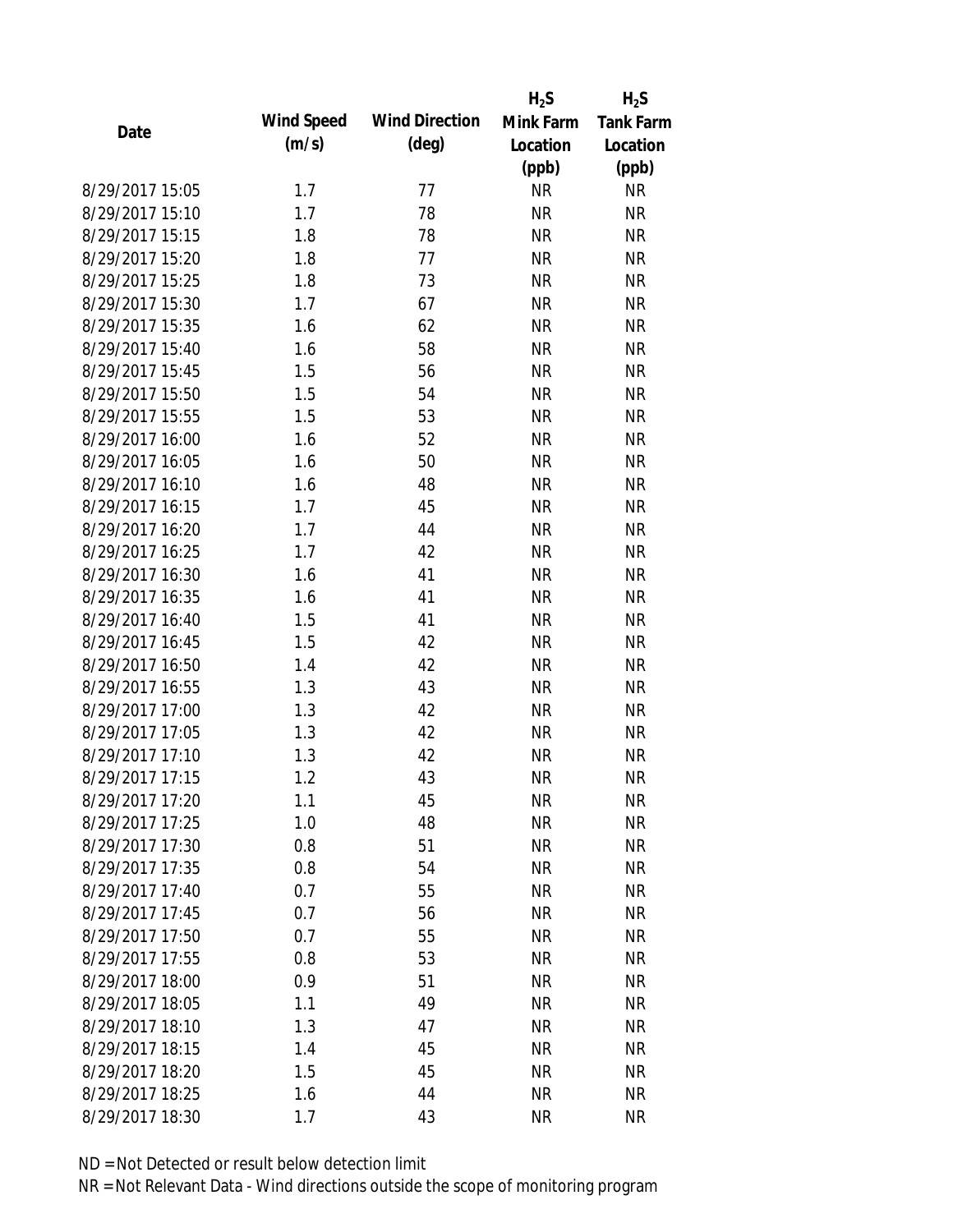|                 |            |                       | $H_2S$    | $H_2S$           |
|-----------------|------------|-----------------------|-----------|------------------|
| Date            | Wind Speed | <b>Wind Direction</b> | Mink Farm | <b>Tank Farm</b> |
|                 | (m/s)      | $(\text{deg})$        | Location  | Location         |
|                 |            |                       | (ppb)     | (ppb)            |
| 8/29/2017 18:35 | 1.8        | 42                    | <b>NR</b> | <b>NR</b>        |
| 8/29/2017 18:40 | 1.8        | 42                    | <b>NR</b> | <b>NR</b>        |
| 8/29/2017 18:45 | 1.8        | 41                    | <b>NR</b> | <b>NR</b>        |
| 8/29/2017 18:50 | 1.8        | 41                    | <b>NR</b> | <b>NR</b>        |
| 8/29/2017 18:55 | 1.7        | 42                    | <b>NR</b> | <b>NR</b>        |
| 8/29/2017 19:00 | 1.6        | 43                    | <b>NR</b> | <b>NR</b>        |
| 8/29/2017 19:05 | 1.5        | 45                    | <b>NR</b> | <b>NR</b>        |
| 8/29/2017 19:10 | 1.4        | 47                    | <b>NR</b> | <b>NR</b>        |
| 8/29/2017 19:15 | 1.3        | 49                    | <b>NR</b> | <b>NR</b>        |
| 8/29/2017 19:20 | 1.2        | 51                    | <b>NR</b> | <b>NR</b>        |
| 8/29/2017 19:25 | 1.2        | 52                    | <b>NR</b> | <b>NR</b>        |
| 8/29/2017 19:30 | 1.3        | 51                    | <b>NR</b> | <b>NR</b>        |
| 8/29/2017 19:35 | 1.3        | 50                    | <b>NR</b> | <b>NR</b>        |
| 8/29/2017 19:40 | 1.3        | 50                    | <b>NR</b> | <b>NR</b>        |
| 8/29/2017 19:45 | 1.2        | 50                    | <b>NR</b> | <b>NR</b>        |
| 8/29/2017 19:50 | 1.2        | 51                    | <b>NR</b> | <b>NR</b>        |
| 8/29/2017 19:55 | 1.1        | 53                    | <b>NR</b> | <b>NR</b>        |
| 8/29/2017 20:00 | 1.0        | 56                    | <b>NR</b> | <b>NR</b>        |
| 8/29/2017 20:05 | 1.0        | 58                    | <b>NR</b> | <b>NR</b>        |
| 8/29/2017 20:10 | 1.0        | 60                    | <b>NR</b> | <b>NR</b>        |
| 8/29/2017 20:15 | 1.0        | 62                    | <b>NR</b> | <b>NR</b>        |
| 8/29/2017 20:20 | 1.0        | 61                    | <b>NR</b> | <b>NR</b>        |
| 8/29/2017 20:25 | 1.0        | 60                    | <b>NR</b> | <b>NR</b>        |
| 8/29/2017 20:30 | 1.0        | 59                    | <b>NR</b> | <b>NR</b>        |
| 8/29/2017 20:35 | 1.0        | 56                    | <b>NR</b> | <b>NR</b>        |
| 8/29/2017 20:40 | 1.1        | 54                    | <b>NR</b> | <b>NR</b>        |
| 8/29/2017 20:45 | 1.2        | 51                    | <b>NR</b> | <b>NR</b>        |
| 8/29/2017 20:50 | 1.2        | 49                    | <b>NR</b> | <b>NR</b>        |
| 8/29/2017 20:55 | 1.3        | 47                    | <b>NR</b> | <b>NR</b>        |
| 8/29/2017 21:00 | 1.4        | 45                    | <b>NR</b> | <b>NR</b>        |
| 8/29/2017 21:05 | 1.4        | 43                    | <b>NR</b> | <b>NR</b>        |
| 8/29/2017 21:10 | 1.4        | 41                    | <b>NR</b> | <b>NR</b>        |
| 8/29/2017 21:15 | 1.4        | 40                    | <b>ND</b> | <b>NR</b>        |
| 8/29/2017 21:20 | 1.3        | 39                    | <b>ND</b> | <b>NR</b>        |
| 8/29/2017 21:25 | 1.3        | 40                    | 1         | <b>NR</b>        |
| 8/29/2017 21:30 | 1.2        | 42                    | <b>NR</b> | <b>NR</b>        |
| 8/29/2017 21:35 | 1.1        | 44                    | <b>NR</b> | <b>NR</b>        |
| 8/29/2017 21:40 | 1.1        | 47                    | <b>NR</b> | <b>NR</b>        |
| 8/29/2017 21:45 | 1.1        | 49                    | <b>NR</b> | <b>NR</b>        |
| 8/29/2017 21:50 | 1.0        | 50                    | <b>NR</b> | <b>NR</b>        |
| 8/29/2017 21:55 | 1.0        | 51                    | <b>NR</b> | <b>NR</b>        |
| 8/29/2017 22:00 | 1.0        | 50                    | <b>NR</b> | <b>NR</b>        |
|                 |            |                       |           |                  |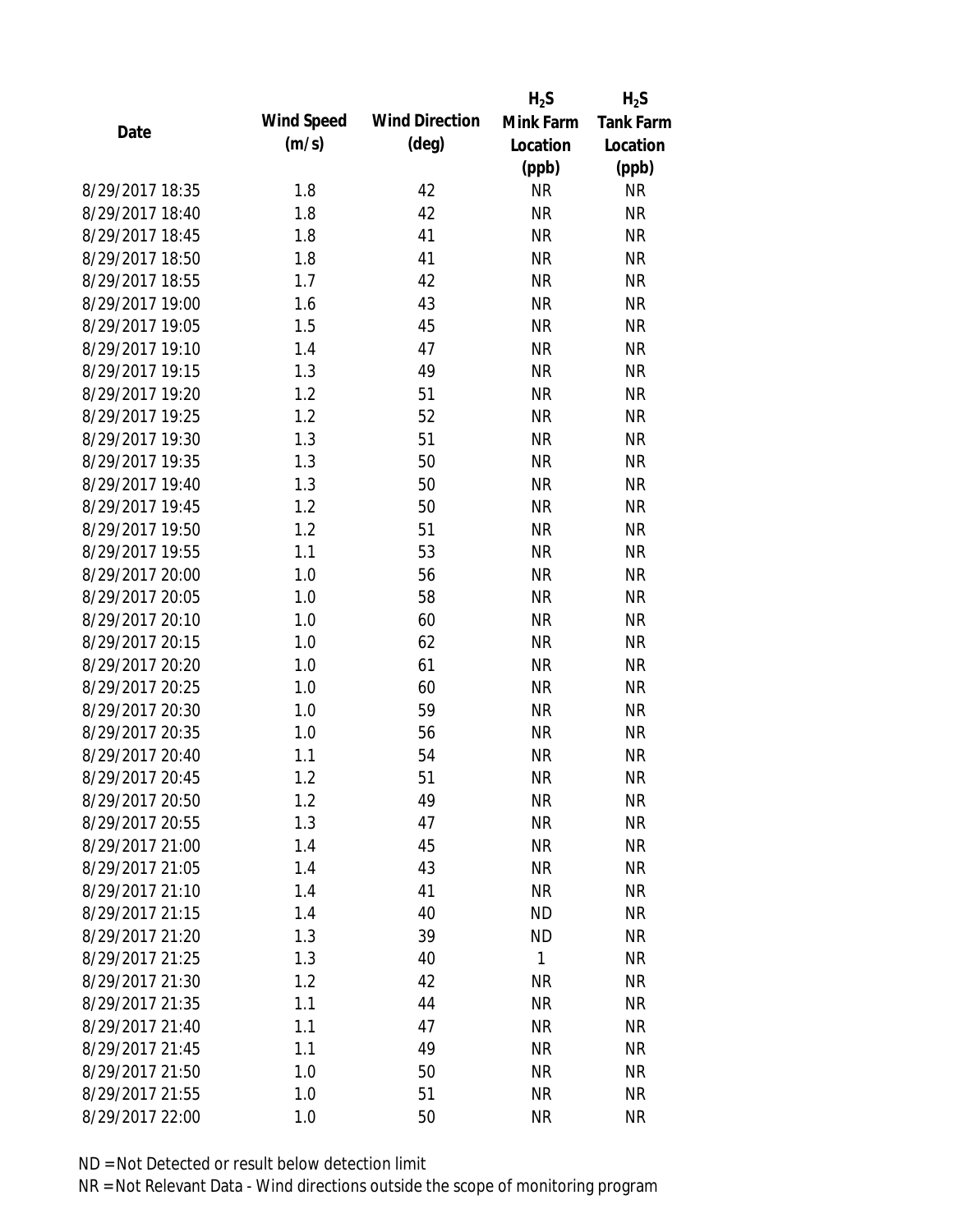|                 |            |                       | $H_2S$       | $H_2S$           |
|-----------------|------------|-----------------------|--------------|------------------|
| Date            | Wind Speed | <b>Wind Direction</b> | Mink Farm    | <b>Tank Farm</b> |
|                 | (m/s)      | $(\text{deg})$        | Location     | Location         |
|                 |            |                       | (ppb)        | (ppb)            |
| 8/29/2017 22:05 | 1.0        | 48                    | <b>NR</b>    | <b>NR</b>        |
| 8/29/2017 22:10 | 1.0        | 46                    | <b>NR</b>    | <b>NR</b>        |
| 8/29/2017 22:15 | 1.0        | 44                    | <b>NR</b>    | <b>NR</b>        |
| 8/29/2017 22:20 | 1.0        | 42                    | <b>NR</b>    | <b>NR</b>        |
| 8/29/2017 22:25 | 1.0        | 40                    | 1            | <b>NR</b>        |
| 8/29/2017 22:30 | 1.0        | 38                    | 1            | <b>NR</b>        |
| 8/29/2017 22:35 | 1.0        | 36                    | <b>ND</b>    | <b>NR</b>        |
| 8/29/2017 22:40 | 0.9        | 34                    | <b>ND</b>    | <b>NR</b>        |
| 8/29/2017 22:45 | 0.9        | 32                    | <b>ND</b>    | <b>NR</b>        |
| 8/29/2017 22:50 | 0.8        | 30                    | <b>ND</b>    | <b>NR</b>        |
| 8/29/2017 22:55 | 0.9        | 28                    | <b>ND</b>    | <b>NR</b>        |
| 8/29/2017 23:00 | 0.9        | 27                    | 1            | <b>NR</b>        |
| 8/29/2017 23:05 | 1.0        | 26                    | $\mathbf{1}$ | <b>NR</b>        |
| 8/29/2017 23:10 | 1.0        | 26                    | 1            | <b>NR</b>        |
| 8/29/2017 23:15 | 1.0        | 28                    | 1            | <b>NR</b>        |
| 8/29/2017 23:20 | 0.9        | 32                    | 1            | <b>NR</b>        |
| 8/29/2017 23:25 | 0.8        | 37                    | 1            | <b>NR</b>        |
| 8/29/2017 23:30 | 0.6        | 44                    | <b>NR</b>    | <b>NR</b>        |
| 8/29/2017 23:35 | 0.5        | 48                    | <b>NR</b>    | <b>NR</b>        |
| 8/29/2017 23:40 | 0.5        | 48                    | <b>NR</b>    | <b>NR</b>        |
| 8/29/2017 23:45 | 0.5        | 48                    | <b>NR</b>    | <b>NR</b>        |
| 8/29/2017 23:50 | 0.5        | 45                    | <b>NR</b>    | <b>NR</b>        |
| 8/29/2017 23:55 | 0.6        | 41                    | <b>NR</b>    | <b>NR</b>        |
| 8/29/2017 24:00 | 0.7        | 35                    | 1            | <b>NR</b>        |
| 8/30/2017 00:05 | 0.8        | 33                    | 1            | <b>NR</b>        |
| 8/30/2017 00:10 | 0.8        | 33                    | 1            | <b>NR</b>        |
| 8/30/2017 00:15 | 0.9        | 33                    | 1            | <b>NR</b>        |
| 8/30/2017 00:20 | 1.0        | 34                    | 1            | <b>NR</b>        |
| 8/30/2017 00:25 | 1.0        | 34                    | 1            | <b>NR</b>        |
| 8/30/2017 00:30 | 1.1        | 34                    | 1            | <b>NR</b>        |
| 8/30/2017 00:35 | 1.2        | 33                    | 1            | <b>NR</b>        |
| 8/30/2017 00:40 | 1.2        | 32                    | 1            | <b>NR</b>        |
| 8/30/2017 00:45 | 1.2        | 31                    | 1            | <b>NR</b>        |
| 8/30/2017 00:50 | 1.1        | 30                    | 1            | <b>NR</b>        |
| 8/30/2017 00:55 | 1.0        | 30                    | 1            | <b>NR</b>        |
| 8/30/2017 01:00 | 0.8        | 29                    | 1            | <b>NR</b>        |
| 8/30/2017 01:05 | 0.7        | 27                    | 1            | <b>NR</b>        |
| 8/30/2017 01:10 | 0.6        | 23                    | 1            | <b>NR</b>        |
| 8/30/2017 01:15 | 0.6        | 18                    | 1            | <b>NR</b>        |
| 8/30/2017 01:20 | 0.6        | 14                    | 1            | <b>NR</b>        |
| 8/30/2017 01:25 | 0.6        | 9                     | 1            | <b>NR</b>        |
| 8/30/2017 01:30 | 0.7        | 64                    | <b>NR</b>    | <b>NR</b>        |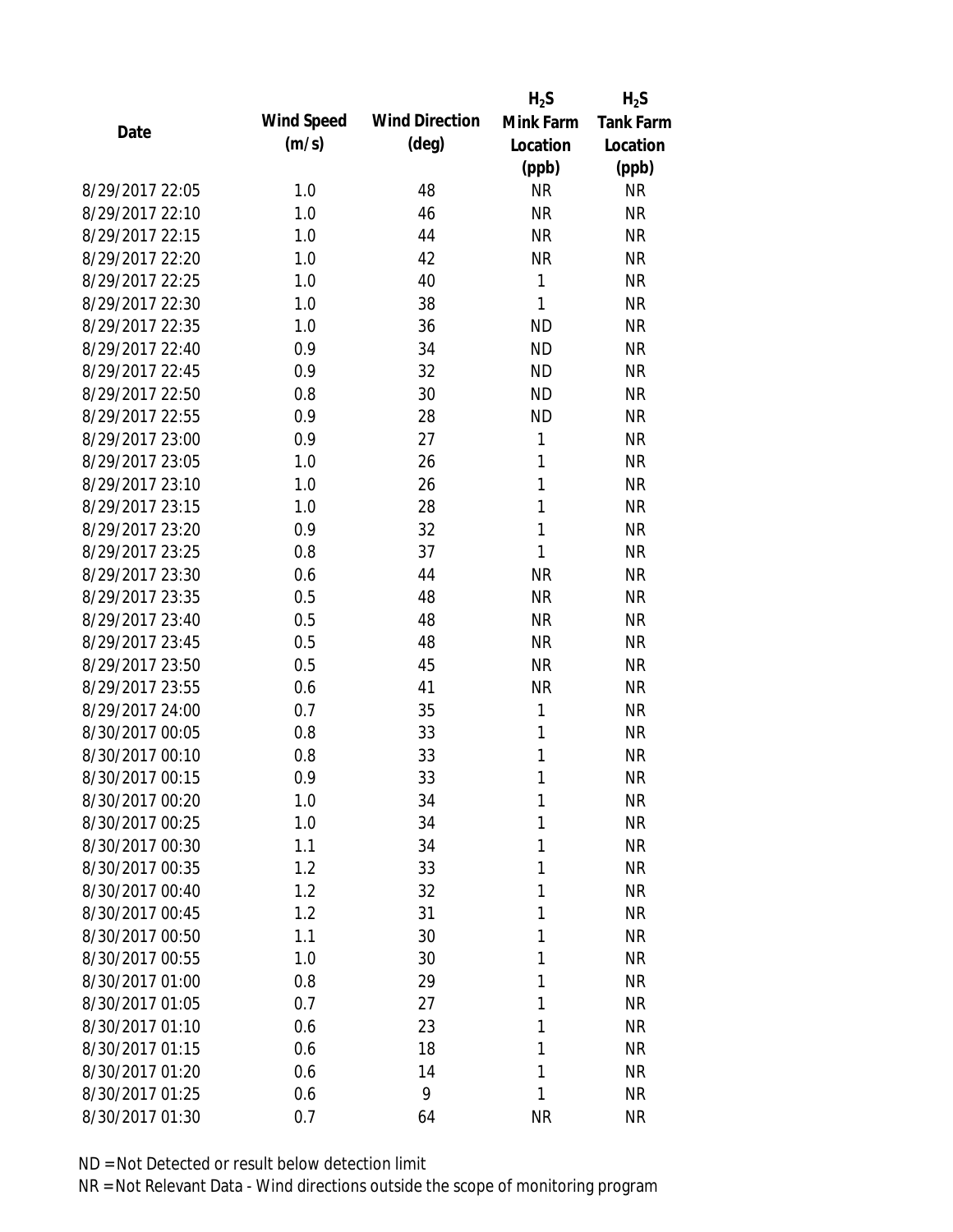|                 |            |                       | $H_2S$       | $H_2S$           |
|-----------------|------------|-----------------------|--------------|------------------|
| Date            | Wind Speed | <b>Wind Direction</b> | Mink Farm    | <b>Tank Farm</b> |
|                 | (m/s)      | $(\text{deg})$        | Location     | Location         |
|                 |            |                       | (ppb)        | (ppb)            |
| 8/30/2017 01:35 | 0.7        | 121                   | <b>NR</b>    | <b>NR</b>        |
| 8/30/2017 01:40 | 0.7        | 120                   | <b>NR</b>    | <b>NR</b>        |
| 8/30/2017 01:45 | 0.6        | 122                   | <b>NR</b>    | <b>NR</b>        |
| 8/30/2017 01:50 | 0.5        | 126                   | <b>NR</b>    | <b>NR</b>        |
| 8/30/2017 01:55 | 0.4        | 130                   | <b>NR</b>    | <b>NR</b>        |
| 8/30/2017 02:00 | 0.4        | 73                    | <b>NR</b>    | <b>NR</b>        |
| 8/30/2017 02:05 | 0.4        | 16                    | 1            | <b>NR</b>        |
| 8/30/2017 02:10 | 0.5        | 19                    | $\mathbf{1}$ | <b>NR</b>        |
| 8/30/2017 02:15 | 0.6        | 19                    | 1            | <b>NR</b>        |
| 8/30/2017 02:20 | 0.7        | 16                    | 1            | <b>NR</b>        |
| 8/30/2017 02:25 | 0.8        | 14                    | 1            | <b>NR</b>        |
| 8/30/2017 02:30 | 1.0        | 12                    | 1            | <b>NR</b>        |
| 8/30/2017 02:35 | 1.0        | 11                    | 1            | <b>NR</b>        |
| 8/30/2017 02:40 | 1.1        | 11                    | 1            | <b>NR</b>        |
| 8/30/2017 02:45 | 1.1        | 11                    | 1            | <b>NR</b>        |
| 8/30/2017 02:50 | 1.1        | 13                    | 1            | <b>NR</b>        |
| 8/30/2017 02:55 | 1.1        | 16                    | 1            | <b>NR</b>        |
| 8/30/2017 03:00 | 1.1        | 18                    | 1            | <b>NR</b>        |
| 8/30/2017 03:05 | 1.1        | 20                    | $\mathbf{1}$ | <b>NR</b>        |
| 8/30/2017 03:10 | 1.2        | 20                    | 1            | <b>NR</b>        |
| 8/30/2017 03:15 | 1.2        | 20                    | <b>ND</b>    | <b>NR</b>        |
| 8/30/2017 03:20 | 1.2        | 18                    | <b>ND</b>    | <b>NR</b>        |
| 8/30/2017 03:25 | 1.2        | 16                    | <b>ND</b>    | <b>NR</b>        |
| 8/30/2017 03:30 | 1.2        | 15                    | 1            | <b>NR</b>        |
| 8/30/2017 03:35 | 1.3        | 15                    | 1            | <b>NR</b>        |
| 8/30/2017 03:40 | 1.3        | 16                    | 1            | <b>NR</b>        |
| 8/30/2017 03:45 | 1.2        | 18                    | 1            | <b>NR</b>        |
| 8/30/2017 03:50 | 1.2        | 21                    | 1            | <b>NR</b>        |
| 8/30/2017 03:55 | 1.2        | 24                    | 1            | <b>NR</b>        |
| 8/30/2017 04:00 | 1.1        | 26                    | 1            | <b>NR</b>        |
| 8/30/2017 04:05 | 1.1        | 28                    | 1            | <b>NR</b>        |
| 8/30/2017 04:10 | 1.0        | 29                    | 1            | <b>NR</b>        |
| 8/30/2017 04:15 | 1.0        | 29                    | 1            | <b>NR</b>        |
| 8/30/2017 04:20 | 1.0        | 29                    | 1            | <b>NR</b>        |
| 8/30/2017 04:25 | 1.0        | 29                    | 1            | <b>NR</b>        |
| 8/30/2017 04:30 | 0.9        | 29                    | 1            | <b>NR</b>        |
| 8/30/2017 04:35 | 0.8        | 29                    | 1            | <b>NR</b>        |
| 8/30/2017 04:40 | 0.8        | 27                    | 1            | <b>NR</b>        |
| 8/30/2017 04:45 | 0.7        | 25                    | 1            | <b>NR</b>        |
| 8/30/2017 04:50 | 0.6        | 23                    | 1            | <b>NR</b>        |
| 8/30/2017 04:55 | 0.5        | 19                    | 1            | <b>NR</b>        |
| 8/30/2017 05:00 | 0.4        | 14                    | 1            | <b>NR</b>        |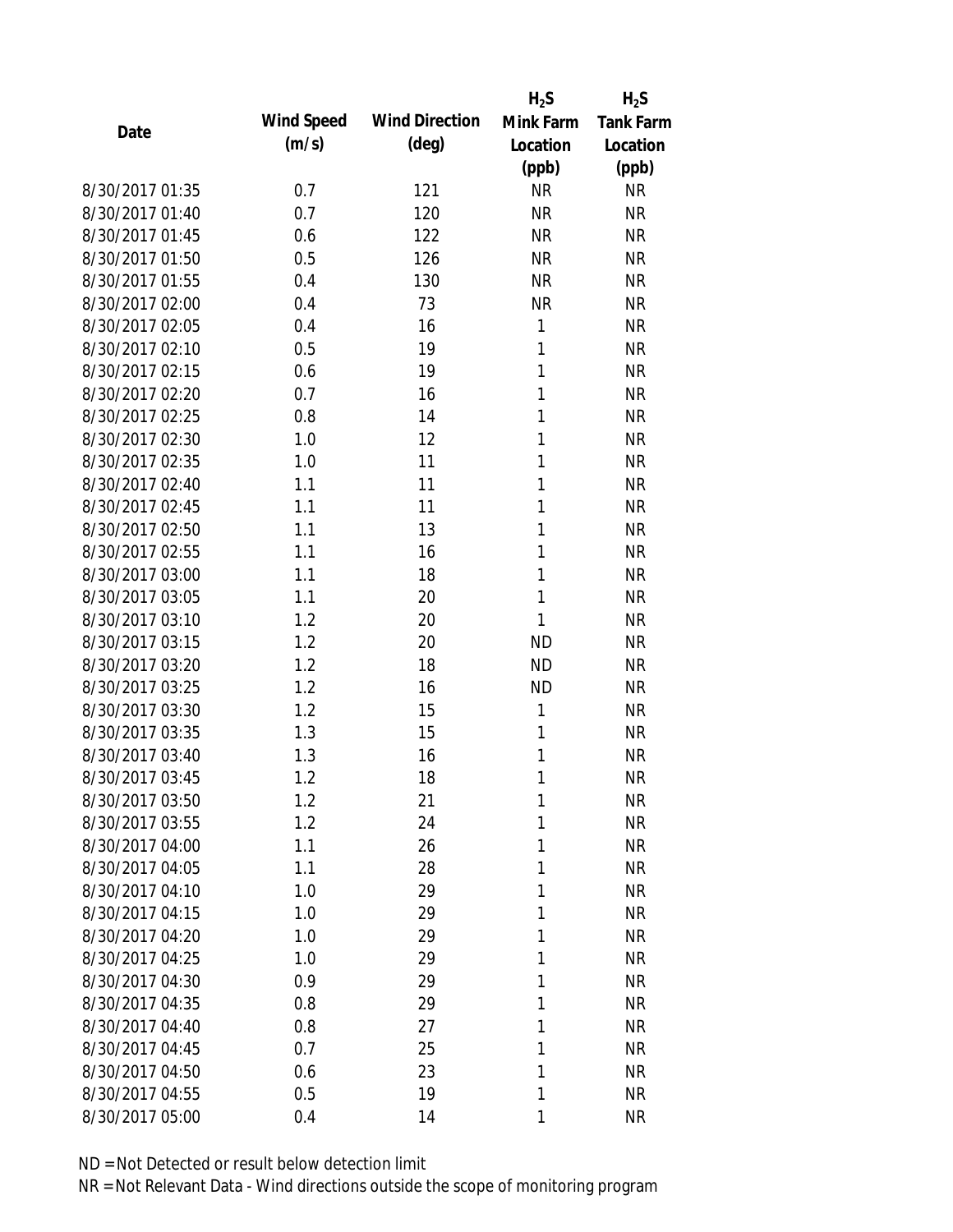|                 |            |                       | $H_2S$         | $H_2S$           |
|-----------------|------------|-----------------------|----------------|------------------|
| Date            | Wind Speed | <b>Wind Direction</b> | Mink Farm      | <b>Tank Farm</b> |
|                 | (m/s)      | $(\text{deg})$        | Location       | Location         |
|                 |            |                       | (ppb)          | (ppb)            |
| 8/30/2017 05:05 | 0.3        | 10                    | 1              | <b>NR</b>        |
| 8/30/2017 05:10 | 0.3        | 8                     | 1              | <b>NR</b>        |
| 8/30/2017 05:15 | 0.3        | 6                     | 1              | <b>NR</b>        |
| 8/30/2017 05:20 | 0.4        | 5                     | 1              | <b>NR</b>        |
| 8/30/2017 05:25 | 0.5        | 5                     | 1              | <b>NR</b>        |
| 8/30/2017 05:30 | 0.6        | 6                     | <b>ND</b>      | <b>NR</b>        |
| 8/30/2017 05:35 | 0.7        | 6                     | <b>ND</b>      | <b>NR</b>        |
| 8/30/2017 05:40 | 0.8        | 6                     | <b>ND</b>      | <b>NR</b>        |
| 8/30/2017 05:45 | 0.9        | 6                     | 1              | <b>NR</b>        |
| 8/30/2017 05:50 | 0.9        | 5                     | 1              | <b>NR</b>        |
| 8/30/2017 05:55 | 1.0        | 64                    | <b>NR</b>      | <b>NR</b>        |
| 8/30/2017 06:00 | 0.9        | 123                   | <b>NR</b>      | <b>NR</b>        |
| 8/30/2017 06:05 | 0.9        | 181                   | <b>NR</b>      | <b>ND</b>        |
| 8/30/2017 06:10 | 0.9        | 239                   | 1              | <b>ND</b>        |
| 8/30/2017 06:15 | 0.8        | 297                   | 1              | <b>NR</b>        |
| 8/30/2017 06:20 | 0.7        | 356                   | 1              | <b>NR</b>        |
| 8/30/2017 06:25 | 0.7        | 355                   | 1              | <b>NR</b>        |
| 8/30/2017 06:30 | 0.6        | 354                   | 1              | <b>NR</b>        |
| 8/30/2017 06:35 | 0.5        | 353                   | 1              | <b>NR</b>        |
| 8/30/2017 06:40 | 0.4        | 351                   | 1              | <b>NR</b>        |
| 8/30/2017 06:45 | 0.3        | 348                   | 1              | <b>NR</b>        |
| 8/30/2017 06:50 | 0.3        | 346                   | 1              | <b>NR</b>        |
| 8/30/2017 06:55 | 0.4        | 344                   | 1              | <b>NR</b>        |
| 8/30/2017 07:00 | 0.4        | 342                   | 1              | <b>NR</b>        |
| 8/30/2017 07:05 | 0.5        | 342                   | 1              | <b>NR</b>        |
| 8/30/2017 07:10 | 0.7        | 342                   | 1              | <b>NR</b>        |
| 8/30/2017 07:15 | 0.8        | 342                   | 1              | <b>NR</b>        |
| 8/30/2017 07:20 | 0.9        | 342                   | 1              | <b>NR</b>        |
| 8/30/2017 07:25 | 1.1        | 341                   | 1              | <b>NR</b>        |
| 8/30/2017 07:30 | 1.2        | 341                   | 1              | <b>NR</b>        |
| 8/30/2017 07:35 | 1.3        | 341                   | 1              | <b>NR</b>        |
| 8/30/2017 07:40 | 1.3        | 341                   | 1              | <b>NR</b>        |
| 8/30/2017 07:45 | 1.3        | 343                   | $\overline{2}$ | <b>NR</b>        |
| 8/30/2017 07:50 | 1.2        | 345                   | $\overline{2}$ | <b>NR</b>        |
| 8/30/2017 07:55 | 1.1        | 348                   | $\overline{2}$ | <b>NR</b>        |
| 8/30/2017 08:00 | 0.9        | 351                   | $\overline{2}$ | <b>NR</b>        |
| 8/30/2017 08:05 | 0.7        | 294                   | $\overline{2}$ | <b>NR</b>        |
| 8/30/2017 08:10 | 0.6        | 296                   | $\overline{2}$ | <b>NR</b>        |
| 8/30/2017 08:15 | 0.4        | 297                   | $\overline{2}$ | <b>NR</b>        |
| 8/30/2017 08:20 | 0.4        | 297                   | $\overline{2}$ | <b>NR</b>        |
| 8/30/2017 08:25 | 0.4        | 296                   | $\overline{2}$ | <b>NR</b>        |
| 8/30/2017 08:30 | 0.4        | 293                   | $\overline{2}$ | <b>NR</b>        |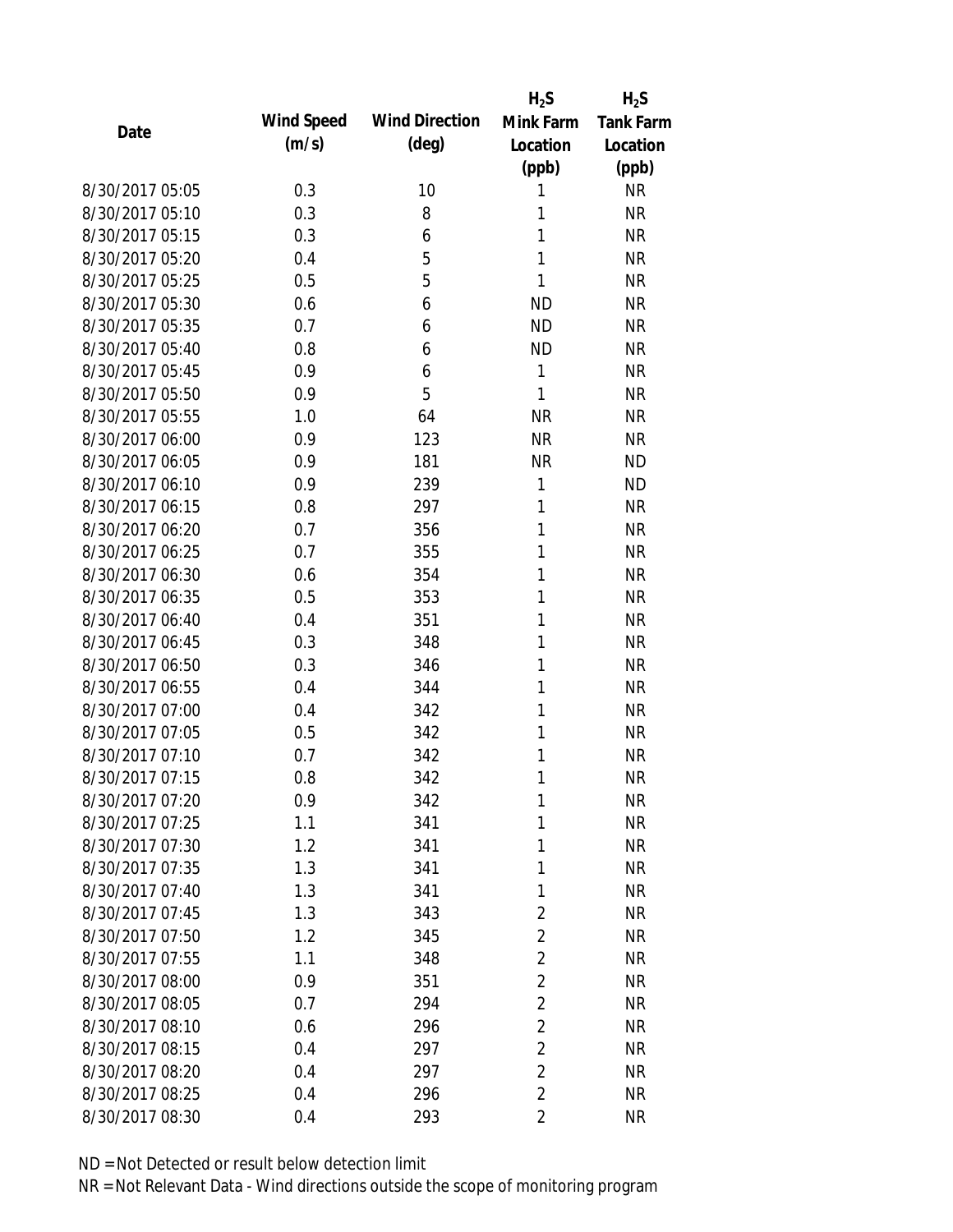|                 |            |                       | $H_2S$         | $H_2S$           |
|-----------------|------------|-----------------------|----------------|------------------|
| Date            | Wind Speed | <b>Wind Direction</b> | Mink Farm      | <b>Tank Farm</b> |
|                 | (m/s)      | $(\text{deg})$        | Location       | Location         |
|                 |            |                       | (ppb)          | (ppb)            |
| 8/30/2017 08:35 | 0.5        | 351                   | $\overline{2}$ | <b>NR</b>        |
| 8/30/2017 08:40 | 0.6        | 348                   | $\overline{2}$ | <b>NR</b>        |
| 8/30/2017 08:45 | 0.7        | 345                   | $\mathbf{1}$   | <b>NR</b>        |
| 8/30/2017 08:50 | 0.9        | 343                   | 1              | <b>NR</b>        |
| 8/30/2017 08:55 | 1.1        | 340                   | 1              | <b>NR</b>        |
| 8/30/2017 09:00 | 1.2        | 338                   | 1              | <b>NR</b>        |
| 8/30/2017 09:05 | 1.4        | 336                   | 1              | <b>NR</b>        |
| 8/30/2017 09:10 | 1.5        | 335                   | $\mathbf{1}$   | <b>NR</b>        |
| 8/30/2017 09:15 | 1.5        | 334                   | 1              | <b>NR</b>        |
| 8/30/2017 09:20 | 1.6        | 334                   | <b>ND</b>      | <b>NR</b>        |
| 8/30/2017 09:25 | 1.6        | 335                   | <b>ND</b>      | <b>NR</b>        |
| 8/30/2017 09:30 | 1.6        | 336                   | <b>ND</b>      | <b>NR</b>        |
| 8/30/2017 09:35 | 1.6        | 339                   | <b>ND</b>      | <b>NR</b>        |
| 8/30/2017 09:40 | 1.7        | 340                   | <b>ND</b>      | <b>NR</b>        |
| 8/30/2017 09:45 | 1.7        | 341                   | <b>ND</b>      | <b>NR</b>        |
| 8/30/2017 09:50 | 1.7        | 342                   | 1              | <b>NR</b>        |
| 8/30/2017 09:55 | 1.8        | 342                   | 1              | <b>NR</b>        |
| 8/30/2017 10:00 | 1.9        | 343                   | 1              | <b>NR</b>        |
| 8/30/2017 10:05 | 1.9        | 343                   | 1              | <b>NR</b>        |
| 8/30/2017 10:10 | 2.0        | 346                   | 1              | <b>NR</b>        |
| 8/30/2017 10:15 | 2.0        | 290                   | 1              | <b>NR</b>        |
| 8/30/2017 10:20 | 2.1        | 235                   | 1              | <b>ND</b>        |
| 8/30/2017 10:25 | 2.1        | 178                   | <b>NR</b>      | <b>ND</b>        |
| 8/30/2017 10:30 | 2.1        | 179                   | <b>NR</b>      | <b>ND</b>        |
| 8/30/2017 10:35 | 2.1        | 180                   | <b>NR</b>      | <b>ND</b>        |
| 8/30/2017 10:40 | 2.1        | 179                   | <b>NR</b>      | <b>ND</b>        |
| 8/30/2017 10:45 | 2.0        | 236                   | 1              | <b>ND</b>        |
| 8/30/2017 10:50 | 2.0        | 293                   | 1              | <b>NR</b>        |
| 8/30/2017 10:55 | 1.9        | 350                   | 1              | <b>NR</b>        |
| 8/30/2017 11:00 | 1.8        | 348                   | 1              | <b>NR</b>        |
| 8/30/2017 11:05 | 1.8        | 346                   | 1              | <b>NR</b>        |
| 8/30/2017 11:10 | 1.7        | 345                   | 1              | <b>NR</b>        |
| 8/30/2017 11:15 | 1.7        | 343                   | 1              | <b>NR</b>        |
| 8/30/2017 11:20 | 1.7        | 341                   | 1              | <b>NR</b>        |
| 8/30/2017 11:25 | 1.7        | 339                   | 1              | <b>NR</b>        |
| 8/30/2017 11:30 | 1.7        | 337                   | 1              | <b>NR</b>        |
| 8/30/2017 11:35 | 1.7        | 334                   | 1              | <b>NR</b>        |
| 8/30/2017 11:40 | 1.7        | 330                   | 1              | <b>NR</b>        |
| 8/30/2017 11:45 | 1.7        | 329                   | <b>ND</b>      | <b>NR</b>        |
| 8/30/2017 11:50 | 1.7        | 330                   | <b>ND</b>      | <b>NR</b>        |
| 8/30/2017 11:55 | 1.7        | 330                   | 1              | <b>NR</b>        |
| 8/30/2017 12:00 | 1.6        | 332                   | 1              | <b>NR</b>        |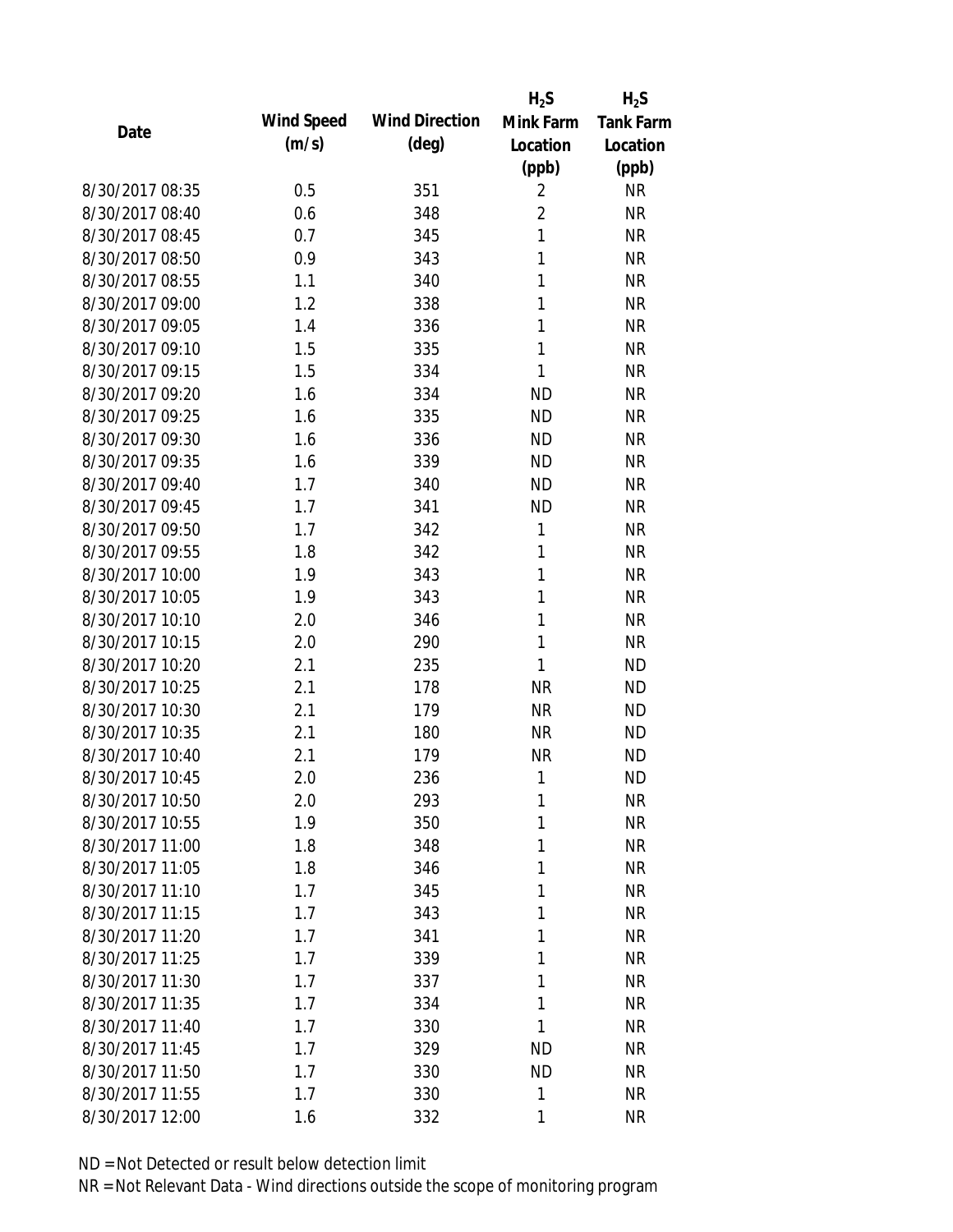|                 |            |                       | $H_2S$    | $H_2S$           |
|-----------------|------------|-----------------------|-----------|------------------|
| Date            | Wind Speed | <b>Wind Direction</b> | Mink Farm | <b>Tank Farm</b> |
|                 | (m/s)      | $(\text{deg})$        | Location  | Location         |
|                 |            |                       | (ppb)     | (ppb)            |
| 8/30/2017 12:05 | 1.6        | 335                   | 1         | <b>NR</b>        |
| 8/30/2017 12:10 | 1.5        | 342                   | 1         | <b>NR</b>        |
| 8/30/2017 12:15 | 1.5        | 288                   | 1         | <b>NR</b>        |
| 8/30/2017 12:20 | 1.4        | 233                   | 1         | <b>ND</b>        |
| 8/30/2017 12:25 | 1.3        | 179                   | <b>NR</b> | <b>ND</b>        |
| 8/30/2017 12:30 | 1.3        | 123                   | <b>NR</b> | <b>NR</b>        |
| 8/30/2017 12:35 | 1.2        | 124                   | <b>NR</b> | <b>NR</b>        |
| 8/30/2017 12:40 | 1.2        | 123                   | <b>NR</b> | <b>NR</b>        |
| 8/30/2017 12:45 | 1.2        | 179                   | <b>NR</b> | <b>ND</b>        |
| 8/30/2017 12:50 | 1.2        | 232                   | 1         | <b>ND</b>        |
| 8/30/2017 12:55 | 1.3        | 284                   | 1         | <b>NR</b>        |
| 8/30/2017 13:00 | 1.4        | 334                   | 1         | <b>NR</b>        |
| 8/30/2017 13:05 | 1.5        | 326                   | 1         | <b>NR</b>        |
| 8/30/2017 13:10 | 1.6        | 315                   | 1         | <b>NR</b>        |
| 8/30/2017 13:15 | 1.8        | 305                   | 1         | <b>NR</b>        |
| 8/30/2017 13:20 | 1.9        | 298                   | 1         | <b>NR</b>        |
| 8/30/2017 13:25 | 1.9        | 291                   | 1         | <b>NR</b>        |
| 8/30/2017 13:30 | 1.9        | 286                   | 1         | <b>NR</b>        |
| 8/30/2017 13:35 | 2.0        | 285                   | 1         | <b>NR</b>        |
| 8/30/2017 13:40 | 2.1        | 289                   | 1         | <b>NR</b>        |
| 8/30/2017 13:45 | 2.2        | 294                   | 1         | <b>NR</b>        |
| 8/30/2017 13:50 | 2.2        | 301                   | 1         | <b>NR</b>        |
| 8/30/2017 13:55 | 2.3        | 310                   | 1         | <b>NR</b>        |
| 8/30/2017 14:00 | 2.3        | 318                   | 1         | <b>NR</b>        |
| 8/30/2017 14:05 | 2.3        | 324                   | 1         | <b>NR</b>        |
| 8/30/2017 14:10 | 2.2        | 327                   | 1         | <b>NR</b>        |
| 8/30/2017 14:15 | 2.2        | 330                   | 1         | <b>NR</b>        |
| 8/30/2017 14:20 | 2.1        | 333                   | 1         | <b>NR</b>        |
| 8/30/2017 14:25 | 2.1        | 332                   | 1         | <b>NR</b>        |
| 8/30/2017 14:30 | 2.1        | 332                   | 1         | <b>NR</b>        |
| 8/30/2017 14:35 | 2.0        | 332                   | 1         | <b>NR</b>        |
| 8/30/2017 14:40 | 2.0        | 333                   | 1         | <b>NR</b>        |
| 8/30/2017 14:45 | 2.0        | 332                   | ΝD        | <b>NR</b>        |
| 8/30/2017 14:50 | 1.9        | 329                   | <b>ND</b> | <b>NR</b>        |
| 8/30/2017 14:55 | 1.8        | 324                   | 1         | <b>NR</b>        |
| 8/30/2017 15:00 | 1.8        | 317                   | 1         | <b>NR</b>        |
| 8/30/2017 15:05 | 1.9        | 309                   | 1         | <b>NR</b>        |
| 8/30/2017 15:10 | 1.9        | 301                   | 1         | <b>NR</b>        |
| 8/30/2017 15:15 | 2.0        | 294                   | 1         | <b>NR</b>        |
| 8/30/2017 15:20 | 2.0        | 291                   | 1         | <b>NR</b>        |
| 8/30/2017 15:25 | 2.1        | 290                   | 1         | <b>NR</b>        |
| 8/30/2017 15:30 | 2.1        | 293                   | 1         | <b>NR</b>        |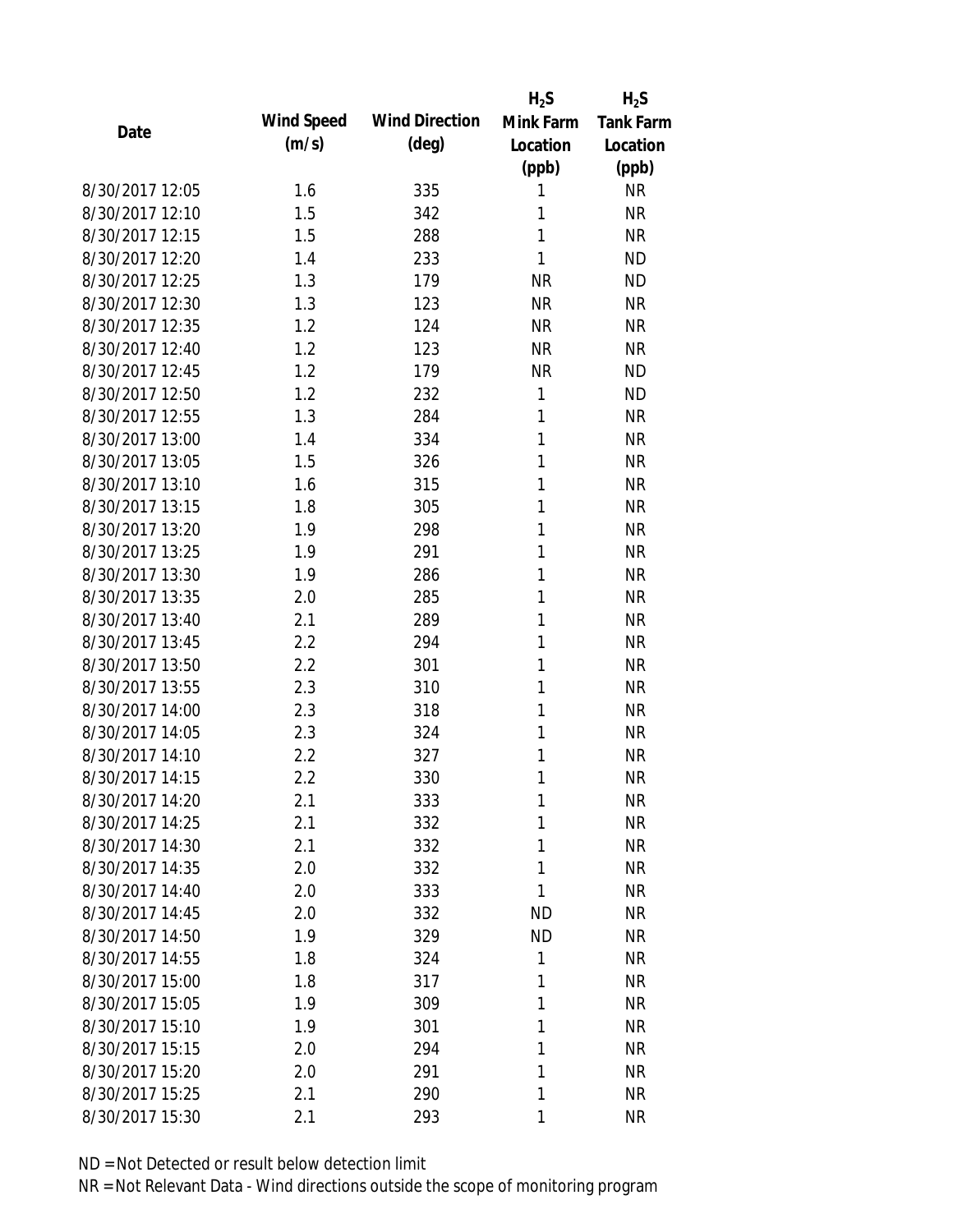|                 |            |                       | $H_2S$    | $H_2S$           |
|-----------------|------------|-----------------------|-----------|------------------|
| Date            | Wind Speed | <b>Wind Direction</b> | Mink Farm | <b>Tank Farm</b> |
|                 | (m/s)      | $(\text{deg})$        | Location  | Location         |
|                 |            |                       | (ppb)     | (ppb)            |
| 8/30/2017 15:35 | 2.2        | 297                   | 1         | <b>NR</b>        |
| 8/30/2017 15:40 | 2.4        | 300                   | 1         | <b>NR</b>        |
| 8/30/2017 15:45 | 2.4        | 302                   | 1         | <b>NR</b>        |
| 8/30/2017 15:50 | 2.6        | 304                   | 1         | <b>NR</b>        |
| 8/30/2017 15:55 | 2.7        | 305                   | 1         | <b>NR</b>        |
| 8/30/2017 16:00 | 2.8        | 304                   | 1         | <b>NR</b>        |
| 8/30/2017 16:05 | 2.8        | 301                   | <b>ND</b> | <b>NR</b>        |
| 8/30/2017 16:10 | 2.8        | 299                   | <b>ND</b> | <b>NR</b>        |
| 8/30/2017 16:15 | 2.8        | 296                   | <b>ND</b> | <b>NR</b>        |
| 8/30/2017 16:20 | 2.7        | 292                   | 1         | <b>NR</b>        |
| 8/30/2017 16:25 | 2.6        | 286                   | 1         | <b>NR</b>        |
| 8/30/2017 16:30 | 2.6        | 282                   | 1         | <b>NR</b>        |
| 8/30/2017 16:35 | 2.6        | 280                   | 1         | <b>NR</b>        |
| 8/30/2017 16:40 | 2.5        | 278                   | 1         | <b>NR</b>        |
| 8/30/2017 16:45 | 2.5        | 277                   | 1         | <b>NR</b>        |
| 8/30/2017 16:50 | 2.5        | 278                   | 1         | <b>NR</b>        |
| 8/30/2017 16:55 | 2.5        | 280                   | 1         | <b>NR</b>        |
| 8/30/2017 17:00 | 2.5        | 282                   | 1         | <b>NR</b>        |
| 8/30/2017 17:05 | 2.4        | 283                   | 1         | <b>NR</b>        |
| 8/30/2017 17:10 | 2.4        | 286                   | 1         | <b>NR</b>        |
| 8/30/2017 17:15 | 2.4        | 289                   | 1         | <b>NR</b>        |
| 8/30/2017 17:20 | 2.5        | 292                   | 1         | <b>NR</b>        |
| 8/30/2017 17:25 | 2.5        | 294                   | 1         | <b>NR</b>        |
| 8/30/2017 17:30 | 2.6        | 295                   | 1         | <b>NR</b>        |
| 8/30/2017 17:35 | 2.6        | 297                   | 1         | <b>NR</b>        |
| 8/30/2017 17:40 | 2.7        | 298                   | 1         | <b>NR</b>        |
| 8/30/2017 17:45 | 2.7        | 299                   | 1         | <b>NR</b>        |
| 8/30/2017 17:50 | 2.8        | 300                   | 1         | <b>NR</b>        |
| 8/30/2017 17:55 | 2.8        | 302                   | 1         | <b>NR</b>        |
| 8/30/2017 18:00 | 2.8        | 304                   | 1         | <b>NR</b>        |
| 8/30/2017 18:05 | 2.9        | 305                   | 1         | <b>NR</b>        |
| 8/30/2017 18:10 | 2.9        | 308                   | 1         | <b>NR</b>        |
| 8/30/2017 18:15 | 2.8        | 312                   | 1         | <b>NR</b>        |
| 8/30/2017 18:20 | 2.8        | 316                   | 1         | <b>NR</b>        |
| 8/30/2017 18:25 | 2.8        | 320                   | 1         | <b>NR</b>        |
| 8/30/2017 18:30 | 2.8        | 325                   | 1         | <b>NR</b>        |
| 8/30/2017 18:35 | 2.8        | 331                   | 1         | <b>NR</b>        |
| 8/30/2017 18:40 | 2.7        | 337                   | 1         | <b>NR</b>        |
| 8/30/2017 18:45 | 2.7        | 343                   | 1         | <b>NR</b>        |
| 8/30/2017 18:50 | 2.7        | 289                   | 1         | <b>NR</b>        |
| 8/30/2017 18:55 |            | 237                   | 1         | <b>ND</b>        |
|                 | 2.6        |                       |           |                  |
| 8/30/2017 19:00 | 2.6        | 188                   | <b>NR</b> | <b>ND</b>        |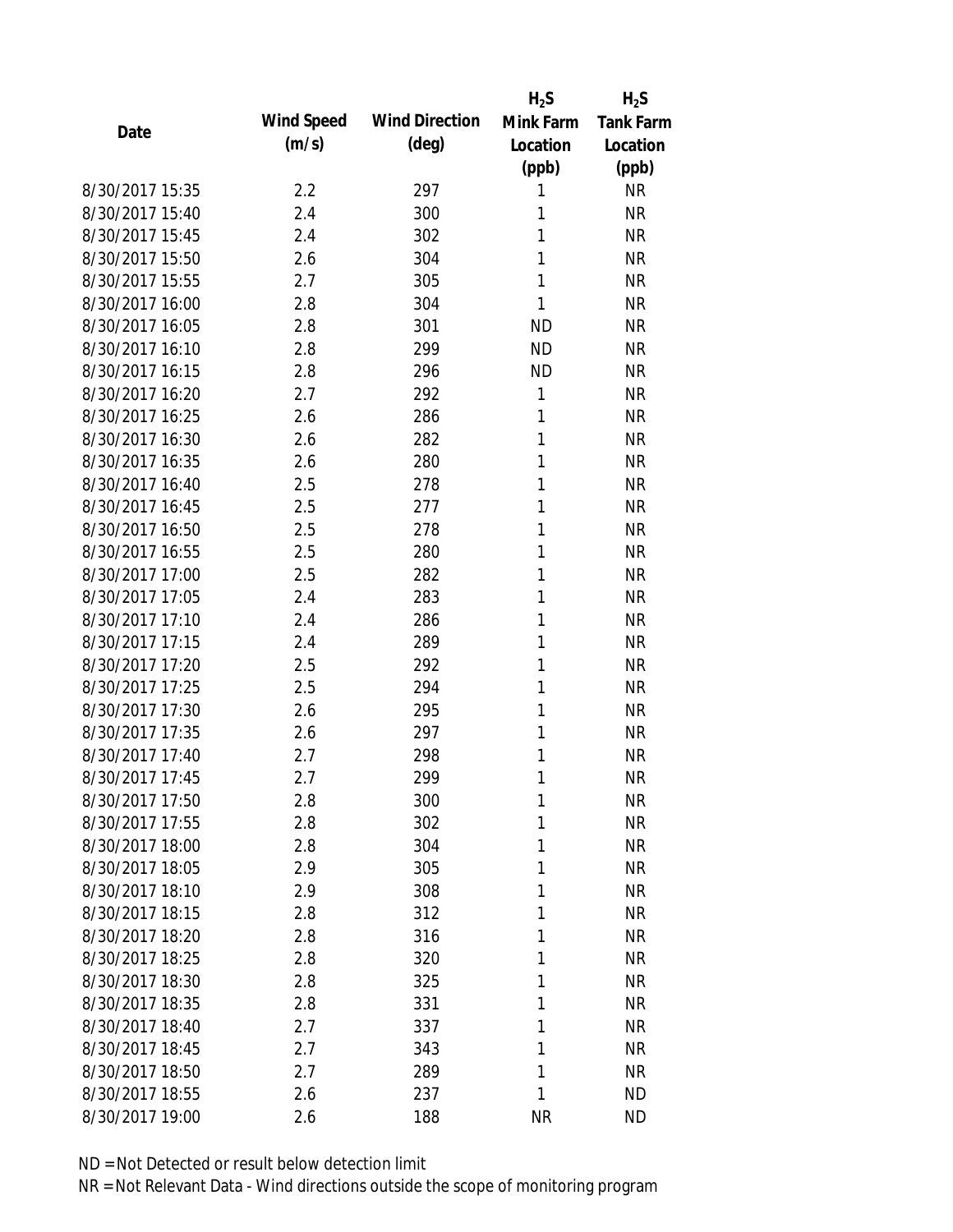|                 |            |                       | $H_2S$    | $H_2S$           |
|-----------------|------------|-----------------------|-----------|------------------|
| Date            | Wind Speed | <b>Wind Direction</b> | Mink Farm | <b>Tank Farm</b> |
|                 | (m/s)      | $(\text{deg})$        | Location  | Location         |
|                 |            |                       | (ppb)     | (ppb)            |
| 8/30/2017 19:05 | 2.5        | 141                   | <b>NR</b> | <b>NR</b>        |
| 8/30/2017 19:10 | 2.3        | 97                    | <b>NR</b> | <b>NR</b>        |
| 8/30/2017 19:15 | 2.2        | 54                    | <b>NR</b> | <b>NR</b>        |
| 8/30/2017 19:20 | 2.2        | 71                    | <b>NR</b> | <b>NR</b>        |
| 8/30/2017 19:25 | 2.2        | 85                    | <b>NR</b> | <b>NR</b>        |
| 8/30/2017 19:30 | 2.2        | 96                    | <b>NR</b> | <b>NR</b>        |
| 8/30/2017 19:35 | 2.2        | 102                   | <b>NR</b> | <b>NR</b>        |
| 8/30/2017 19:40 | 2.1        | 104                   | <b>NR</b> | <b>NR</b>        |
| 8/30/2017 19:45 | 2.1        | 101                   | <b>NR</b> | <b>NR</b>        |
| 8/30/2017 19:50 | 2.0        | 97                    | <b>NR</b> | <b>NR</b>        |
| 8/30/2017 19:55 | 1.9        | 91                    | <b>NR</b> | <b>NR</b>        |
| 8/30/2017 20:00 | 1.8        | 85                    | <b>NR</b> | <b>NR</b>        |
| 8/30/2017 20:05 | 1.7        | 81                    | <b>NR</b> | <b>NR</b>        |
| 8/30/2017 20:10 | 1.6        | 80                    | <b>NR</b> | <b>NR</b>        |
| 8/30/2017 20:15 | 1.6        | 82                    | <b>NR</b> | <b>NR</b>        |
| 8/30/2017 20:20 | 1.5        | 85                    | <b>NR</b> | <b>NR</b>        |
| 8/30/2017 20:25 | 1.5        | 89                    | <b>NR</b> | <b>NR</b>        |
| 8/30/2017 20:30 | 1.5        | 94                    | <b>NR</b> | <b>NR</b>        |
| 8/30/2017 20:35 | 1.5        | 99                    | <b>NR</b> | <b>NR</b>        |
| 8/30/2017 20:40 | 1.4        | 103                   | <b>NR</b> | <b>NR</b>        |
| 8/30/2017 20:45 | 1.4        | 106                   | <b>NR</b> | <b>NR</b>        |
| 8/30/2017 20:50 | 1.3        | 108                   | <b>NR</b> | <b>NR</b>        |
| 8/30/2017 20:55 | 1.2        | 108                   | <b>NR</b> | <b>NR</b>        |
| 8/30/2017 21:00 | 1.2        | 107                   | <b>NR</b> | <b>NR</b>        |
| 8/30/2017 21:05 | 1.1        | 105                   | <b>NR</b> | <b>NR</b>        |
| 8/30/2017 21:10 | 1.0        | 103                   | <b>NR</b> | <b>NR</b>        |
| 8/30/2017 21:15 | 0.9        | 99                    | <b>NR</b> | <b>NR</b>        |
| 8/30/2017 21:20 | 0.9        | 95                    | <b>NR</b> | <b>NR</b>        |
| 8/30/2017 21:25 | 0.9        | 95                    | <b>NR</b> | <b>NR</b>        |
| 8/30/2017 21:30 | 0.8        | 99                    | <b>NR</b> | <b>NR</b>        |
| 8/30/2017 21:35 | 0.8        | 102                   | <b>NR</b> | <b>NR</b>        |
| 8/30/2017 21:40 | 0.8        | 107                   | <b>NR</b> | <b>NR</b>        |
| 8/30/2017 21:45 | 0.8        | 114                   | <b>NR</b> | <b>NR</b>        |
| 8/30/2017 21:50 | 0.8        | 123                   | <b>NR</b> | <b>NR</b>        |
| 8/30/2017 21:55 | 0.8        | 130                   | <b>NR</b> | <b>NR</b>        |
| 8/30/2017 22:00 | 0.8        | 140                   | <b>NR</b> | <b>NR</b>        |
| 8/30/2017 22:05 | 0.7        | 154                   | <b>NR</b> | <b>NR</b>        |
| 8/30/2017 22:10 | 0.7        | 170                   | <b>NR</b> | <b>ND</b>        |
| 8/30/2017 22:15 | 0.8        | 185                   | <b>NR</b> | <b>ND</b>        |
| 8/30/2017 22:20 | 0.9        | 199                   | <b>NR</b> | <b>ND</b>        |
| 8/30/2017 22:25 | 1.0        | 212                   | <b>NR</b> | <b>ND</b>        |
| 8/30/2017 22:30 | 1.2        | 222                   | <b>NR</b> | <b>ND</b>        |
|                 |            |                       |           |                  |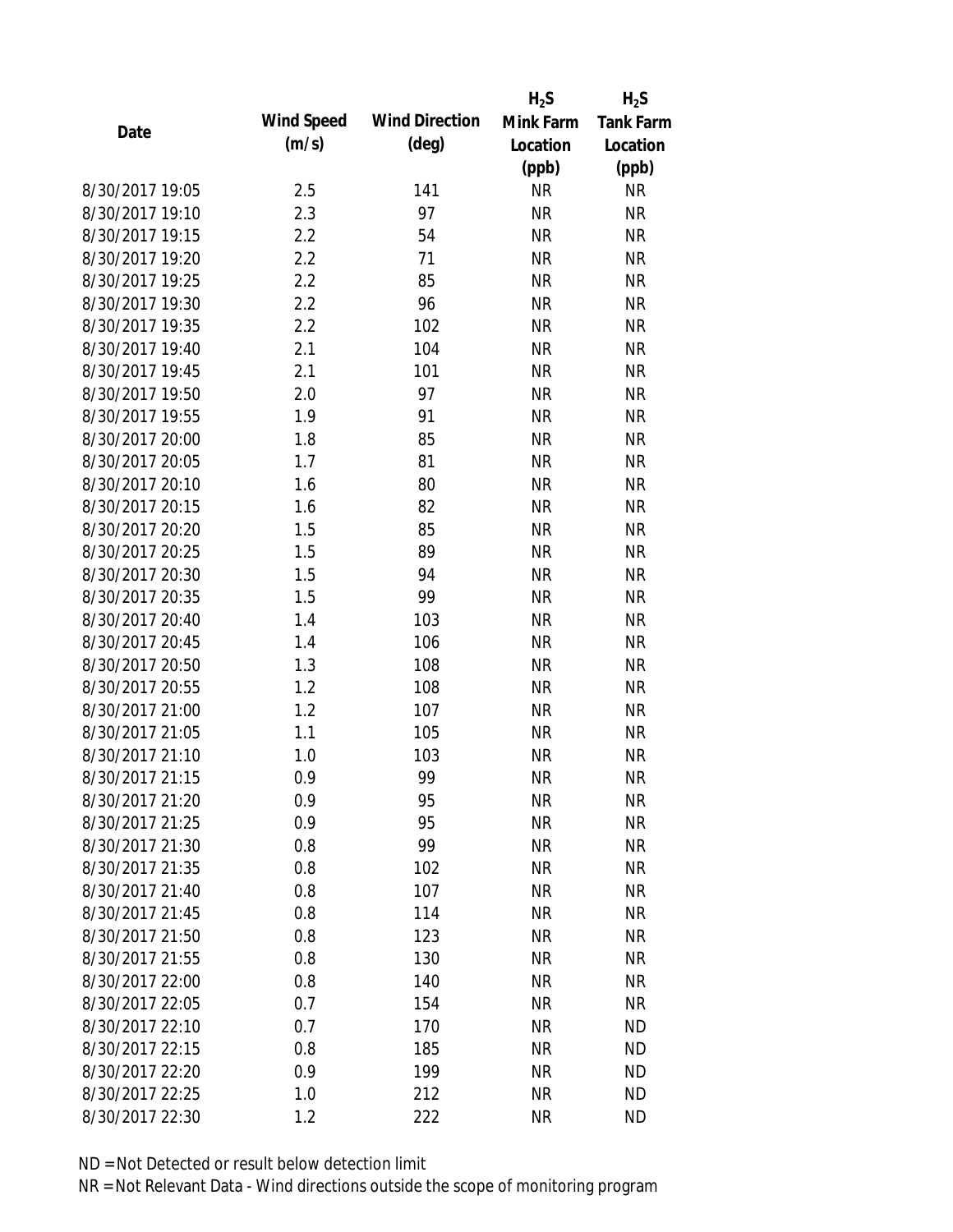|                 |            |                       | $H_2S$         | $H_2S$           |
|-----------------|------------|-----------------------|----------------|------------------|
| Date            | Wind Speed | <b>Wind Direction</b> | Mink Farm      | <b>Tank Farm</b> |
|                 | (m/s)      | $(\text{deg})$        | Location       | Location         |
|                 |            |                       | (ppb)          | (ppb)            |
| 8/30/2017 22:35 | 1.3        | 225                   | <b>NR</b>      | <b>ND</b>        |
| 8/30/2017 22:40 | 1.5        | 226                   | <b>NR</b>      | <b>ND</b>        |
| 8/30/2017 22:45 | 1.5        | 226                   | <b>NR</b>      | 1                |
| 8/30/2017 22:50 | 1.6        | 226                   | <b>NR</b>      | 1                |
| 8/30/2017 22:55 | 1.7        | 222                   | <b>NR</b>      | 1                |
| 8/30/2017 23:00 | 1.8        | 217                   | <b>NR</b>      | 1                |
| 8/30/2017 23:05 | 1.9        | 212                   | <b>NR</b>      | 1                |
| 8/30/2017 23:10 | 1.9        | 208                   | <b>NR</b>      | 1                |
| 8/30/2017 23:15 | 2.0        | 206                   | <b>NR</b>      | 1                |
| 8/30/2017 23:20 | 2.1        | 205                   | <b>NR</b>      | 1                |
| 8/30/2017 23:25 | 2.1        | 206                   | <b>NR</b>      | <b>ND</b>        |
| 8/30/2017 23:30 | 2.0        | 209                   | <b>NR</b>      | <b>ND</b>        |
| 8/30/2017 23:35 | 1.9        | 212                   | <b>NR</b>      | <b>ND</b>        |
| 8/30/2017 23:40 | 1.9        | 217                   | <b>NR</b>      | <b>ND</b>        |
| 8/30/2017 23:45 | 1.8        | 223                   | <b>NR</b>      | 1                |
| 8/30/2017 23:50 | 1.8        | 228                   | <b>NR</b>      | 1                |
| 8/30/2017 23:55 | 1.7        | 234                   | 1              | 1                |
| 8/30/2017 24:00 | 1.7        | 242                   | 1              | 1                |
| 8/31/2017 00:05 | 1.7        | 251                   | 1              | 1                |
| 8/31/2017 00:10 | 1.8        | 259                   | 1              | 1                |
| 8/31/2017 00:15 | 1.8        | 270                   | 1              | 1                |
| 8/31/2017 00:20 | 1.9        | 284                   | 1              | <b>NR</b>        |
| 8/31/2017 00:25 | 2.1        | 300                   | 1              | <b>NR</b>        |
| 8/31/2017 00:30 | 2.3        | 257                   | 1              | 1                |
| 8/31/2017 00:35 | 2.5        | 213                   | <b>NR</b>      | <b>ND</b>        |
| 8/31/2017 00:40 | 2.8        | 169                   | <b>NR</b>      | <b>NR</b>        |
| 8/31/2017 00:45 | 3.0        | 122                   | <b>NR</b>      | <b>NR</b>        |
| 8/31/2017 00:50 | 3.2        | 73                    | <b>NR</b>      | <b>NR</b>        |
| 8/31/2017 00:55 | 3.4        | 20                    | $\overline{2}$ | <b>NR</b>        |
| 8/31/2017 01:00 | 3.6        | 24                    | $\overline{2}$ | <b>NR</b>        |
| 8/31/2017 01:05 | 3.7        | 26                    | $\sqrt{2}$     | <b>NR</b>        |
| 8/31/2017 01:10 | 3.7        | 27                    | $\overline{2}$ | <b>NR</b>        |
| 8/31/2017 01:15 | 3.8        | 27                    | $\overline{2}$ | <b>NR</b>        |
| 8/31/2017 01:20 | 3.8        | 26                    | $\sqrt{2}$     | <b>NR</b>        |
| 8/31/2017 01:25 | 3.8        | 26                    | $\overline{2}$ | <b>NR</b>        |
| 8/31/2017 01:30 | 3.7        | 25                    | $\overline{2}$ | <b>NR</b>        |
| 8/31/2017 01:35 | 3.7        | 25                    | $\overline{2}$ | <b>NR</b>        |
| 8/31/2017 01:40 | 3.6        | 25                    | $\sqrt{2}$     | <b>NR</b>        |
| 8/31/2017 01:45 | 3.6        | 26                    | $\sqrt{2}$     | <b>NR</b>        |
| 8/31/2017 01:50 | 3.4        | 27                    | $\overline{2}$ | <b>NR</b>        |
| 8/31/2017 01:55 | 3.3        | 28                    | $\overline{2}$ | <b>NR</b>        |
| 8/31/2017 02:00 | 3.1        | 29                    | $\overline{2}$ | <b>NR</b>        |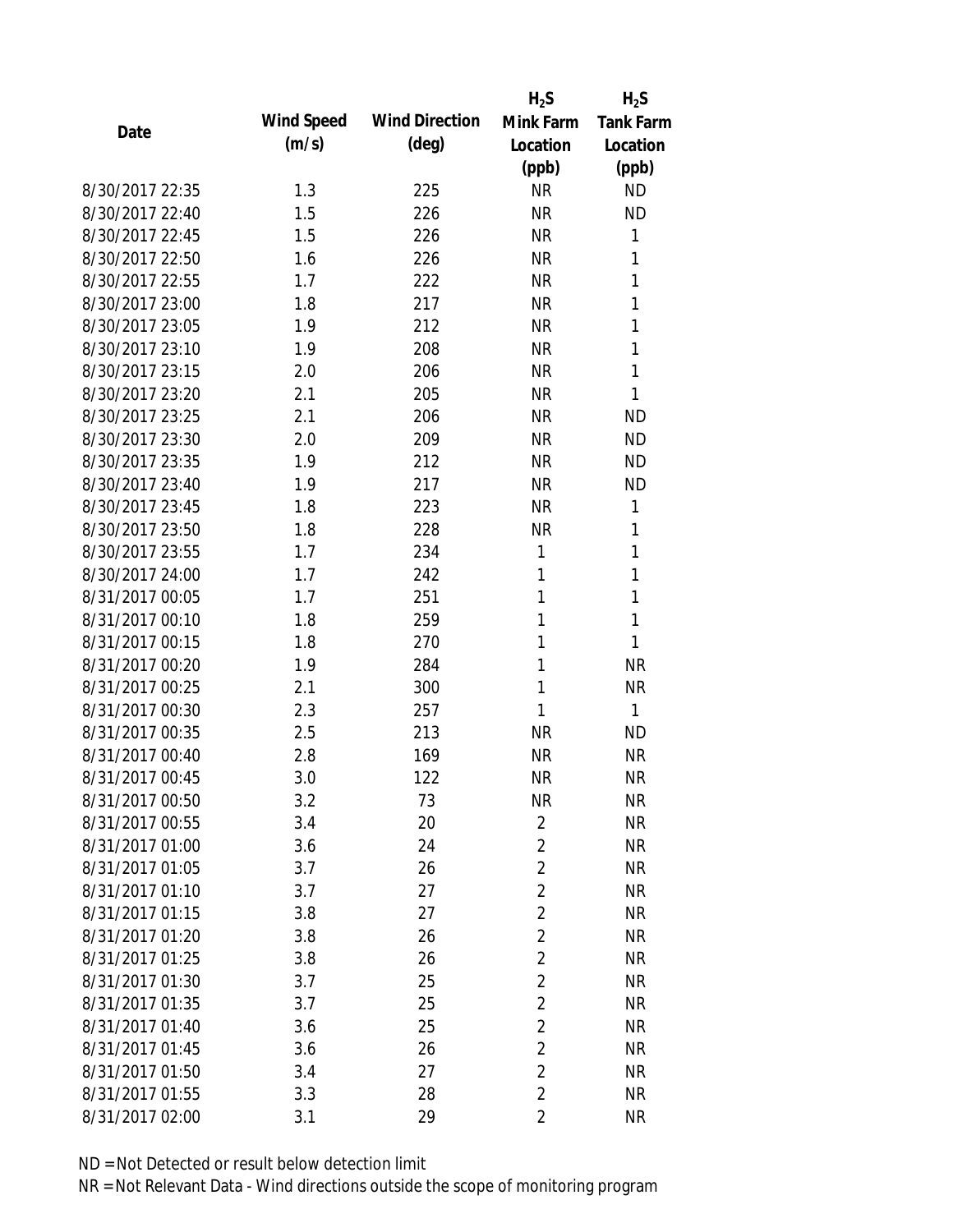|                 |            |                       | $H_2S$         | $H_2S$           |
|-----------------|------------|-----------------------|----------------|------------------|
| Date            | Wind Speed | <b>Wind Direction</b> | Mink Farm      | <b>Tank Farm</b> |
|                 | (m/s)      | $(\text{deg})$        | Location       | Location         |
|                 |            |                       | (ppb)          | (ppb)            |
| 8/31/2017 02:05 | 3.0        | 30                    | 1              | <b>NR</b>        |
| 8/31/2017 02:10 | 2.8        | 31                    | 1              | <b>NR</b>        |
| 8/31/2017 02:15 | 2.6        | 30                    | 1              | <b>NR</b>        |
| 8/31/2017 02:20 | 2.5        | 28                    | 1              | <b>NR</b>        |
| 8/31/2017 02:25 | 2.4        | 26                    | 1              | <b>NR</b>        |
| 8/31/2017 02:30 | 2.3        | 23                    | 1              | <b>NR</b>        |
| 8/31/2017 02:35 | 2.1        | 19                    | 1              | <b>NR</b>        |
| 8/31/2017 02:40 | 2.1        | 16                    | 1              | <b>NR</b>        |
| 8/31/2017 02:45 | 2.0        | 13                    | 1              | <b>NR</b>        |
| 8/31/2017 02:50 | 1.9        | 12                    | 1              | <b>NR</b>        |
| 8/31/2017 02:55 | 1.9        | 11                    | 1              | <b>NR</b>        |
| 8/31/2017 03:00 | 1.9        | 11                    | 1              | <b>NR</b>        |
| 8/31/2017 03:05 | 1.9        | 11                    | 1              | <b>NR</b>        |
| 8/31/2017 03:10 | 2.0        | 11                    | 1              | <b>NR</b>        |
| 8/31/2017 03:15 | 2.1        | 12                    | 1              | <b>NR</b>        |
| 8/31/2017 03:20 | 2.1        | 13                    | 1              | <b>NR</b>        |
| 8/31/2017 03:25 | 2.2        | 14                    | 1              | <b>NR</b>        |
| 8/31/2017 03:30 | 2.3        | 15                    | 1              | <b>NR</b>        |
| 8/31/2017 03:35 | 2.3        | 16                    | 1              | <b>NR</b>        |
| 8/31/2017 03:40 | 2.4        | 16                    | 1              | <b>NR</b>        |
| 8/31/2017 03:45 | 2.4        | 17                    | 1              | <b>NR</b>        |
| 8/31/2017 03:50 | 2.3        | 17                    | 1              | <b>NR</b>        |
| 8/31/2017 03:55 | 2.3        | 18                    | 1              | <b>NR</b>        |
| 8/31/2017 04:00 | 2.3        | 18                    | 1              | <b>NR</b>        |
| 8/31/2017 04:05 | 2.3        | 20                    | 1              | <b>NR</b>        |
| 8/31/2017 04:10 | 2.2        | 21                    | 1              | <b>NR</b>        |
| 8/31/2017 04:15 | 2.2        | 21                    | $\overline{2}$ | <b>NR</b>        |
| 8/31/2017 04:20 | 2.2        | 21                    | $\overline{2}$ | <b>NR</b>        |
| 8/31/2017 04:25 | 2.3        | 20                    | $\overline{2}$ | <b>NR</b>        |
| 8/31/2017 04:30 | 2.3        | 19                    | $\overline{2}$ | <b>NR</b>        |
| 8/31/2017 04:35 | 2.3        | 18                    | $\overline{2}$ | <b>NR</b>        |
| 8/31/2017 04:40 | 2.4        | 17                    | $\overline{2}$ | <b>NR</b>        |
| 8/31/2017 04:45 | 2.4        | 16                    | 1              | <b>NR</b>        |
| 8/31/2017 04:50 | 2.4        | 17                    | 1              | <b>NR</b>        |
| 8/31/2017 04:55 | 2.5        | 17                    | 1              | <b>NR</b>        |
| 8/31/2017 05:00 | 2.5        | 17                    | 1              | <b>NR</b>        |
| 8/31/2017 05:05 | 2.6        | 17                    | 1              | <b>NR</b>        |
| 8/31/2017 05:10 | 2.7        | 17                    | 1              | <b>NR</b>        |
| 8/31/2017 05:15 | 2.8        | 16                    | 1              | <b>NR</b>        |
| 8/31/2017 05:20 | 2.9        | 15                    | 1              | <b>NR</b>        |
| 8/31/2017 05:25 | 2.9        | 15                    | 1              | <b>NR</b>        |
| 8/31/2017 05:30 | 2.9        | 15                    | 1              | <b>NR</b>        |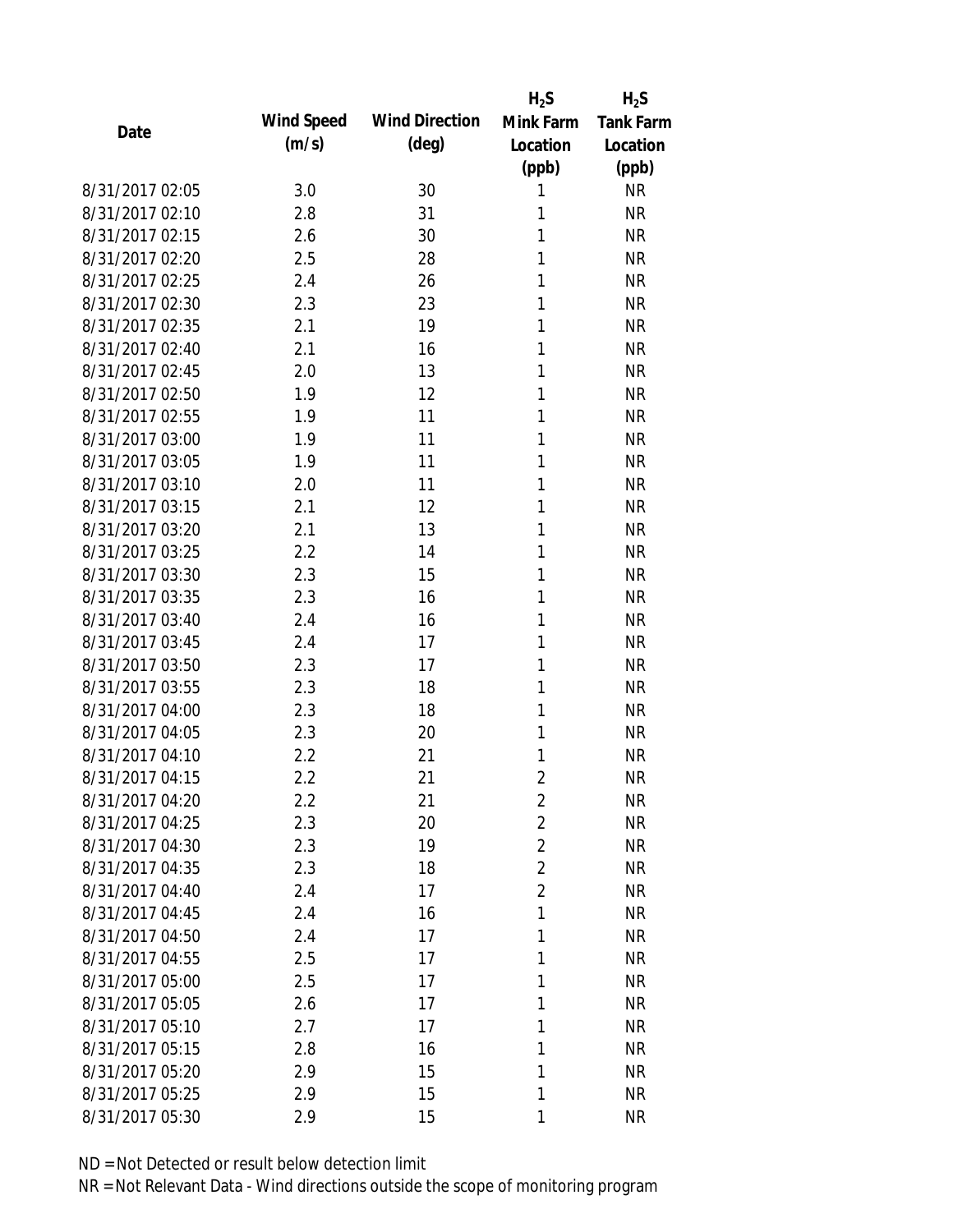|                 |            |                       | $H_2S$         | $H_2S$           |
|-----------------|------------|-----------------------|----------------|------------------|
| Date            | Wind Speed | <b>Wind Direction</b> | Mink Farm      | <b>Tank Farm</b> |
|                 | (m/s)      | $(\text{deg})$        | Location       | Location         |
|                 |            |                       | (ppb)          | (ppb)            |
| 8/31/2017 05:35 | 2.9        | 15                    | 1              | <b>NR</b>        |
| 8/31/2017 05:40 | 2.9        | 15                    | 1              | <b>NR</b>        |
| 8/31/2017 05:45 | 2.9        | 16                    | 1              | <b>NR</b>        |
| 8/31/2017 05:50 | 2.9        | 17                    | 1              | <b>NR</b>        |
| 8/31/2017 05:55 | 2.9        | 17                    | 1              | <b>NR</b>        |
| 8/31/2017 06:00 | 3.0        | 17                    | $\overline{2}$ | <b>NR</b>        |
| 8/31/2017 06:05 | 3.1        | 18                    | $\overline{2}$ | <b>NR</b>        |
| 8/31/2017 06:10 | 3.2        | 19                    | $\overline{2}$ | <b>NR</b>        |
| 8/31/2017 06:15 | 3.3        | 20                    | $\overline{c}$ | <b>NR</b>        |
| 8/31/2017 06:20 | 3.4        | 21                    | 1              | <b>NR</b>        |
| 8/31/2017 06:25 | 3.5        | 22                    | 1              | <b>NR</b>        |
| 8/31/2017 06:30 | 3.6        | 23                    | 1              | <b>NR</b>        |
| 8/31/2017 06:35 | 3.8        | 24                    | 1              | <b>NR</b>        |
| 8/31/2017 06:40 | 3.9        | 25                    | 1              | <b>NR</b>        |
| 8/31/2017 06:45 | 4.0        | 26                    | 1              | <b>NR</b>        |
| 8/31/2017 06:50 | 4.1        | 27                    | 1              | <b>NR</b>        |
| 8/31/2017 06:55 | 4.1        | 28                    | 1              | <b>NR</b>        |
| 8/31/2017 07:00 | 4.2        | 28                    | 1              | <b>NR</b>        |
| 8/31/2017 07:05 | 4.2        | 27                    | 1              | <b>NR</b>        |
| 8/31/2017 07:10 | 4.1        | 27                    | 1              | <b>NR</b>        |
| 8/31/2017 07:15 | 4.1        | 26                    | $\overline{2}$ | <b>NR</b>        |
| 8/31/2017 07:20 | 4.0        | 26                    | $\overline{2}$ | <b>NR</b>        |
| 8/31/2017 07:25 | 4.0        | 26                    | $\overline{2}$ | <b>NR</b>        |
| 8/31/2017 07:30 | 4.0        | 26                    | $\overline{2}$ | <b>NR</b>        |
| 8/31/2017 07:35 | 4.1        | 26                    | $\overline{2}$ | <b>NR</b>        |
| 8/31/2017 07:40 | 4.1        | 27                    | $\overline{2}$ | <b>NR</b>        |
| 8/31/2017 07:45 | 4.2        | 27                    | $\overline{2}$ | <b>NR</b>        |
| 8/31/2017 07:50 | 4.2        | 28                    | $\overline{2}$ | <b>NR</b>        |
| 8/31/2017 07:55 | 4.3        | 29                    | $\overline{2}$ | <b>NR</b>        |
| 8/31/2017 08:00 | 4.3        | 30                    | 1              | <b>NR</b>        |
| 8/31/2017 08:05 | 4.3        | 30                    | 1              | <b>NR</b>        |
| 8/31/2017 08:10 | 4.3        | 31                    | 1              | <b>NR</b>        |
| 8/31/2017 08:15 | 4.3        | 32                    | 1              | <b>NR</b>        |
| 8/31/2017 08:20 | 4.3        | 32                    | 1              | <b>NR</b>        |
| 8/31/2017 08:25 | 4.2        | 32                    | 1              | <b>NR</b>        |
| 8/31/2017 08:30 | 4.1        | 32                    | 1              | <b>NR</b>        |
| 8/31/2017 08:35 | 4.1        | 31                    | 1              | <b>NR</b>        |
| 8/31/2017 08:40 | 4.1        | 29                    | 1              | <b>NR</b>        |
| 8/31/2017 08:45 | 4.2        | 27                    | 1              | <b>NR</b>        |
| 8/31/2017 08:50 | 4.3        | 26                    | 1              | <b>NR</b>        |
| 8/31/2017 08:55 | 4.3        | 25                    | $\overline{2}$ | <b>NR</b>        |
| 8/31/2017 09:00 | 4.5        | 24                    | $\overline{2}$ | <b>NR</b>        |
|                 |            |                       |                |                  |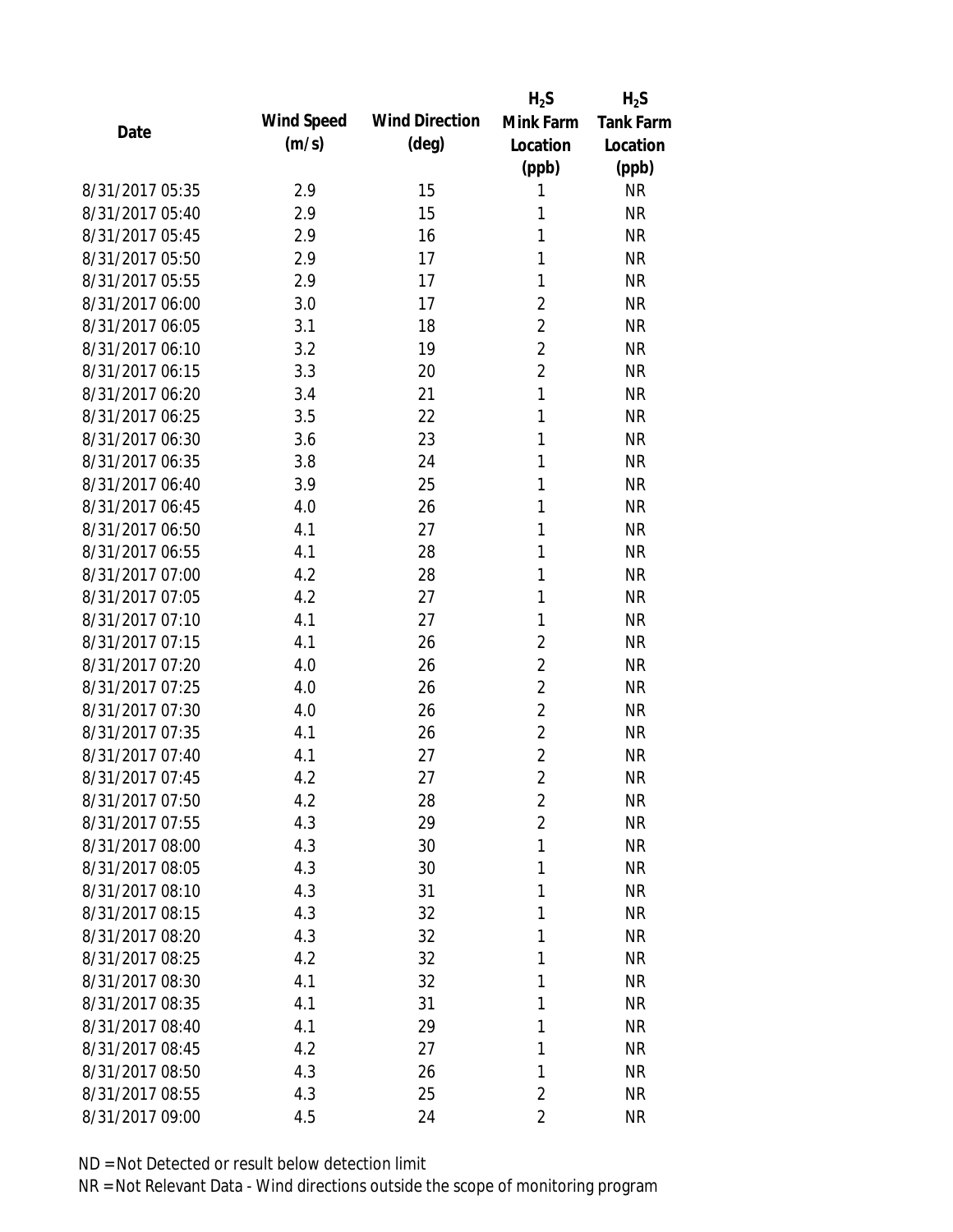|                 |            |                       | $H_2S$         | $H_2S$           |
|-----------------|------------|-----------------------|----------------|------------------|
| Date            | Wind Speed | <b>Wind Direction</b> | Mink Farm      | <b>Tank Farm</b> |
|                 | (m/s)      | $(\text{deg})$        | Location       | Location         |
|                 |            |                       | (ppb)          | (ppb)            |
| 8/31/2017 09:05 | 4.5        | 25                    | $\overline{2}$ | <b>NR</b>        |
| 8/31/2017 09:10 | 4.5        | 27                    | $\overline{2}$ | <b>NR</b>        |
| 8/31/2017 09:15 | 4.5        | 28                    | $\overline{2}$ | <b>NR</b>        |
| 8/31/2017 09:20 | 4.4        | 30                    | $\overline{2}$ | <b>NR</b>        |
| 8/31/2017 09:25 | 4.4        | 31                    | $\overline{2}$ | <b>NR</b>        |
| 8/31/2017 09:30 | 4.3        | 32                    | 1              | <b>NR</b>        |
| 8/31/2017 09:35 | 4.3        | 32                    | 1              | <b>NR</b>        |
| 8/31/2017 09:40 | 4.4        | 31                    | 1              | <b>NR</b>        |
| 8/31/2017 09:45 | 4.4        | 30                    | 1              | <b>NR</b>        |
| 8/31/2017 09:50 | 4.5        | 28                    | 1              | <b>NR</b>        |
| 8/31/2017 09:55 | 4.6        | 26                    | 1              | <b>NR</b>        |
| 8/31/2017 10:00 | 4.6        | 25                    | 1              | <b>NR</b>        |
| 8/31/2017 10:05 | 4.6        | 23                    | 1              | <b>NR</b>        |
| 8/31/2017 10:10 | 4.5        | 22                    | 1              | <b>NR</b>        |
| 8/31/2017 10:15 | 4.4        | 21                    | 1              | <b>NR</b>        |
| 8/31/2017 10:20 | 4.3        | 21                    | 1              | <b>NR</b>        |
| 8/31/2017 10:25 | 4.2        | 21                    | <b>ND</b>      | <b>NR</b>        |
| 8/31/2017 10:30 | 4.0        | 21                    | <b>ND</b>      | <b>NR</b>        |
| 8/31/2017 10:35 | 3.9        | 22                    | <b>ND</b>      | <b>NR</b>        |
| 8/31/2017 10:40 | 3.8        | 23                    | <b>ND</b>      | <b>NR</b>        |
| 8/31/2017 10:45 | 3.7        | 26                    | <b>ND</b>      | <b>NR</b>        |
| 8/31/2017 10:50 | 3.6        | 29                    | <b>ND</b>      | <b>NR</b>        |
| 8/31/2017 10:55 | 3.6        | 32                    | <b>ND</b>      | <b>NR</b>        |
| 8/31/2017 11:00 | 3.6        | 33                    | <b>ND</b>      | <b>NR</b>        |
| 8/31/2017 11:05 | 3.6        | 35                    | <b>ND</b>      | <b>NR</b>        |
| 8/31/2017 11:10 | 3.6        | 36                    | <b>ND</b>      | <b>NR</b>        |
| 8/31/2017 11:15 | 3.7        | 36                    | <b>ND</b>      | <b>NR</b>        |
| 8/31/2017 11:20 | 3.7        | 36                    | <b>ND</b>      | <b>NR</b>        |
| 8/31/2017 11:25 | 3.8        | 36                    | <b>ND</b>      | <b>NR</b>        |
| 8/31/2017 11:30 | 3.8        | 37                    | <b>ND</b>      | <b>NR</b>        |
| 8/31/2017 11:35 | 3.9        | 37                    | <b>ND</b>      | <b>NR</b>        |
| 8/31/2017 11:40 | 4.0        | 36                    | <b>ND</b>      | <b>NR</b>        |
| 8/31/2017 11:45 | 4.1        | 34                    | <b>ND</b>      | <b>NR</b>        |
| 8/31/2017 11:50 | 4.1        | 33                    | 1              | <b>NR</b>        |
| 8/31/2017 11:55 | 4.1        | 31                    | 1              | <b>NR</b>        |
| 8/31/2017 12:00 | 4.2        | 28                    | 1              | <b>NR</b>        |
| 8/31/2017 12:05 | 4.3        | 26                    | 1              | <b>NR</b>        |
| 8/31/2017 12:10 | 4.4        | 26                    | 1              | <b>NR</b>        |
| 8/31/2017 12:15 | 4.5        | 26                    | 1              | <b>NR</b>        |
| 8/31/2017 12:20 | 4.6        | 26                    | 1              | <b>NR</b>        |
| 8/31/2017 12:25 | 4.6        | 28                    | 1              | <b>NR</b>        |
| 8/31/2017 12:30 | 4.6        | 29                    | <b>ND</b>      | <b>NR</b>        |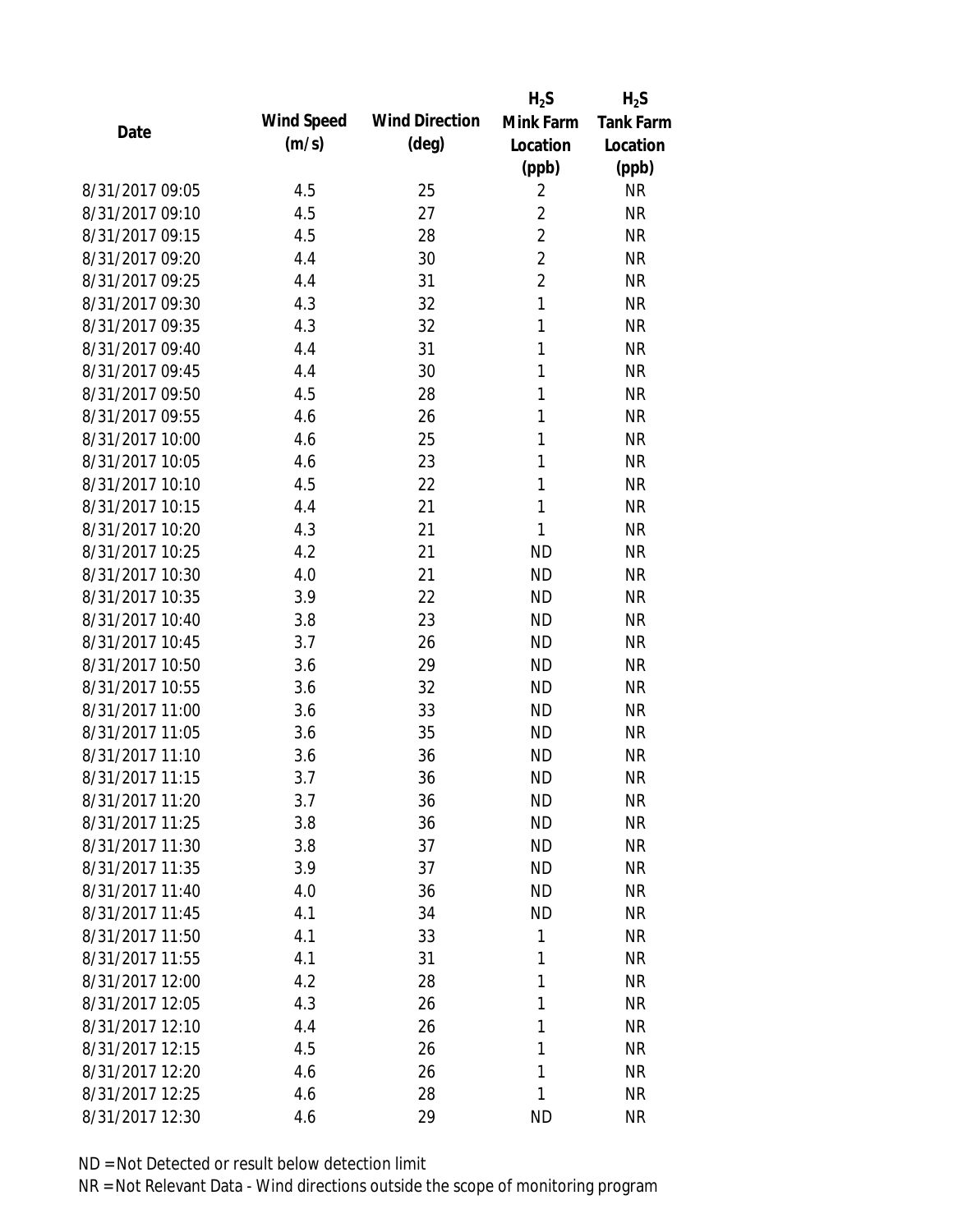|                 |            |                       | $H_2S$       | $H_2S$           |
|-----------------|------------|-----------------------|--------------|------------------|
| Date            | Wind Speed | <b>Wind Direction</b> | Mink Farm    | <b>Tank Farm</b> |
|                 | (m/s)      | $(\text{deg})$        | Location     | Location         |
|                 |            |                       | (ppb)        | (ppb)            |
| 8/31/2017 12:35 | 4.6        | 31                    | 1            | <b>NR</b>        |
| 8/31/2017 12:40 | 4.6        | 32                    | <b>ND</b>    | <b>NR</b>        |
| 8/31/2017 12:45 | 4.7        | 32                    | <b>ND</b>    | <b>NR</b>        |
| 8/31/2017 12:50 | 4.7        | 32                    | <b>ND</b>    | <b>NR</b>        |
| 8/31/2017 12:55 | 4.8        | 32                    | <b>ND</b>    | <b>NR</b>        |
| 8/31/2017 13:00 | 4.8        | 32                    | <b>ND</b>    | <b>NR</b>        |
| 8/31/2017 13:05 | 4.8        | 32                    | <b>ND</b>    | <b>NR</b>        |
| 8/31/2017 13:10 | 4.7        | 32                    | <b>ND</b>    | <b>NR</b>        |
| 8/31/2017 13:15 | 4.6        | 34                    | <b>ND</b>    | <b>NR</b>        |
| 8/31/2017 13:20 | 4.5        | 35                    | <b>ND</b>    | <b>NR</b>        |
| 8/31/2017 13:25 | 4.4        | 36                    | <b>ND</b>    | <b>NR</b>        |
| 8/31/2017 13:30 | 4.3        | 37                    | <b>ND</b>    | <b>NR</b>        |
| 8/31/2017 13:35 | 4.2        | 36                    | <b>ND</b>    | <b>NR</b>        |
| 8/31/2017 13:40 | 4.3        | 36                    | <b>ND</b>    | <b>NR</b>        |
| 8/31/2017 13:45 | 4.3        | 35                    | <b>ND</b>    | <b>NR</b>        |
| 8/31/2017 13:50 | 4.3        | 34                    | <b>ND</b>    | <b>NR</b>        |
| 8/31/2017 13:55 | 4.3        | 33                    | <b>ND</b>    | <b>NR</b>        |
| 8/31/2017 14:00 | 4.4        | 31                    | <b>ND</b>    | <b>NR</b>        |
| 8/31/2017 14:05 | 4.3        | 31                    | 1            | <b>NR</b>        |
| 8/31/2017 14:10 | 4.3        | 31                    | 1            | <b>NR</b>        |
| 8/31/2017 14:15 | 4.3        | 31                    | 1            | <b>NR</b>        |
| 8/31/2017 14:20 | 4.4        | 31                    | $\mathbf{1}$ | <b>NR</b>        |
| 8/31/2017 14:25 | 4.4        | 32                    | 1            | <b>NR</b>        |
| 8/31/2017 14:30 | 4.5        | 32                    | 1            | <b>NR</b>        |
| 8/31/2017 14:35 | 4.5        | 32                    | 1            | <b>NR</b>        |
| 8/31/2017 14:40 | 4.6        | 31                    | 1            | <b>NR</b>        |
| 8/31/2017 14:45 | 4.7        | 30                    | 1            | <b>NR</b>        |
| 8/31/2017 14:50 | 4.7        | 29                    | 1            | <b>NR</b>        |
| 8/31/2017 14:55 | 4.8        | 29                    | 1            | <b>NR</b>        |
| 8/31/2017 15:00 | 4.8        | 30                    | 1            | <b>NR</b>        |
| 8/31/2017 15:05 | 4.8        | 31                    | 1            | <b>NR</b>        |
| 8/31/2017 15:10 | 4.8        | 31                    | 1            | <b>NR</b>        |
| 8/31/2017 15:15 | 4.9        | 32                    | 1            | <b>NR</b>        |
| 8/31/2017 15:20 | 4.9        | 31                    | 1            | <b>NR</b>        |
| 8/31/2017 15:25 | 4.9        | 30                    | 1            | <b>NR</b>        |
| 8/31/2017 15:30 | 4.9        | 30                    | 1            | <b>NR</b>        |
| 8/31/2017 15:35 | 5.0        | 29                    | 1            | <b>NR</b>        |
| 8/31/2017 15:40 | 5.0        | 28                    | 1            | <b>NR</b>        |
| 8/31/2017 15:45 | 5.0        | 28                    | 1            | <b>NR</b>        |
| 8/31/2017 15:50 | 4.9        | 29                    | 1            | <b>NR</b>        |
| 8/31/2017 15:55 | 4.9        | 29                    | 1            | <b>NR</b>        |
|                 |            |                       |              |                  |
| 8/31/2017 16:00 | 4.8        | 30                    | 1            | <b>NR</b>        |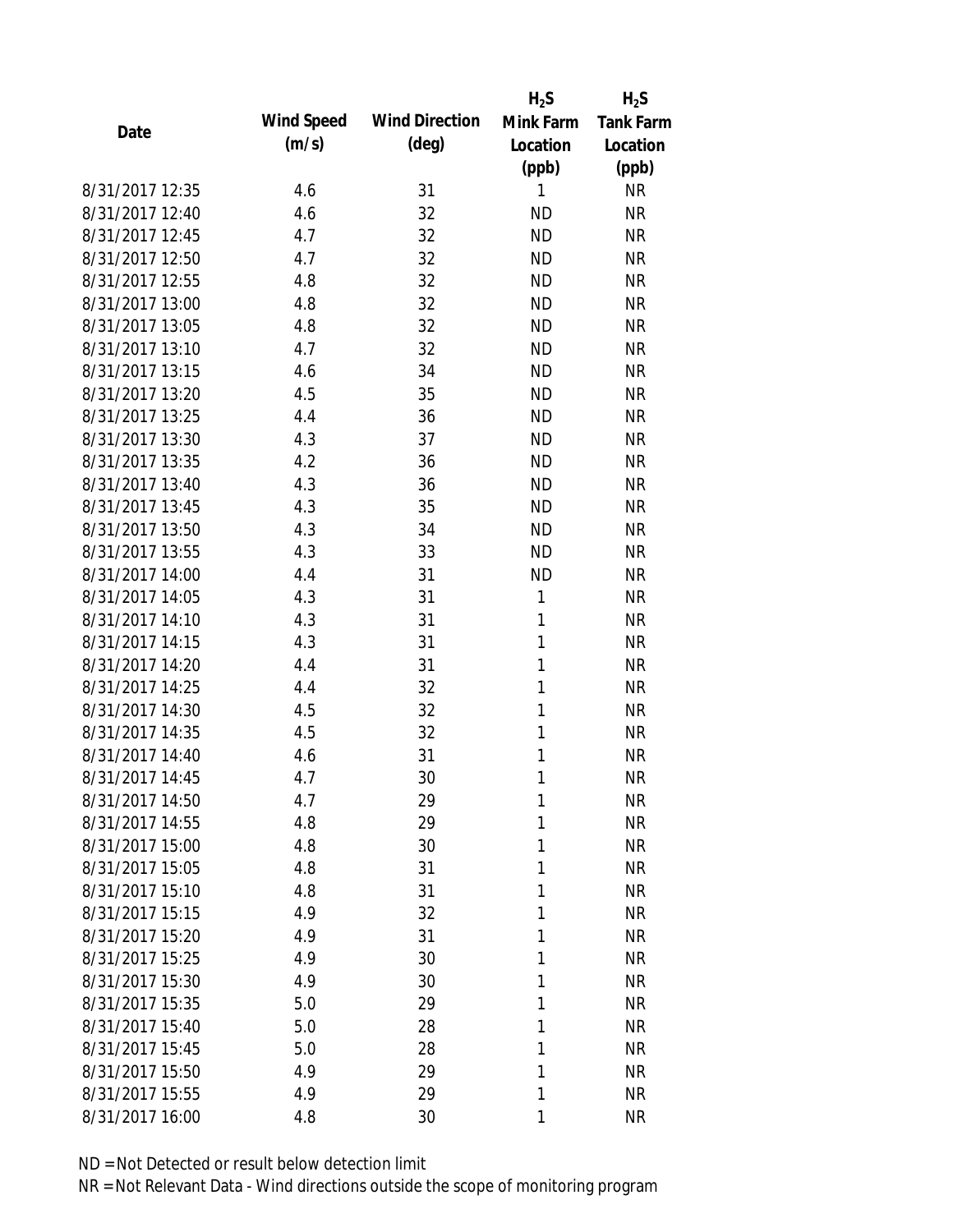|                 |            |                       | $H_2S$    | $H_2S$           |
|-----------------|------------|-----------------------|-----------|------------------|
| Date            | Wind Speed | <b>Wind Direction</b> | Mink Farm | <b>Tank Farm</b> |
|                 | (m/s)      | $(\text{deg})$        | Location  | Location         |
|                 |            |                       | (ppb)     | (ppb)            |
| 8/31/2017 16:05 | 4.7        | 31                    | 1         | <b>NR</b>        |
| 8/31/2017 16:10 | 4.6        | 32                    | 1         | <b>NR</b>        |
| 8/31/2017 16:15 | 4.5        | 33                    | 1         | <b>NR</b>        |
| 8/31/2017 16:20 | 4.5        | 33                    | 1         | <b>NR</b>        |
| 8/31/2017 16:25 | 4.5        | 33                    | 1         | <b>NR</b>        |
| 8/31/2017 16:30 | 4.5        | 32                    | 1         | <b>NR</b>        |
| 8/31/2017 16:35 | 4.7        | 31                    | 1         | <b>NR</b>        |
| 8/31/2017 16:40 | 4.8        | 31                    | 1         | <b>NR</b>        |
| 8/31/2017 16:45 | 5.0        | 30                    | 1         | <b>NR</b>        |
| 8/31/2017 16:50 | 5.2        | 29                    | 1         | <b>NR</b>        |
| 8/31/2017 16:55 | 5.4        | 27                    | 1         | <b>NR</b>        |
| 8/31/2017 17:00 | 5.5        | 26                    | 1         | <b>NR</b>        |
| 8/31/2017 17:05 | 5.5        | 25                    | 1         | <b>NR</b>        |
| 8/31/2017 17:10 | 5.5        | 24                    | 1         | <b>NR</b>        |
| 8/31/2017 17:15 | 5.5        | 24                    | 1         | <b>NR</b>        |
| 8/31/2017 17:20 | 5.3        | 25                    | 1         | <b>NR</b>        |
| 8/31/2017 17:25 | 5.1        | 27                    | 1         | <b>NR</b>        |
| 8/31/2017 17:30 | 4.8        | 29                    | 1         | <b>NR</b>        |
| 8/31/2017 17:35 | 4.6        | 31                    | 1         | <b>NR</b>        |
| 8/31/2017 17:40 | 4.4        | 34                    | 1         | <b>NR</b>        |
| 8/31/2017 17:45 | 4.2        | 36                    | 1         | <b>NR</b>        |
| 8/31/2017 17:50 | 4.2        | 37                    | 1         | <b>NR</b>        |
| 8/31/2017 17:55 | 4.2        | 38                    | 1         | <b>NR</b>        |
| 8/31/2017 18:00 | 4.4        | 38                    | 1         | <b>NR</b>        |
| 8/31/2017 18:05 | 4.5        | 37                    | 1         | <b>NR</b>        |
| 8/31/2017 18:10 | 4.7        | 36                    | 1         | <b>NR</b>        |
| 8/31/2017 18:15 | 4.9        | 35                    | 1         | <b>NR</b>        |
| 8/31/2017 18:20 | 5.0        | 35                    | 1         | <b>NR</b>        |
| 8/31/2017 18:25 | 5.0        | 34                    | 1         | <b>NR</b>        |
| 8/31/2017 18:30 | 5.0        | 34                    | 1         | <b>NR</b>        |
| 8/31/2017 18:35 | 4.9        | 34                    | 1         | <b>NR</b>        |
| 8/31/2017 18:40 | 4.9        | 35                    | 1         | <b>NR</b>        |
| 8/31/2017 18:45 | 4.8        | 35                    | 1         | <b>NR</b>        |
| 8/31/2017 18:50 | 4.7        | 34                    | 1         | <b>NR</b>        |
| 8/31/2017 18:55 | 4.7        | 34                    | 1         | <b>NR</b>        |
| 8/31/2017 19:00 | 4.6        | 33                    | 1         | <b>NR</b>        |
| 8/31/2017 19:05 | 4.5        | 33                    | 1         | <b>NR</b>        |
| 8/31/2017 19:10 | 4.4        | 32                    | 1         | <b>NR</b>        |
| 8/31/2017 19:15 | 4.4        | 32                    | 1         | <b>NR</b>        |
| 8/31/2017 19:20 | 4.3        | 32                    | 1         | <b>NR</b>        |
| 8/31/2017 19:25 | 4.3        | 32                    | 1         | <b>NR</b>        |
| 8/31/2017 19:30 | 4.4        | 32                    | 1         | <b>NR</b>        |
|                 |            |                       |           |                  |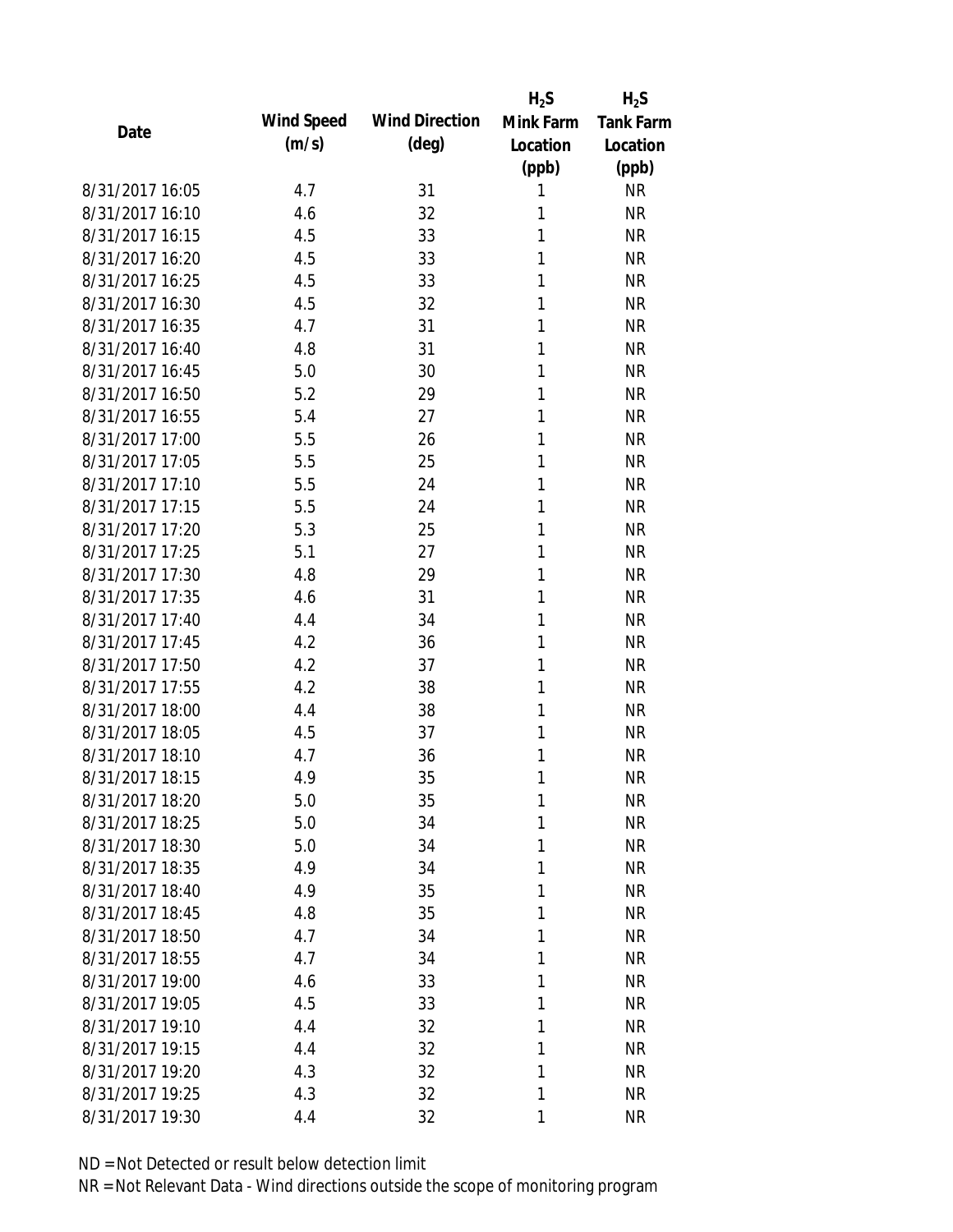|                 |            |                       | $H_2S$         | $H_2S$           |
|-----------------|------------|-----------------------|----------------|------------------|
| Date            | Wind Speed | <b>Wind Direction</b> | Mink Farm      | <b>Tank Farm</b> |
|                 | (m/s)      | $(\text{deg})$        | Location       | Location         |
|                 |            |                       | (ppb)          | (ppb)            |
| 8/31/2017 19:35 | 4.4        | 32                    | 1              | <b>NR</b>        |
| 8/31/2017 19:40 | 4.5        | 32                    | 1              | <b>NR</b>        |
| 8/31/2017 19:45 | 4.4        | 32                    | <b>ND</b>      | <b>NR</b>        |
| 8/31/2017 19:50 | 4.4        | 32                    | <b>ND</b>      | <b>NR</b>        |
| 8/31/2017 19:55 | 4.3        | 32                    | <b>ND</b>      | <b>NR</b>        |
| 8/31/2017 20:00 | 4.2        | 32                    | <b>ND</b>      | <b>NR</b>        |
| 8/31/2017 20:05 | 4.1        | 32                    | <b>ND</b>      | <b>NR</b>        |
| 8/31/2017 20:10 | 3.9        | 33                    | <b>ND</b>      | <b>NR</b>        |
| 8/31/2017 20:15 | 3.8        | 33                    | <b>ND</b>      | <b>NR</b>        |
| 8/31/2017 20:20 | 3.7        | 33                    | <b>ND</b>      | <b>NR</b>        |
| 8/31/2017 20:25 | 3.6        | 34                    | <b>ND</b>      | <b>NR</b>        |
| 8/31/2017 20:30 | 3.5        | 34                    | <b>ND</b>      | <b>NR</b>        |
| 8/31/2017 20:35 | 3.4        | 34                    | <b>ND</b>      | <b>NR</b>        |
| 8/31/2017 20:40 | 3.3        | 35                    | <b>ND</b>      | <b>NR</b>        |
| 8/31/2017 20:45 | 3.2        | 35                    | <b>ND</b>      | <b>NR</b>        |
| 8/31/2017 20:50 | 3.1        | 35                    | <b>ND</b>      | <b>NR</b>        |
| 8/31/2017 20:55 | 3.1        | 35                    | <b>ND</b>      | <b>NR</b>        |
| 8/31/2017 21:00 | 3.0        | 35                    | <b>ND</b>      | <b>NR</b>        |
| 8/31/2017 21:05 | 3.1        | 34                    | 1              | <b>NR</b>        |
| 8/31/2017 21:10 | 3.1        | 33                    | 1              | <b>NR</b>        |
| 8/31/2017 21:15 | 3.1        | 33                    | 1              | <b>NR</b>        |
| 8/31/2017 21:20 | 3.1        | 32                    | 1              | <b>NR</b>        |
| 8/31/2017 21:25 | 3.1        | 31                    | 1              | <b>NR</b>        |
| 8/31/2017 21:30 | 3.1        | 30                    | 1              | <b>NR</b>        |
| 8/31/2017 21:35 | 3.1        | 29                    | 1              | <b>NR</b>        |
| 8/31/2017 21:40 | 3.1        | 29                    | 1              | <b>NR</b>        |
| 8/31/2017 21:45 | 3.1        | 29                    | 1              | <b>NR</b>        |
| 8/31/2017 21:50 | 3.1        | 29                    | 1              | <b>NR</b>        |
| 8/31/2017 21:55 | 3.1        | 29                    | 1              | <b>NR</b>        |
| 8/31/2017 22:00 | 3.1        | 29                    | 1              | <b>NR</b>        |
| 8/31/2017 22:05 | 3.1        | 29                    | 1              | <b>NR</b>        |
| 8/31/2017 22:10 | 3.1        | 29                    | 1              | <b>NR</b>        |
| 8/31/2017 22:15 | 3.0        | 28                    | 1              | <b>NR</b>        |
| 8/31/2017 22:20 | 2.9        | 27                    | 1              | <b>NR</b>        |
| 8/31/2017 22:25 | 2.9        | 27                    | 1              | <b>NR</b>        |
| 8/31/2017 22:30 | 2.9        | 25                    | 1              | <b>NR</b>        |
| 8/31/2017 22:35 | 2.9        | 24                    | 1              | <b>NR</b>        |
| 8/31/2017 22:40 | 2.8        | 24                    | 1              | <b>NR</b>        |
| 8/31/2017 22:45 | 2.8        | 23                    | 1              | <b>NR</b>        |
| 8/31/2017 22:50 | 2.8        | 23                    | 2              | <b>NR</b>        |
| 8/31/2017 22:55 | 2.8        | 23                    | $\overline{2}$ | <b>NR</b>        |
| 8/31/2017 23:00 | 2.7        | 24                    | $\overline{2}$ | <b>NR</b>        |
|                 |            |                       |                |                  |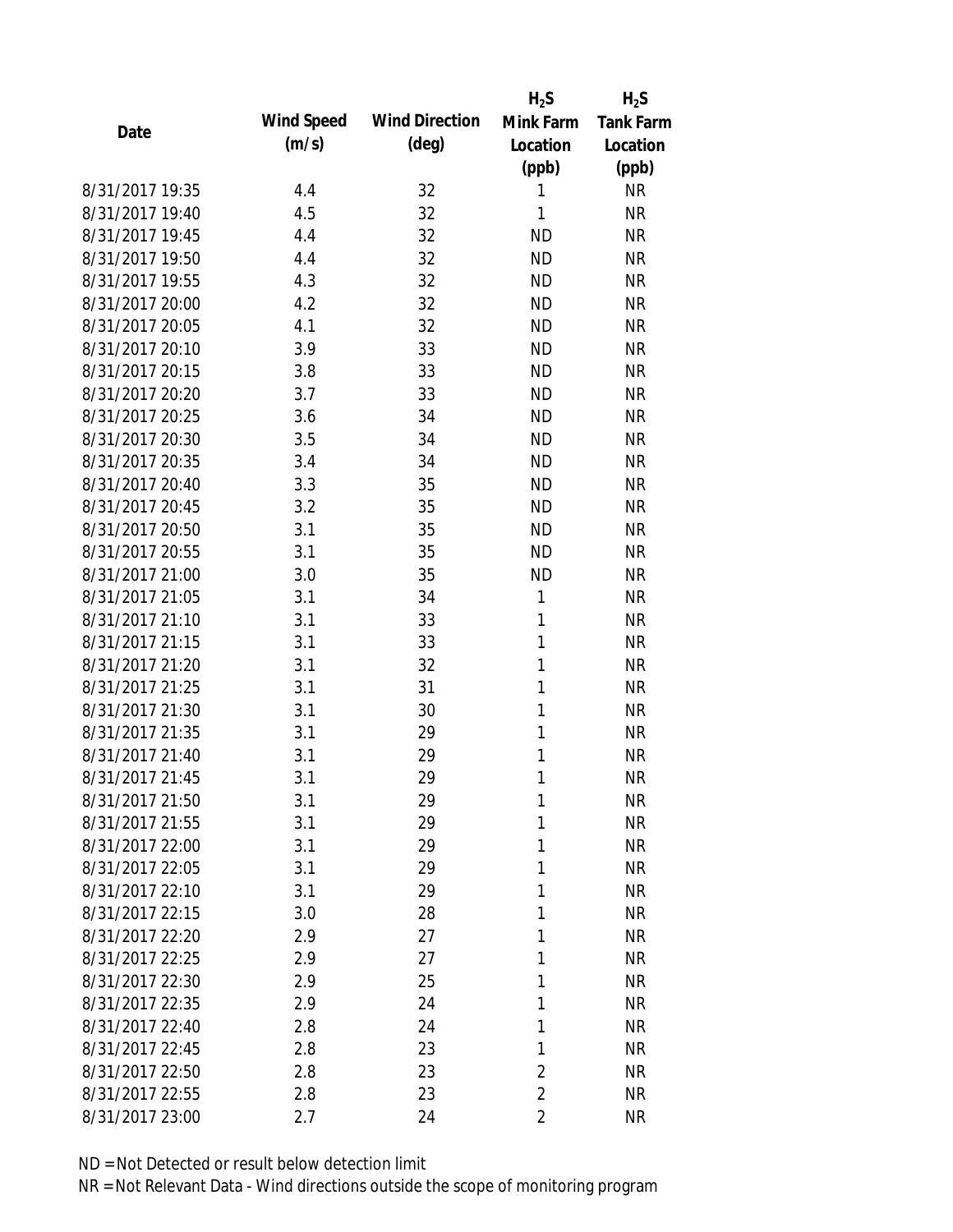|                 |                   |                       | $H_2S$         | $H_2S$           |
|-----------------|-------------------|-----------------------|----------------|------------------|
| Date            | <b>Wind Speed</b> | <b>Wind Direction</b> | Mink Farm      | <b>Tank Farm</b> |
|                 | (m/s)             | $(\text{deg})$        | Location       | Location         |
|                 |                   |                       | (ppb)          | (ppb)            |
| 8/31/2017 23:05 | 2.6               | 25                    | $\overline{2}$ | <b>NR</b>        |
| 8/31/2017 23:10 | 2.5               | 26                    | $\overline{2}$ | <b>NR</b>        |
| 8/31/2017 23:15 | 2.4               | 28                    | $\overline{2}$ | <b>NR</b>        |
| 8/31/2017 23:20 | 2.3               | 29                    | $\overline{2}$ | <b>NR</b>        |
| 8/31/2017 23:25 | 2.2               | 30                    | $\overline{2}$ | <b>NR</b>        |
| 8/31/2017 23:30 | 2.1               | 30                    | $\overline{2}$ | <b>NR</b>        |
| 8/31/2017 23:35 | 2.1               | 29                    | $\overline{2}$ | <b>NR</b>        |
| 8/31/2017 23:40 | 2.1               | 28                    | $\overline{2}$ | <b>NR</b>        |
| 8/31/2017 23:45 | 2.2               | 27                    | $\overline{2}$ | <b>NR</b>        |
| 8/31/2017 23:50 | 2.2               | 25                    | $\overline{2}$ | <b>NR</b>        |
| 8/31/2017 23:55 | 2.3               | 24                    | $\overline{2}$ | <b>NR</b>        |
| 8/31/2017 24:00 | 2.4               | 24                    | $\overline{2}$ | <b>NR</b>        |
| 9/1/2017 00:05  | 2.4               | 23                    | $\overline{c}$ | <b>NR</b>        |
| 9/1/2017 00:10  | 2.4               | 24                    | $\overline{2}$ | <b>NR</b>        |
| 9/1/2017 00:15  | 2.4               | 25                    | 3              | <b>NR</b>        |
| 9/1/2017 00:20  | 2.4               | 26                    | 3              | <b>NR</b>        |
| 9/1/2017 00:25  | 2.3               | 27                    | 3              | <b>NR</b>        |
| 9/1/2017 00:30  | 2.2               | 30                    | $\overline{2}$ | <b>NR</b>        |
| 9/1/2017 00:35  | 2.1               | 32                    | $\overline{c}$ | <b>NR</b>        |
| 9/1/2017 00:40  | 2.0               | 35                    | $\overline{c}$ | <b>NR</b>        |
| 9/1/2017 00:45  | 1.8               | 37                    | 1              | <b>NR</b>        |
| 9/1/2017 00:50  | 1.7               | 41                    | <b>NR</b>      | <b>NR</b>        |
| 9/1/2017 00:55  | 1.5               | 46                    | <b>NR</b>      | <b>NR</b>        |
| 9/1/2017 01:00  | 1.5               | 51                    | <b>NR</b>      | <b>NR</b>        |
| 9/1/2017 01:05  | 1.5               | 57                    | <b>NR</b>      | <b>NR</b>        |
| 9/1/2017 01:10  | 1.6               | 63                    | <b>NR</b>      | <b>NR</b>        |
| 9/1/2017 01:15  | 1.7               | 71                    | <b>NR</b>      | <b>NR</b>        |
| 9/1/2017 01:20  | 1.9               | 77                    | <b>NR</b>      | <b>NR</b>        |
| 9/1/2017 01:25  | 2.1               | 82                    | <b>NR</b>      | <b>NR</b>        |
| 9/1/2017 01:30  | 2.3               | 85                    | <b>NR</b>      | <b>NR</b>        |
| 9/1/2017 01:35  | 2.4               | 88                    | <b>NR</b>      | <b>NR</b>        |
| 9/1/2017 01:40  | 2.4               | 90                    | <b>NR</b>      | <b>NR</b>        |
| 9/1/2017 01:45  | 2.4               | 90                    | <b>NR</b>      | <b>NR</b>        |
| 9/1/2017 01:50  | 2.4               | 92                    | <b>NR</b>      | <b>NR</b>        |
| 9/1/2017 01:55  | 2.4               | 93                    | <b>NR</b>      | <b>NR</b>        |
| 9/1/2017 02:00  | 2.5               | 94                    | <b>NR</b>      | <b>NR</b>        |
| 9/1/2017 02:05  | 2.5               | 96                    | <b>NR</b>      | <b>NR</b>        |
| 9/1/2017 02:10  | 2.6               | 99                    | <b>NR</b>      | <b>NR</b>        |
| 9/1/2017 02:15  | 2.7               | 101                   | <b>NR</b>      | <b>NR</b>        |
| 9/1/2017 02:20  | 2.8               | 103                   | ΝR             | <b>NR</b>        |
| 9/1/2017 02:25  | 2.9               | 105                   | <b>NR</b>      | <b>NR</b>        |
| 9/1/2017 02:30  | 2.9               | 107                   | <b>NR</b>      | <b>NR</b>        |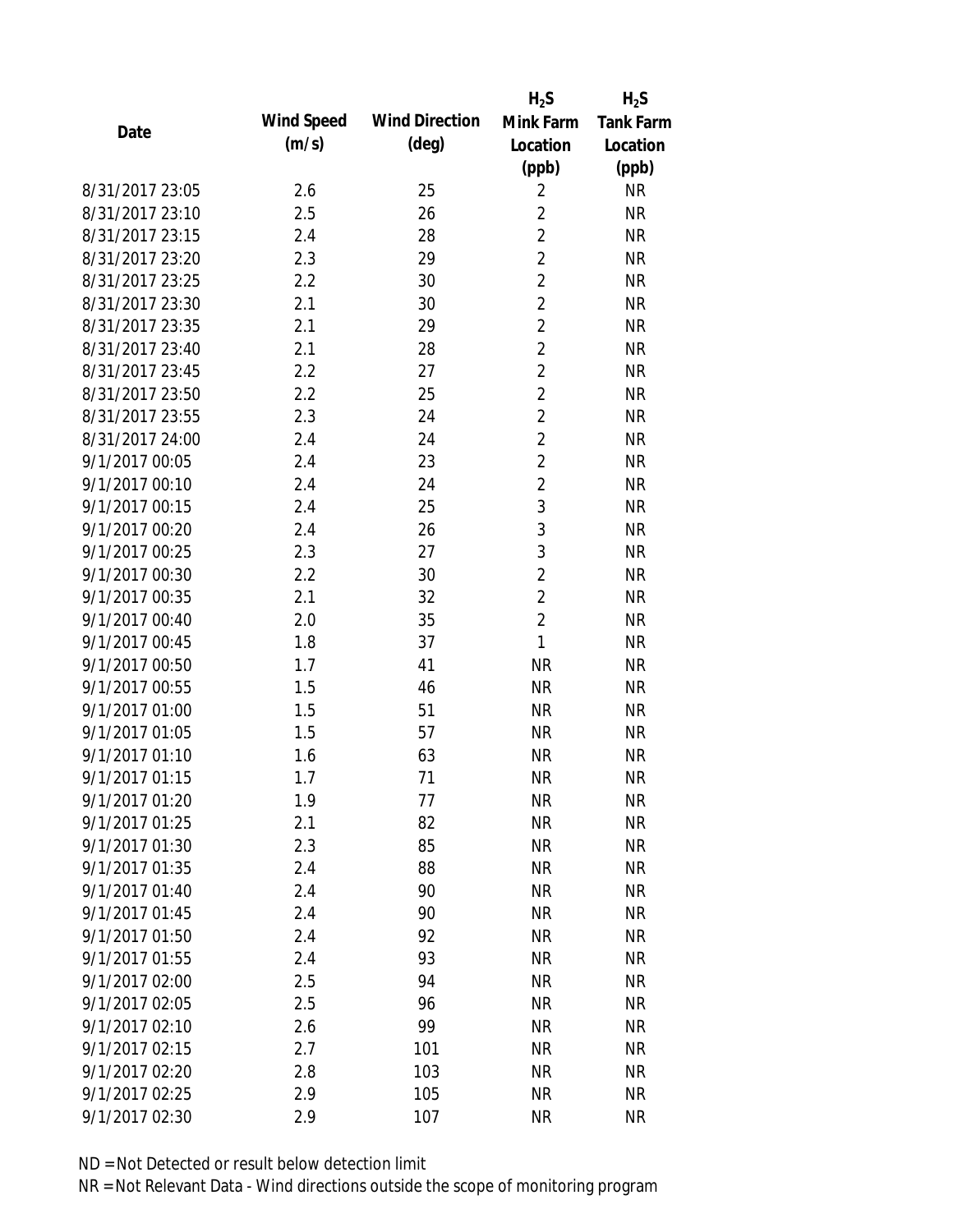|                |            |                       | $H_2S$    | $H_2S$           |
|----------------|------------|-----------------------|-----------|------------------|
| Date           | Wind Speed | <b>Wind Direction</b> | Mink Farm | <b>Tank Farm</b> |
|                | (m/s)      | $(\text{deg})$        | Location  | Location         |
|                |            |                       | (ppb)     | (ppb)            |
| 9/1/2017 02:35 | 2.9        | 108                   | <b>NR</b> | <b>NR</b>        |
| 9/1/2017 02:40 | 2.9        | 109                   | <b>NR</b> | <b>NR</b>        |
| 9/1/2017 02:45 | 3.0        | 110                   | <b>NR</b> | <b>NR</b>        |
| 9/1/2017 02:50 | 3.0        | 110                   | <b>NR</b> | <b>NR</b>        |
| 9/1/2017 02:55 | 3.1        | 111                   | <b>NR</b> | <b>NR</b>        |
| 9/1/2017 03:00 | 3.2        | 111                   | <b>NR</b> | <b>NR</b>        |
| 9/1/2017 03:05 | 3.3        | 112                   | <b>NR</b> | <b>NR</b>        |
| 9/1/2017 03:10 | 3.4        | 112                   | <b>NR</b> | <b>NR</b>        |
| 9/1/2017 03:15 | 3.4        | 113                   | <b>NR</b> | <b>NR</b>        |
| 9/1/2017 03:20 | 3.4        | 113                   | <b>NR</b> | <b>NR</b>        |
| 9/1/2017 03:25 | 3.4        | 113                   | <b>NR</b> | <b>NR</b>        |
| 9/1/2017 03:30 | 3.4        | 113                   | <b>NR</b> | <b>NR</b>        |
| 9/1/2017 03:35 | 3.4        | 113                   | <b>NR</b> | <b>NR</b>        |
| 9/1/2017 03:40 | 3.4        | 112                   | <b>NR</b> | <b>NR</b>        |
| 9/1/2017 03:45 | 3.4        | 112                   | <b>NR</b> | <b>NR</b>        |
| 9/1/2017 03:50 | 3.4        | 111                   | <b>NR</b> | <b>NR</b>        |
| 9/1/2017 03:55 | 3.3        | 109                   | <b>NR</b> | <b>NR</b>        |
| 9/1/2017 04:00 | 3.1        | 107                   | <b>NR</b> | <b>NR</b>        |
| 9/1/2017 04:05 | 3.0        | 105                   | <b>NR</b> | <b>NR</b>        |
| 9/1/2017 04:10 | 2.8        | 102                   | <b>NR</b> | <b>NR</b>        |
| 9/1/2017 04:15 | 2.6        | 100                   | <b>NR</b> | <b>NR</b>        |
| 9/1/2017 04:20 | 2.5        | 98                    | <b>NR</b> | <b>NR</b>        |
| 9/1/2017 04:25 | 2.3        | 95                    | <b>NR</b> | <b>NR</b>        |
| 9/1/2017 04:30 | 2.2        | 94                    | <b>NR</b> | <b>NR</b>        |
| 9/1/2017 04:35 | 2.1        | 92                    | <b>NR</b> | <b>NR</b>        |
| 9/1/2017 04:40 | 2.0        | 91                    | <b>NR</b> | <b>NR</b>        |
| 9/1/2017 04:45 | 2.0        | 91                    | <b>NR</b> | <b>NR</b>        |
| 9/1/2017 04:50 | 2.0        | 90                    | <b>NR</b> | <b>NR</b>        |
| 9/1/2017 04:55 | 1.9        | 89                    | <b>NR</b> | <b>NR</b>        |
| 9/1/2017 05:00 | 1.9        | 87                    | <b>NR</b> | <b>NR</b>        |
| 9/1/2017 05:05 | 1.8        | 85                    | <b>NR</b> | <b>NR</b>        |
| 9/1/2017 05:10 | 1.8        | 82                    | <b>NR</b> | <b>NR</b>        |
| 9/1/2017 05:15 | 1.8        | 80                    | <b>NR</b> | <b>NR</b>        |
| 9/1/2017 05:20 | 1.7        | 77                    | <b>NR</b> | <b>NR</b>        |
| 9/1/2017 05:25 | 1.7        | 75                    | <b>NR</b> | <b>NR</b>        |
| 9/1/2017 05:30 | 1.8        | 74                    | <b>NR</b> | <b>NR</b>        |
| 9/1/2017 05:35 | 1.9        | 74                    | <b>NR</b> | <b>NR</b>        |
| 9/1/2017 05:40 | 1.9        | 73                    | <b>NR</b> | <b>NR</b>        |
| 9/1/2017 05:45 | 1.9        | 73                    | <b>NR</b> | <b>NR</b>        |
| 9/1/2017 05:50 | 1.9        | 71                    | <b>NR</b> | <b>NR</b>        |
| 9/1/2017 05:55 | 2.0        | 70                    | <b>NR</b> | <b>NR</b>        |
| 9/1/2017 06:00 | 2.0        | 69                    | <b>NR</b> | <b>NR</b>        |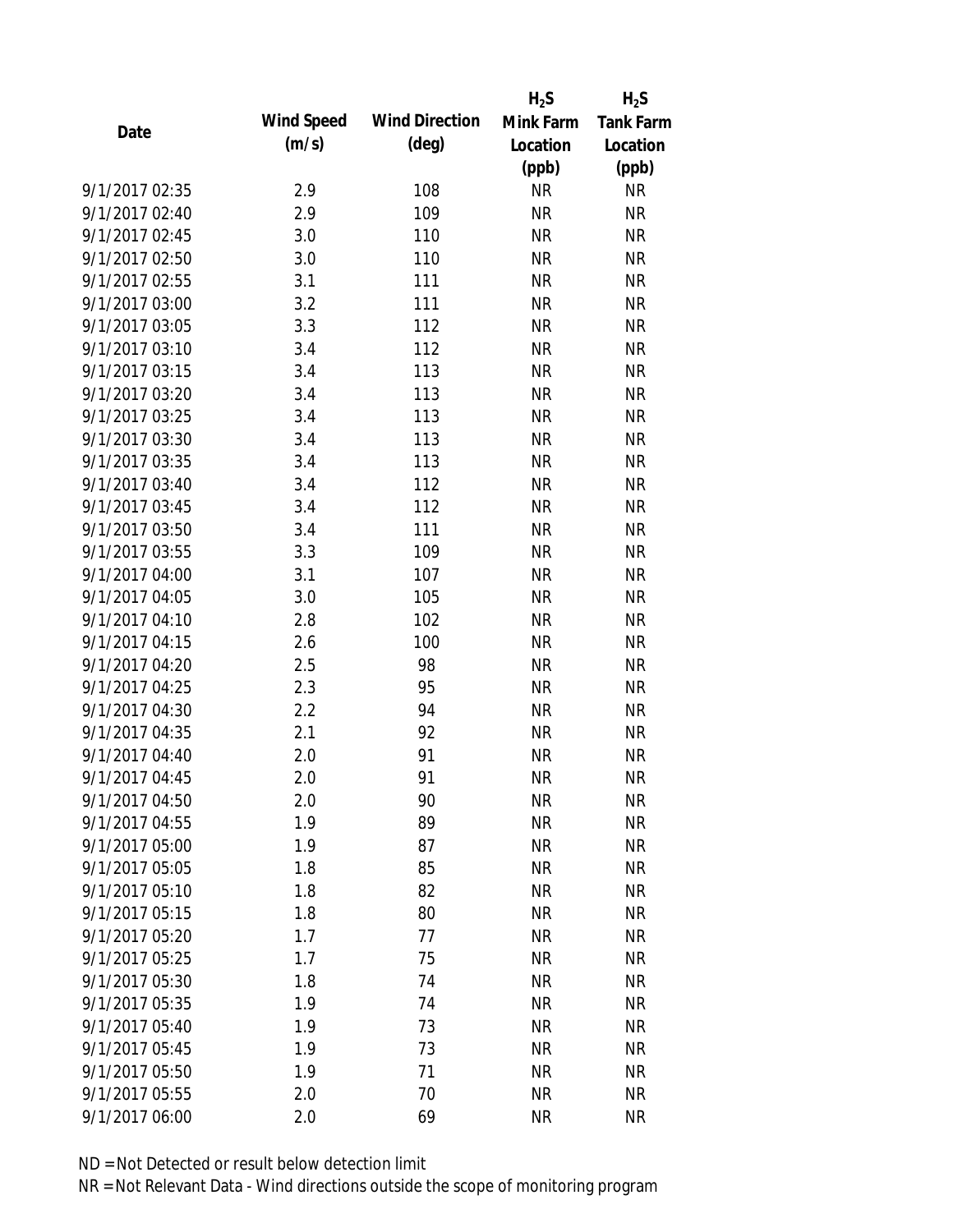|                |            |                       | $H_2S$    | $H_2S$           |
|----------------|------------|-----------------------|-----------|------------------|
| Date           | Wind Speed | <b>Wind Direction</b> | Mink Farm | <b>Tank Farm</b> |
|                | (m/s)      | $(\text{deg})$        | Location  | Location         |
|                |            |                       | (ppb)     | (ppb)            |
| 9/1/2017 06:05 | 2.1        | 69                    | <b>NR</b> | <b>NR</b>        |
| 9/1/2017 06:10 | 2.1        | 69                    | <b>NR</b> | <b>NR</b>        |
| 9/1/2017 06:15 | 2.2        | 71                    | <b>NR</b> | <b>NR</b>        |
| 9/1/2017 06:20 | 2.3        | 74                    | <b>NR</b> | <b>NR</b>        |
| 9/1/2017 06:25 | 2.4        | 76                    | <b>NR</b> | <b>NR</b>        |
| 9/1/2017 06:30 | 2.4        | 77                    | <b>NR</b> | <b>NR</b>        |
| 9/1/2017 06:35 | 2.4        | 79                    | <b>NR</b> | <b>NR</b>        |
| 9/1/2017 06:40 | 2.4        | 79                    | <b>NR</b> | <b>NR</b>        |
| 9/1/2017 06:45 | 2.4        | 78                    | <b>NR</b> | <b>NR</b>        |
| 9/1/2017 06:50 | 2.5        | 77                    | <b>NR</b> | <b>NR</b>        |
| 9/1/2017 06:55 | 2.5        | 76                    | <b>NR</b> | <b>NR</b>        |
| 9/1/2017 07:00 | 2.5        | 75                    | <b>NR</b> | <b>NR</b>        |
| 9/1/2017 07:05 | 2.5        | 73                    | <b>NR</b> | <b>NR</b>        |
| 9/1/2017 07:10 | 2.5        | 72                    | <b>NR</b> | <b>NR</b>        |
| 9/1/2017 07:15 | 2.4        | 71                    | <b>NR</b> | <b>NR</b>        |
| 9/1/2017 07:20 | 2.4        | 70                    | <b>NR</b> | <b>NR</b>        |
| 9/1/2017 07:25 | 2.3        | 70                    | <b>NR</b> | <b>NR</b>        |
| 9/1/2017 07:30 | 2.2        | 70                    | <b>NR</b> | <b>NR</b>        |
| 9/1/2017 07:35 | 2.2        | 70                    | <b>NR</b> | <b>NR</b>        |
| 9/1/2017 07:40 | 2.1        | 70                    | <b>NR</b> | <b>NR</b>        |
| 9/1/2017 07:45 | 2.1        | 70                    | <b>NR</b> | <b>NR</b>        |
| 9/1/2017 07:50 | 2.1        | 71                    | <b>NR</b> | <b>NR</b>        |
| 9/1/2017 07:55 | 2.1        | 72                    | <b>NR</b> | <b>NR</b>        |
| 9/1/2017 08:00 | 2.2        | 73                    | <b>NR</b> | <b>NR</b>        |
| 9/1/2017 08:05 | 2.2        | 73                    | <b>NR</b> | <b>NR</b>        |
| 9/1/2017 08:10 | 2.2        | 74                    | <b>NR</b> | <b>NR</b>        |
| 9/1/2017 08:15 | 2.3        | 75                    | <b>NR</b> | <b>NR</b>        |
| 9/1/2017 08:20 | 2.4        | 75                    | <b>NR</b> | <b>NR</b>        |
| 9/1/2017 08:25 | 2.5        | 75                    | <b>NR</b> | <b>NR</b>        |
| 9/1/2017 08:30 | 2.6        | 76                    | <b>NR</b> | <b>NR</b>        |
| 9/1/2017 08:35 | 2.7        | 77                    | <b>NR</b> | <b>NR</b>        |
| 9/1/2017 08:40 | 2.8        | 77                    | <b>NR</b> | <b>NR</b>        |
| 9/1/2017 08:45 | 3.0        | 76                    | <b>NR</b> | <b>NR</b>        |
| 9/1/2017 08:50 | 3.1        | 76                    | <b>NR</b> | <b>NR</b>        |
| 9/1/2017 08:55 | 3.1        | 76                    | <b>NR</b> | <b>NR</b>        |
| 9/1/2017 09:00 | 3.1        | 74                    | <b>NR</b> | <b>NR</b>        |
| 9/1/2017 09:05 | 3.1        | 72                    | <b>NR</b> | <b>NR</b>        |
| 9/1/2017 09:10 | 3.1        | 71                    | <b>NR</b> | <b>NR</b>        |
| 9/1/2017 09:15 | 3.1        | 69                    | <b>NR</b> | <b>NR</b>        |
| 9/1/2017 09:20 | 3.1        | 67                    | <b>NR</b> | <b>NR</b>        |
| 9/1/2017 09:25 | 3.2        | 64                    | <b>NR</b> | <b>NR</b>        |
| 9/1/2017 09:30 | 3.3        | 62                    | <b>NR</b> | <b>NR</b>        |
|                |            |                       |           |                  |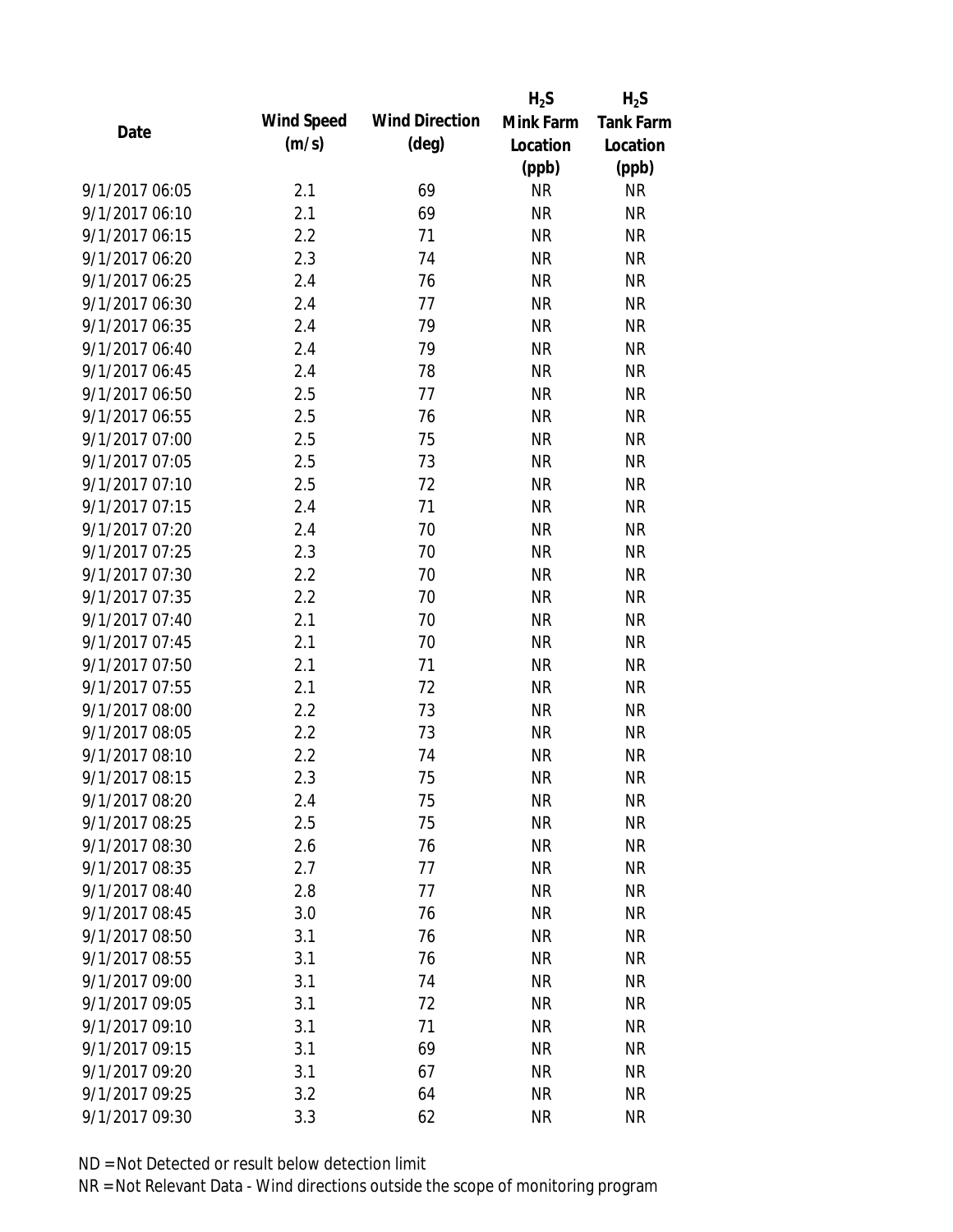|                |            |                       | $H_2S$    | $H_2S$           |
|----------------|------------|-----------------------|-----------|------------------|
| Date           | Wind Speed | <b>Wind Direction</b> | Mink Farm | <b>Tank Farm</b> |
|                | (m/s)      | $(\text{deg})$        | Location  | Location         |
|                |            |                       | (ppb)     | (ppb)            |
| 9/1/2017 09:35 | 3.4        | 61                    | <b>NR</b> | <b>NR</b>        |
| 9/1/2017 09:40 | 3.5        | 59                    | <b>NR</b> | <b>NR</b>        |
| 9/1/2017 09:45 | 3.6        | 59                    | <b>NR</b> | <b>NR</b>        |
| 9/1/2017 09:50 | 3.6        | 59                    | <b>NR</b> | <b>NR</b>        |
| 9/1/2017 09:55 | 3.6        | 59                    | <b>NR</b> | <b>NR</b>        |
| 9/1/2017 10:00 | 3.5        | 59                    | <b>NR</b> | <b>NR</b>        |
| 9/1/2017 10:05 | 3.4        | 59                    | <b>NR</b> | <b>NR</b>        |
| 9/1/2017 10:10 | 3.3        | 58                    | <b>NR</b> | <b>NR</b>        |
| 9/1/2017 10:15 | 3.2        | 57                    | <b>NR</b> | <b>NR</b>        |
| 9/1/2017 10:20 | 3.2        | 55                    | <b>NR</b> | <b>NR</b>        |
| 9/1/2017 10:25 | 3.1        | 55                    | <b>NR</b> | <b>NR</b>        |
| 9/1/2017 10:30 | 3.0        | 57                    | <b>NR</b> | <b>NR</b>        |
| 9/1/2017 10:35 | 3.0        | 58                    | <b>NR</b> | <b>NR</b>        |
| 9/1/2017 10:40 | 3.0        | 60                    | <b>NR</b> | <b>NR</b>        |
| 9/1/2017 10:45 | 3.0        | 64                    | <b>NR</b> | <b>NR</b>        |
| 9/1/2017 10:50 | 2.9        | 66                    | <b>NR</b> | <b>NR</b>        |
| 9/1/2017 10:55 | 2.9        | 68                    | <b>NR</b> | <b>NR</b>        |
| 9/1/2017 11:00 | 2.9        | 70                    | <b>NR</b> | <b>NR</b>        |
| 9/1/2017 11:05 | 2.9        | 72                    | <b>NR</b> | <b>NR</b>        |
| 9/1/2017 11:10 | 2.9        | 75                    | <b>NR</b> | <b>NR</b>        |
| 9/1/2017 11:15 | 3.0        | 76                    | <b>NR</b> | <b>NR</b>        |
| 9/1/2017 11:20 | 3.1        | 78                    | <b>NR</b> | <b>NR</b>        |
| 9/1/2017 11:25 | 3.1        | 81                    | <b>NR</b> | <b>NR</b>        |
| 9/1/2017 11:30 | 3.2        | 83                    | <b>NR</b> | <b>NR</b>        |
| 9/1/2017 11:35 | 3.3        | 84                    | <b>NR</b> | <b>NR</b>        |
| 9/1/2017 11:40 | 3.3        | 85                    | <b>NR</b> | <b>NR</b>        |
| 9/1/2017 11:45 | 3.4        | 86                    | <b>NR</b> | <b>NR</b>        |
| 9/1/2017 11:50 | 3.4        | 86                    | <b>NR</b> | <b>NR</b>        |
| 9/1/2017 11:55 | 3.5        | 85                    | <b>NR</b> | <b>NR</b>        |
| 9/1/2017 12:00 | 3.5        | 81                    | <b>NR</b> | <b>NR</b>        |
| 9/1/2017 12:05 | 3.6        | 77                    | <b>NR</b> | <b>NR</b>        |
| 9/1/2017 12:10 | 3.6        | 72                    | <b>NR</b> | <b>NR</b>        |
| 9/1/2017 12:15 | 3.6        | 66                    | <b>NR</b> | <b>NR</b>        |
| 9/1/2017 12:20 | 3.7        | 60                    | <b>NR</b> | <b>NR</b>        |
| 9/1/2017 12:25 | 3.7        | 56                    | <b>NR</b> | <b>NR</b>        |
| 9/1/2017 12:30 | 3.7        | 55                    | <b>NR</b> | <b>NR</b>        |
| 9/1/2017 12:35 | 3.7        | 56                    | <b>NR</b> | <b>NR</b>        |
| 9/1/2017 12:40 | 3.6        | 58                    | <b>NR</b> | <b>NR</b>        |
| 9/1/2017 12:45 | 3.6        | 62                    | <b>NR</b> | <b>NR</b>        |
| 9/1/2017 12:50 | 3.5        | 66                    | NR        | <b>NR</b>        |
| 9/1/2017 12:55 | 3.4        | 70                    | <b>NR</b> | <b>NR</b>        |
| 9/1/2017 13:00 | 3.4        | 71                    | <b>NR</b> | <b>NR</b>        |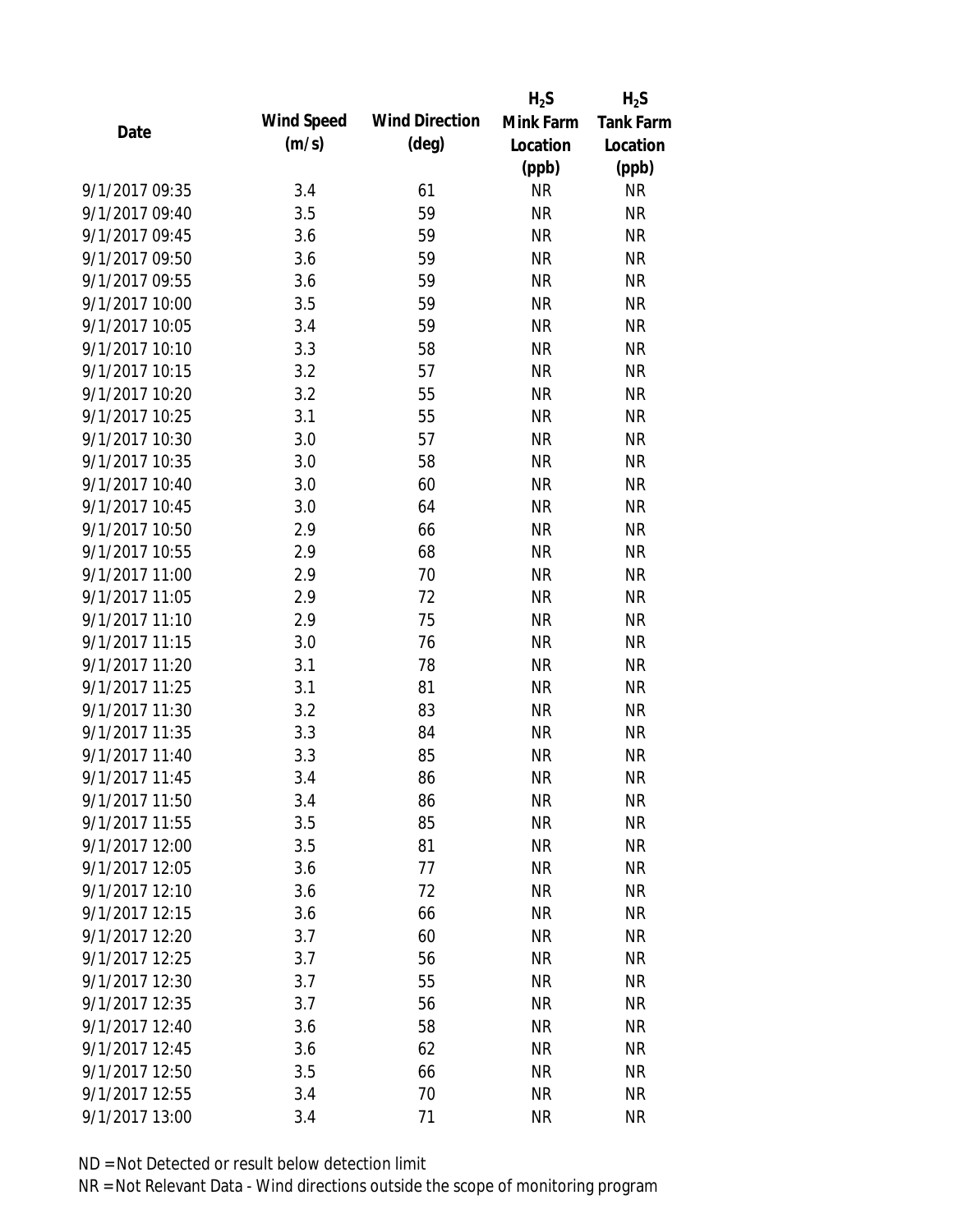|                |                   |                       | $H_2S$       | $H_2S$           |
|----------------|-------------------|-----------------------|--------------|------------------|
| Date           | <b>Wind Speed</b> | <b>Wind Direction</b> | Mink Farm    | <b>Tank Farm</b> |
|                | (m/s)             | $(\text{deg})$        | Location     | Location         |
|                |                   |                       | (ppb)        | (ppb)            |
| 9/1/2017 13:05 | 3.3               | 70                    | <b>NR</b>    | <b>NR</b>        |
| 9/1/2017 13:10 | 3.3               | 70                    | <b>NR</b>    | <b>NR</b>        |
| 9/1/2017 13:15 | 3.3               | 69                    | <b>NR</b>    | <b>NR</b>        |
| 9/1/2017 13:20 | 3.4               | 67                    | <b>NR</b>    | <b>NR</b>        |
| 9/1/2017 13:25 | 3.4               | 64                    | <b>NR</b>    | <b>NR</b>        |
| 9/1/2017 13:30 | 3.5               | 63                    | <b>NR</b>    | <b>NR</b>        |
| 9/1/2017 13:35 | 3.5               | 62                    | <b>NR</b>    | <b>NR</b>        |
| 9/1/2017 13:40 | 3.5               | 59                    | <b>NR</b>    | <b>NR</b>        |
| 9/1/2017 13:45 | 3.6               | 55                    | <b>NR</b>    | <b>NR</b>        |
| 9/1/2017 13:50 | 3.6               | 51                    | <b>NR</b>    | <b>NR</b>        |
| 9/1/2017 13:55 | 3.6               | 47                    | <b>NR</b>    | <b>NR</b>        |
| 9/1/2017 14:00 | 3.7               | 42                    | <b>NR</b>    | <b>NR</b>        |
| 9/1/2017 14:05 | 3.7               | 38                    | <b>ND</b>    | <b>NR</b>        |
| 9/1/2017 14:10 | 3.8               | 37                    | <b>ND</b>    | <b>NR</b>        |
| 9/1/2017 14:15 | 3.8               | 36                    | <b>ND</b>    | <b>NR</b>        |
| 9/1/2017 14:20 | 3.8               | 37                    | <b>ND</b>    | <b>NR</b>        |
| 9/1/2017 14:25 | 3.7               | 38                    | 1            | <b>NR</b>        |
| 9/1/2017 14:30 | 3.6               | 40                    | $\mathbf{1}$ | <b>NR</b>        |
| 9/1/2017 14:35 | 3.5               | 42                    | <b>NR</b>    | <b>NR</b>        |
| 9/1/2017 14:40 | 3.5               | 43                    | <b>NR</b>    | <b>NR</b>        |
| 9/1/2017 14:45 | 3.5               | 45                    | <b>NR</b>    | <b>NR</b>        |
| 9/1/2017 14:50 | 3.4               | 47                    | <b>NR</b>    | <b>NR</b>        |
| 9/1/2017 14:55 | 3.4               | 47                    | <b>NR</b>    | <b>NR</b>        |
| 9/1/2017 15:00 | 3.4               | 48                    | <b>NR</b>    | <b>NR</b>        |
| 9/1/2017 15:05 | 3.4               | 49                    | <b>NR</b>    | <b>NR</b>        |
| 9/1/2017 15:10 | 3.3               | 49                    | <b>NR</b>    | <b>NR</b>        |
| 9/1/2017 15:15 | 3.4               | 49                    | <b>NR</b>    | <b>NR</b>        |
| 9/1/2017 15:20 | 3.4               | 48                    | <b>NR</b>    | <b>NR</b>        |
| 9/1/2017 15:25 | 3.4               | 47                    | <b>NR</b>    | <b>NR</b>        |
| 9/1/2017 15:30 | 3.5               | 45                    | <b>NR</b>    | <b>NR</b>        |
| 9/1/2017 15:35 | 3.7               | 42                    | <b>NR</b>    | <b>NR</b>        |
| 9/1/2017 15:40 | 3.8               | 40                    | $\mathbf{1}$ | <b>NR</b>        |
| 9/1/2017 15:45 | 3.9               | 40                    | <b>ND</b>    | <b>NR</b>        |
| 9/1/2017 15:50 | 3.9               | 41                    | <b>NR</b>    | <b>NR</b>        |
| 9/1/2017 15:55 | 3.8               | 44                    | <b>NR</b>    | <b>NR</b>        |
| 9/1/2017 16:00 | 3.7               | 48                    | <b>NR</b>    | <b>NR</b>        |
| 9/1/2017 16:05 | 3.5               | 52                    | <b>NR</b>    | <b>NR</b>        |
| 9/1/2017 16:10 | 3.4               | 54                    | <b>NR</b>    | <b>NR</b>        |
| 9/1/2017 16:15 | 3.5               | 55                    | <b>NR</b>    | <b>NR</b>        |
| 9/1/2017 16:20 | 3.5               | 53                    | <b>NR</b>    | <b>NR</b>        |
| 9/1/2017 16:25 | 3.7               | 51                    | <b>NR</b>    | <b>NR</b>        |
| 9/1/2017 16:30 | 3.8               | 48                    | <b>NR</b>    | <b>NR</b>        |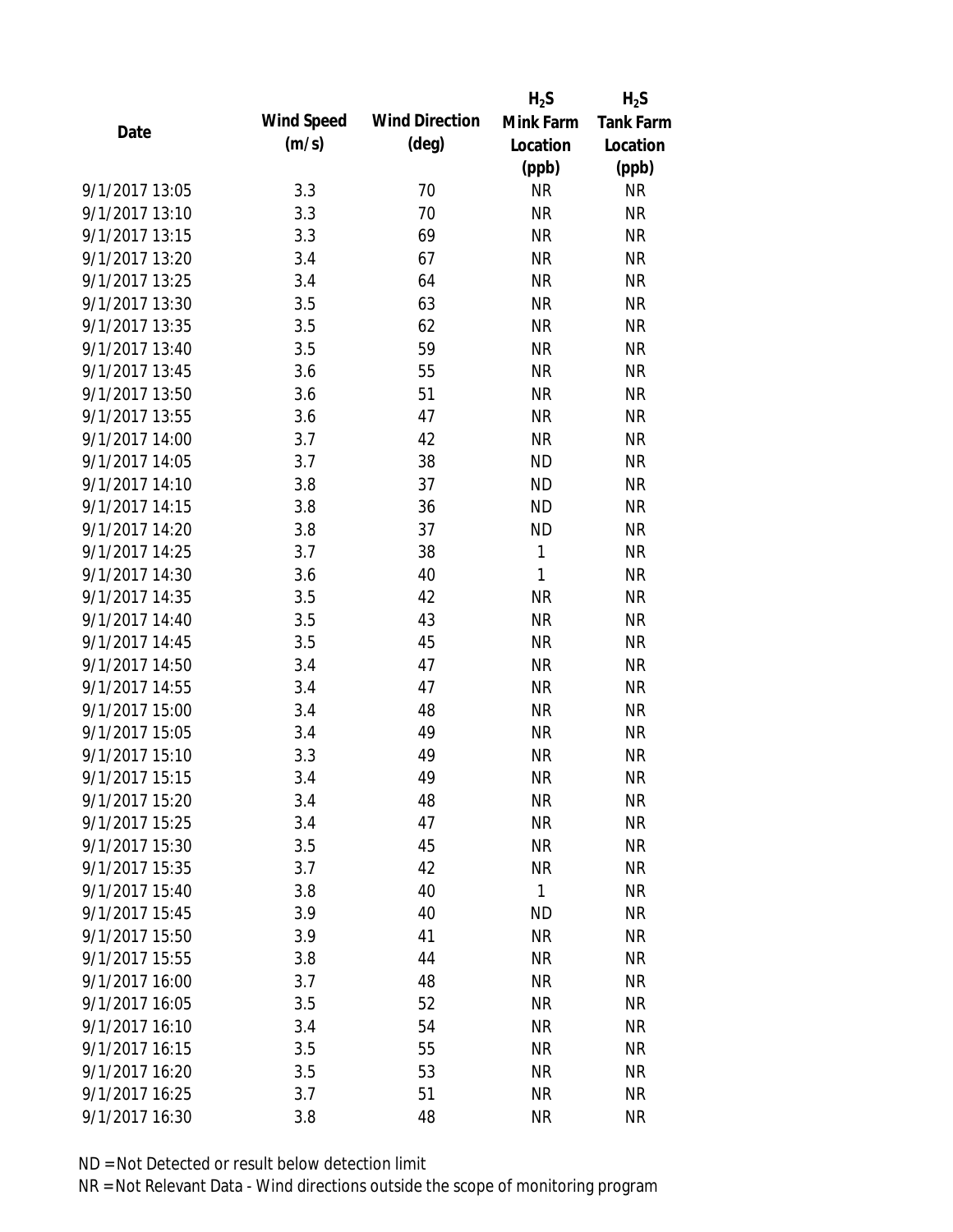|                |            |                       | $H_2S$    | $H_2S$           |
|----------------|------------|-----------------------|-----------|------------------|
| Date           | Wind Speed | <b>Wind Direction</b> | Mink Farm | <b>Tank Farm</b> |
|                | (m/s)      | $(\text{deg})$        | Location  | Location         |
|                |            |                       | (ppb)     | (ppb)            |
| 9/1/2017 16:35 | 4.0        | 44                    | <b>NR</b> | <b>NR</b>        |
| 9/1/2017 16:40 | 4.1        | 42                    | <b>NR</b> | <b>NR</b>        |
| 9/1/2017 16:45 | 4.1        | 41                    | <b>NR</b> | <b>NR</b>        |
| 9/1/2017 16:50 | 4.1        | 40                    | 1         | <b>NR</b>        |
| 9/1/2017 16:55 | 4.0        | 40                    | 1         | <b>NR</b>        |
| 9/1/2017 17:00 | 4.0        | 40                    | 1         | <b>NR</b>        |
| 9/1/2017 17:05 | 3.9        | 40                    | 1         | <b>NR</b>        |
| 9/1/2017 17:10 | 3.8        | 41                    | <b>NR</b> | <b>NR</b>        |
| 9/1/2017 17:15 | 3.7        | 43                    | <b>NR</b> | <b>NR</b>        |
| 9/1/2017 17:20 | 3.5        | 45                    | <b>NR</b> | <b>NR</b>        |
| 9/1/2017 17:25 | 3.4        | 48                    | <b>NR</b> | <b>NR</b>        |
| 9/1/2017 17:30 | 3.2        | 51                    | <b>NR</b> | <b>NR</b>        |
| 9/1/2017 17:35 | 3.1        | 52                    | <b>NR</b> | <b>NR</b>        |
| 9/1/2017 17:40 | 3.1        | 54                    | <b>NR</b> | <b>NR</b>        |
| 9/1/2017 17:45 | 3.0        | 54                    | <b>NR</b> | <b>NR</b>        |
| 9/1/2017 17:50 | 3.0        | 54                    | <b>NR</b> | <b>NR</b>        |
| 9/1/2017 17:55 | 3.0        | 54                    | <b>NR</b> | <b>NR</b>        |
| 9/1/2017 18:00 | 3.0        | 54                    | <b>NR</b> | <b>NR</b>        |
| 9/1/2017 18:05 | 3.0        | 54                    | <b>NR</b> | <b>NR</b>        |
| 9/1/2017 18:10 | 2.9        | 53                    | <b>NR</b> | <b>NR</b>        |
| 9/1/2017 18:15 | 2.9        | 53                    | <b>NR</b> | <b>NR</b>        |
| 9/1/2017 18:20 | 2.8        | 54                    | <b>NR</b> | <b>NR</b>        |
| 9/1/2017 18:25 | 2.7        | 53                    | <b>NR</b> | <b>NR</b>        |
| 9/1/2017 18:30 | 2.5        | 52                    | <b>NR</b> | <b>NR</b>        |
| 9/1/2017 18:35 | 2.3        | 52                    | <b>NR</b> | <b>NR</b>        |
| 9/1/2017 18:40 | 2.2        | 51                    | <b>NR</b> | <b>NR</b>        |
| 9/1/2017 18:45 | 2.1        | 49                    | <b>NR</b> | <b>NR</b>        |
| 9/1/2017 18:50 | 2.1        | 47                    | <b>NR</b> | <b>NR</b>        |
| 9/1/2017 18:55 | 2.1        | 46                    | <b>NR</b> | <b>NR</b>        |
| 9/1/2017 19:00 | 2.1        | 44                    | <b>NR</b> | <b>NR</b>        |
| 9/1/2017 19:05 | 2.2        | 42                    | <b>NR</b> | <b>NR</b>        |
| 9/1/2017 19:10 | 2.2        | 41                    | <b>NR</b> | <b>NR</b>        |
| 9/1/2017 19:15 | 2.3        | 41                    | <b>NR</b> | <b>NR</b>        |
| 9/1/2017 19:20 | 2.3        | 41                    | <b>NR</b> | <b>NR</b>        |
| 9/1/2017 19:25 | 2.2        | 42                    | <b>NR</b> | <b>NR</b>        |
| 9/1/2017 19:30 | 2.2        | 42                    | <b>NR</b> | <b>NR</b>        |
| 9/1/2017 19:35 | 2.1        | 43                    | <b>NR</b> | <b>NR</b>        |
| 9/1/2017 19:40 | 2.0        | 43                    | <b>NR</b> | <b>NR</b>        |
| 9/1/2017 19:45 | 1.9        | 44                    | <b>NR</b> | <b>NR</b>        |
| 9/1/2017 19:50 | 1.8        | 44                    | <b>NR</b> | <b>NR</b>        |
| 9/1/2017 19:55 | 1.7        | 43                    | <b>NR</b> |                  |
|                |            |                       |           | <b>NR</b>        |
| 9/1/2017 20:00 | 1.6        | 43                    | <b>NR</b> | <b>NR</b>        |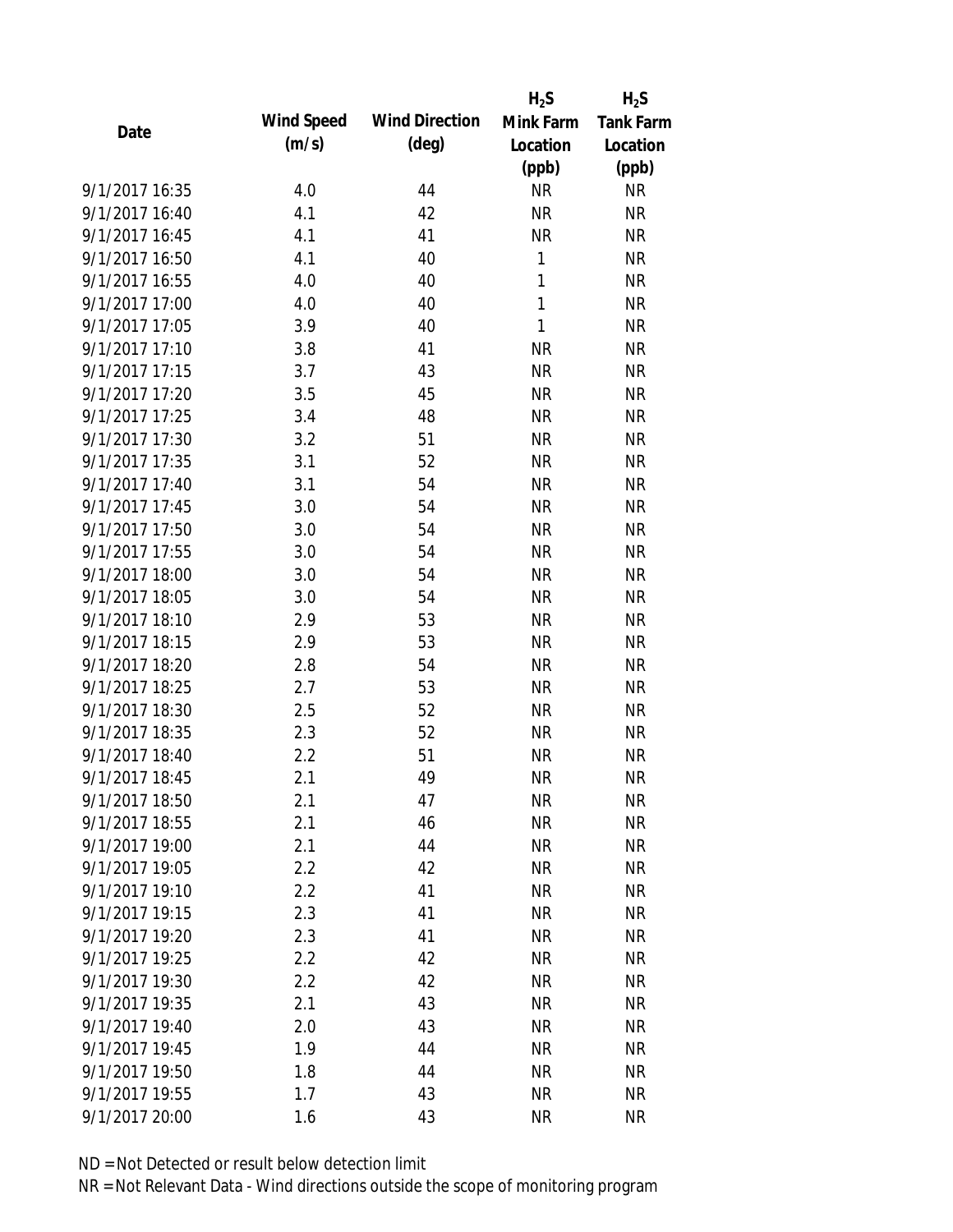|                |            |                       | $H_2S$         | $H_2S$    |
|----------------|------------|-----------------------|----------------|-----------|
| Date           | Wind Speed | <b>Wind Direction</b> | Mink Farm      | Tank Farm |
|                | (m/s)      | $(\text{deg})$        | Location       | Location  |
|                |            |                       | (ppb)          | (ppb)     |
| 9/1/2017 20:05 | 1.5        | 42                    | <b>NR</b>      | <b>NR</b> |
| 9/1/2017 20:10 | 1.4        | 41                    | <b>NR</b>      | <b>NR</b> |
| 9/1/2017 20:15 | 1.4        | 40                    | 1              | <b>NR</b> |
| 9/1/2017 20:20 | 1.3        | 40                    | 1              | <b>NR</b> |
| 9/1/2017 20:25 | 1.3        | 39                    | 1              | <b>NR</b> |
| 9/1/2017 20:30 | 1.2        | 39                    | 1              | <b>NR</b> |
| 9/1/2017 20:35 | 1.2        | 39                    | 1              | <b>NR</b> |
| 9/1/2017 20:40 | 1.2        | 39                    | <b>ND</b>      | <b>NR</b> |
| 9/1/2017 20:45 | 1.1        | 39                    | <b>ND</b>      | <b>NR</b> |
| 9/1/2017 20:50 | 1.1        | 38                    | <b>ND</b>      | <b>NR</b> |
| 9/1/2017 20:55 | 1.1        | 37                    | <b>ND</b>      | <b>NR</b> |
| 9/1/2017 21:00 | 1.2        | 34                    | <b>ND</b>      | <b>NR</b> |
| 9/1/2017 21:05 | 1.3        | 30                    | <b>ND</b>      | <b>NR</b> |
| 9/1/2017 21:10 | 1.3        | 26                    | <b>ND</b>      | <b>NR</b> |
| 9/1/2017 21:15 | 1.5        | 23                    | <b>ND</b>      | <b>NR</b> |
| 9/1/2017 21:20 | 1.6        | 19                    | <b>ND</b>      | <b>NR</b> |
| 9/1/2017 21:25 | 1.7        | 16                    | 1              | <b>NR</b> |
| 9/1/2017 21:30 | 1.8        | 15                    | 1              | <b>NR</b> |
| 9/1/2017 21:35 | 1.9        | 14                    | $\overline{2}$ | <b>NR</b> |
| 9/1/2017 21:40 | 2.0        | 14                    | $\overline{2}$ | <b>NR</b> |
| 9/1/2017 21:45 | 2.1        | 15                    | 3              | <b>NR</b> |
| 9/1/2017 21:50 | 2.1        | 16                    | 3              | <b>NR</b> |
| 9/1/2017 21:55 | 2.2        | 16                    | 3              | <b>NR</b> |
| 9/1/2017 22:00 | 2.2        | 17                    | 4              | <b>NR</b> |
| 9/1/2017 22:05 | 2.2        | 18                    | 4              | <b>NR</b> |
| 9/1/2017 22:10 | 2.2        | 19                    | 4              | <b>NR</b> |
| 9/1/2017 22:15 | 2.2        | 19                    | 3              | <b>NR</b> |
| 9/1/2017 22:20 | 2.2        | 20                    | 3              | <b>NR</b> |
| 9/1/2017 22:25 | 2.2        | 20                    | 3              | <b>NR</b> |
| 9/1/2017 22:30 | 2.1        | 21                    | 3              | <b>NR</b> |
| 9/1/2017 22:35 | 2.1        | 23                    | 3              | <b>NR</b> |
| 9/1/2017 22:40 | 2.0        | 24                    | 3              | <b>NR</b> |
| 9/1/2017 22:45 | 1.9        | 26                    | 3              | <b>NR</b> |
| 9/1/2017 22:50 | 1.7        | 29                    | 3              | <b>NR</b> |
| 9/1/2017 22:55 | 1.6        | 32                    | $\overline{2}$ | <b>NR</b> |
| 9/1/2017 23:00 | 1.5        | 35                    | $\overline{2}$ | <b>NR</b> |
| 9/1/2017 23:05 | 1.3        | 38                    | 1              | <b>NR</b> |
| 9/1/2017 23:10 | 1.2        | 42                    | <b>NR</b>      | <b>NR</b> |
| 9/1/2017 23:15 | 1.2        | 45                    | <b>NR</b>      | <b>NR</b> |
| 9/1/2017 23:20 | 1.1        | 48                    | <b>NR</b>      | <b>NR</b> |
| 9/1/2017 23:25 | 1.0        | 51                    | <b>NR</b>      | <b>NR</b> |
| 9/1/2017 23:30 | 0.9        | 54                    | <b>NR</b>      | <b>NR</b> |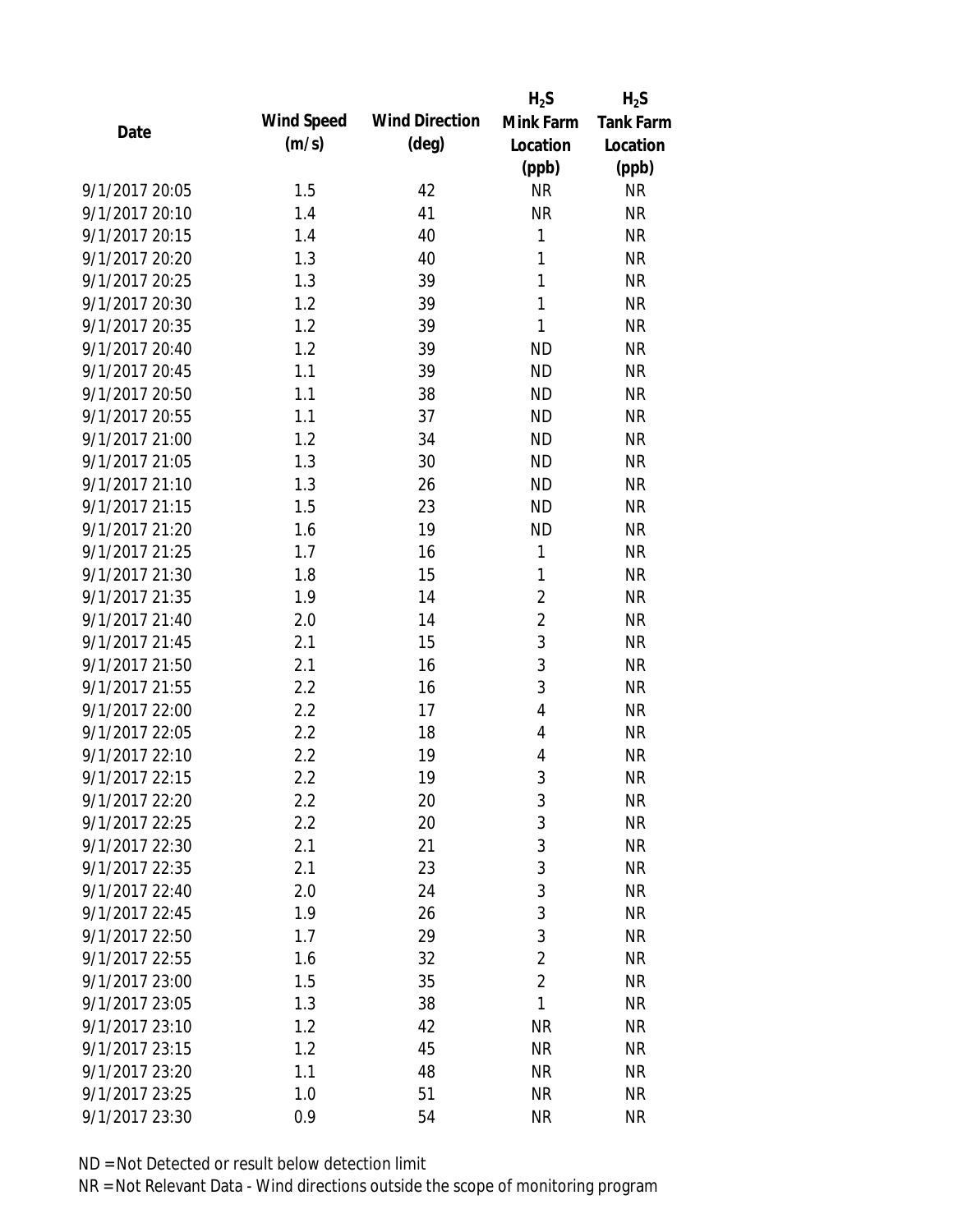|                |            |                       | $H_2S$         | $H_2S$           |
|----------------|------------|-----------------------|----------------|------------------|
| Date           | Wind Speed | <b>Wind Direction</b> | Mink Farm      | <b>Tank Farm</b> |
|                | (m/s)      | $(\text{deg})$        | Location       | Location         |
|                |            |                       | (ppb)          | (ppb)            |
| 9/1/2017 23:35 | 0.8        | 55                    | <b>NR</b>      | <b>NR</b>        |
| 9/1/2017 23:40 | 0.8        | 54                    | <b>NR</b>      | <b>NR</b>        |
| 9/1/2017 23:45 | 0.8        | 50                    | <b>NR</b>      | <b>NR</b>        |
| 9/1/2017 23:50 | 0.9        | 44                    | <b>NR</b>      | <b>NR</b>        |
| 9/1/2017 23:55 | 0.9        | 38                    | 1              | <b>NR</b>        |
| 9/1/2017 24:00 | 1.1        | 32                    | 1              | <b>NR</b>        |
| 9/2/2017 00:05 | 1.2        | 26                    | 1              | <b>NR</b>        |
| 9/2/2017 00:10 | 1.3        | 21                    | 1              | <b>NR</b>        |
| 9/2/2017 00:15 | 1.3        | 19                    | $\overline{2}$ | <b>NR</b>        |
| 9/2/2017 00:20 | 1.3        | 18                    | $\overline{2}$ | <b>NR</b>        |
| 9/2/2017 00:25 | 1.2        | 18                    | $\overline{2}$ | <b>NR</b>        |
| 9/2/2017 00:30 | 1.2        | 20                    | $\overline{2}$ | <b>NR</b>        |
| 9/2/2017 00:35 | 1.1        | 26                    | $\overline{2}$ | <b>NR</b>        |
| 9/2/2017 00:40 | 1.0        | 36                    | $\overline{2}$ | <b>NR</b>        |
| 9/2/2017 00:45 | 1.1        | 49                    | <b>NR</b>      | <b>NR</b>        |
| 9/2/2017 00:50 | 1.2        | 62                    | <b>NR</b>      | <b>NR</b>        |
| 9/2/2017 00:55 | 1.3        | 76                    | <b>NR</b>      | <b>NR</b>        |
| 9/2/2017 01:00 | 1.5        | 90                    | <b>NR</b>      | <b>NR</b>        |
| 9/2/2017 01:05 | 1.7        | 100                   | <b>NR</b>      | <b>NR</b>        |
| 9/2/2017 01:10 | 1.7        | 107                   | <b>NR</b>      | <b>NR</b>        |
| 9/2/2017 01:15 | 1.7        | 112                   | <b>NR</b>      | <b>NR</b>        |
| 9/2/2017 01:20 | 1.6        | 116                   | <b>NR</b>      | <b>NR</b>        |
| 9/2/2017 01:25 | 1.3        | 119                   | <b>NR</b>      | <b>NR</b>        |
| 9/2/2017 01:30 | 1.1        | 120                   | <b>NR</b>      | <b>NR</b>        |
| 9/2/2017 01:35 | 0.9        | 120                   | <b>NR</b>      | <b>NR</b>        |
| 9/2/2017 01:40 | 0.9        | 121                   | <b>NR</b>      | <b>NR</b>        |
| 9/2/2017 01:45 | 0.9        | 122                   | <b>NR</b>      | <b>NR</b>        |
| 9/2/2017 01:50 | 1.0        | 120                   | <b>NR</b>      | <b>NR</b>        |
| 9/2/2017 01:55 | 1.2        | 118                   | <b>NR</b>      | <b>NR</b>        |
| 9/2/2017 02:00 | 1.2        | 114                   | <b>NR</b>      | <b>NR</b>        |
| 9/2/2017 02:05 | 1.2        | 107                   | <b>NR</b>      | <b>NR</b>        |
| 9/2/2017 02:10 | 1.1        | 97                    | <b>NR</b>      | <b>NR</b>        |
| 9/2/2017 02:15 | 1.0        | 90                    | <b>NR</b>      | <b>NR</b>        |
| 9/2/2017 02:20 | 0.9        | 90                    | <b>NR</b>      | <b>NR</b>        |
| 9/2/2017 02:25 | 0.9        | 92                    | <b>NR</b>      | <b>NR</b>        |
| 9/2/2017 02:30 | 0.9        | 95                    | <b>NR</b>      | <b>NR</b>        |
| 9/2/2017 02:35 | 1.2        | 102                   | <b>NR</b>      | <b>NR</b>        |
| 9/2/2017 02:40 | 1.4        | 111                   | <b>NR</b>      | <b>NR</b>        |
| 9/2/2017 02:45 | 1.7        | 116                   | <b>NR</b>      | <b>NR</b>        |
| 9/2/2017 02:50 | 2.0        | 115                   | <b>NR</b>      | <b>NR</b>        |
| 9/2/2017 02:55 | 2.2        | 114                   | <b>NR</b>      | <b>NR</b>        |
| 9/2/2017 03:00 | 2.3        | 112                   | <b>NR</b>      | <b>NR</b>        |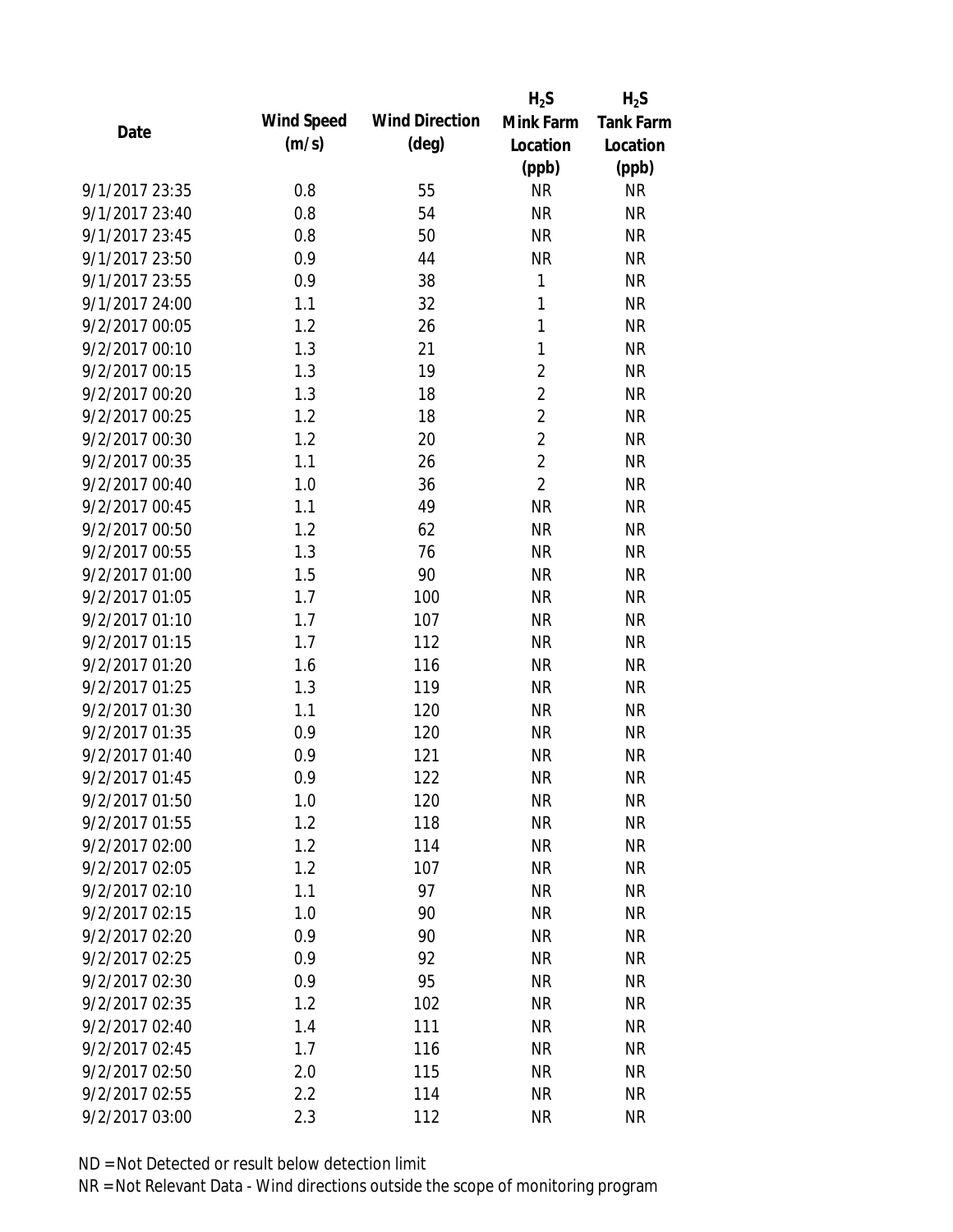|                |            |                       | $H_2S$         | $H_2S$           |
|----------------|------------|-----------------------|----------------|------------------|
| Date           | Wind Speed | <b>Wind Direction</b> | Mink Farm      | <b>Tank Farm</b> |
|                | (m/s)      | $(\text{deg})$        | Location       | Location         |
|                |            |                       | (ppb)          | (ppb)            |
| 9/2/2017 03:05 | 2.4        | 111                   | <b>NR</b>      | <b>NR</b>        |
| 9/2/2017 03:10 | 2.5        | 111                   | <b>NR</b>      | <b>NR</b>        |
| 9/2/2017 03:15 | 2.5        | 111                   | <b>NR</b>      | <b>NR</b>        |
| 9/2/2017 03:20 | 2.5        | 111                   | <b>NR</b>      | <b>NR</b>        |
| 9/2/2017 03:25 | 2.4        | 109                   | <b>NR</b>      | <b>NR</b>        |
| 9/2/2017 03:30 | 2.2        | 105                   | <b>NR</b>      | <b>NR</b>        |
| 9/2/2017 03:35 | 2.0        | 98                    | <b>NR</b>      | <b>NR</b>        |
| 9/2/2017 03:40 | 1.8        | 86                    | <b>NR</b>      | <b>NR</b>        |
| 9/2/2017 03:45 | 1.6        | 70                    | <b>NR</b>      | <b>NR</b>        |
| 9/2/2017 03:50 | 1.5        | 54                    | <b>NR</b>      | <b>NR</b>        |
| 9/2/2017 03:55 | 1.4        | 40                    | 1              | <b>NR</b>        |
| 9/2/2017 04:00 | 1.3        | 26                    | 1              | <b>NR</b>        |
| 9/2/2017 04:05 | 1.4        | 16                    | 1              | <b>NR</b>        |
| 9/2/2017 04:10 | 1.4        | 11                    | 1              | <b>NR</b>        |
| 9/2/2017 04:15 | 1.4        | 9                     | $\overline{2}$ | <b>NR</b>        |
| 9/2/2017 04:20 | 1.4        | $\overline{7}$        | $\overline{2}$ | <b>NR</b>        |
| 9/2/2017 04:25 | 1.4        | 65                    | <b>NR</b>      | <b>NR</b>        |
| 9/2/2017 04:30 | 1.4        | 64                    | <b>NR</b>      | <b>NR</b>        |
| 9/2/2017 04:35 | 1.3        | 65                    | <b>NR</b>      | <b>NR</b>        |
| 9/2/2017 04:40 | 1.3        | 66                    | <b>NR</b>      | <b>NR</b>        |
| 9/2/2017 04:45 | 1.2        | 71                    | <b>NR</b>      | <b>NR</b>        |
| 9/2/2017 04:50 | 1.1        | 80                    | <b>NR</b>      | <b>NR</b>        |
| 9/2/2017 04:55 | 1.0        | 30                    | $\overline{4}$ | <b>NR</b>        |
| 9/2/2017 05:00 | 0.9        | 41                    | <b>NR</b>      | <b>NR</b>        |
| 9/2/2017 05:05 | 0.8        | 52                    | <b>NR</b>      | <b>NR</b>        |
| 9/2/2017 05:10 | 0.7        | 61                    | <b>NR</b>      | <b>NR</b>        |
| 9/2/2017 05:15 | 0.6        | 66                    | <b>NR</b>      | <b>NR</b>        |
| 9/2/2017 05:20 | 0.6        | 64                    | <b>NR</b>      | <b>NR</b>        |
| 9/2/2017 05:25 | 0.6        | 61                    | <b>NR</b>      | <b>NR</b>        |
| 9/2/2017 05:30 | 0.7        | 56                    | <b>NR</b>      | <b>NR</b>        |
| 9/2/2017 05:35 | 0.7        | 48                    | <b>NR</b>      | <b>NR</b>        |
| 9/2/2017 05:40 | 0.7        | 41                    | <b>NR</b>      | <b>NR</b>        |
| 9/2/2017 05:45 | 0.7        | 36                    | 1              | <b>NR</b>        |
| 9/2/2017 05:50 | 0.7        | 37                    | 1              | <b>NR</b>        |
| 9/2/2017 05:55 | 0.7        | 37                    | 1              | <b>NR</b>        |
| 9/2/2017 06:00 | 0.7        | 36                    | 1              | <b>NR</b>        |
| 9/2/2017 06:05 | 0.8        | 34                    | 1              | <b>NR</b>        |
| 9/2/2017 06:10 | 0.8        | 29                    | 1              | <b>NR</b>        |
| 9/2/2017 06:15 | 0.9        | 83                    | <b>NR</b>      | <b>NR</b>        |
| 9/2/2017 06:20 | 1.1        | 133                   | <b>NR</b>      | <b>NR</b>        |
| 9/2/2017 06:25 | 1.2        | 184                   | <b>NR</b>      | <b>ND</b>        |
| 9/2/2017 06:30 | 1.3        | 237                   | 1              | <b>ND</b>        |
|                |            |                       |                |                  |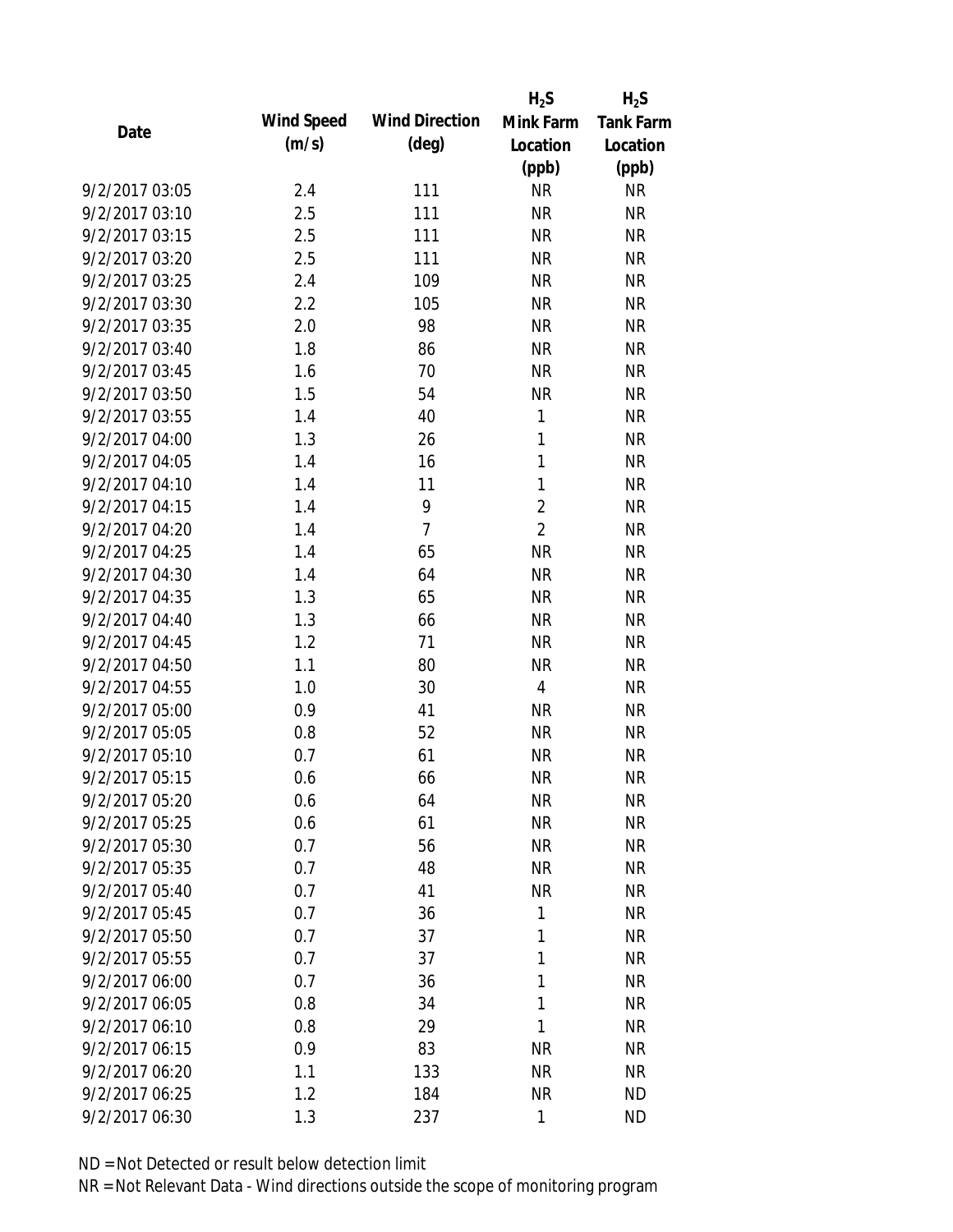|                |            |                       | $H_2S$         | $H_2S$           |
|----------------|------------|-----------------------|----------------|------------------|
| Date           | Wind Speed | <b>Wind Direction</b> | Mink Farm      | <b>Tank Farm</b> |
|                | (m/s)      | $(\text{deg})$        | Location       | Location         |
|                |            |                       | (ppb)          | (ppb)            |
| 9/2/2017 06:35 | 1.5        | 292                   | 1              | <b>NR</b>        |
| 9/2/2017 06:40 | 1.6        | 350                   | $\overline{2}$ | <b>NR</b>        |
| 9/2/2017 06:45 | 1.6        | 350                   | $\overline{2}$ | <b>NR</b>        |
| 9/2/2017 06:50 | 1.5        | 292                   | $\overline{2}$ | <b>NR</b>        |
| 9/2/2017 06:55 | 1.5        | 294                   | 3              | <b>NR</b>        |
| 9/2/2017 07:00 | 1.3        | 296                   | 3              | <b>NR</b>        |
| 9/2/2017 07:05 | 1.2        | 238                   | 3              | <b>ND</b>        |
| 9/2/2017 07:10 | 1.0        | 180                   | <b>NR</b>      | <b>ND</b>        |
| 9/2/2017 07:15 | 0.8        | 180                   | <b>NR</b>      | <b>ND</b>        |
| 9/2/2017 07:20 | 0.8        | 240                   | 4              | <b>ND</b>        |
| 9/2/2017 07:25 | 0.7        | 181                   | <b>NR</b>      | <b>ND</b>        |
| 9/2/2017 07:30 | 0.7        | 180                   | <b>NR</b>      | <b>ND</b>        |
| 9/2/2017 07:35 | 0.7        | 239                   | $\mathfrak{Z}$ | <b>ND</b>        |
| 9/2/2017 07:40 | 0.8        | 298                   | $\overline{2}$ | <b>NR</b>        |
| 9/2/2017 07:45 | 0.8        | 297                   | $\overline{2}$ | <b>NR</b>        |
| 9/2/2017 07:50 | 0.9        | 296                   | $\overline{2}$ | <b>NR</b>        |
| 9/2/2017 07:55 | 0.9        | 355                   | $\overline{2}$ | <b>NR</b>        |
| 9/2/2017 08:00 | 0.8        | 299                   | $\overline{2}$ | <b>NR</b>        |
| 9/2/2017 08:05 | 0.7        | 251                   | $\overline{2}$ | <b>ND</b>        |
| 9/2/2017 08:10 | 0.6        | 210                   | <b>NR</b>      | <b>ND</b>        |
| 9/2/2017 08:15 | 0.5        | 170                   | <b>NR</b>      | <b>ND</b>        |
| 9/2/2017 08:20 | 0.5        | 131                   | <b>NR</b>      | <b>NR</b>        |
| 9/2/2017 08:25 | 0.5        | 79                    | <b>NR</b>      | <b>NR</b>        |
| 9/2/2017 08:30 | 0.5        | 134                   | <b>NR</b>      | <b>NR</b>        |
| 9/2/2017 08:35 | 0.6        | 178                   | <b>NR</b>      | <b>ND</b>        |
| 9/2/2017 08:40 | 0.7        | 216                   | <b>NR</b>      | <b>ND</b>        |
| 9/2/2017 08:45 | 0.9        | 252                   | 3              | <b>ND</b>        |
| 9/2/2017 08:50 | 1.1        | 289                   | 3              | <b>NR</b>        |
| 9/2/2017 08:55 | 1.3        | 336                   | 3              | <b>NR</b>        |
| 9/2/2017 09:00 | 1.4        | 334                   | 3              | <b>NR</b>        |
| 9/2/2017 09:05 | 1.5        | 334                   | 3              | <b>NR</b>        |
| 9/2/2017 09:10 | 1.5        | 334                   | 3              | <b>NR</b>        |
| 9/2/2017 09:15 | 1.5        | 335                   | 3              | <b>NR</b>        |
| 9/2/2017 09:20 | 1.4        | 334                   | $\overline{2}$ | <b>NR</b>        |
| 9/2/2017 09:25 | 1.4        | 328                   | $\overline{2}$ | <b>NR</b>        |
| 9/2/2017 09:30 | 1.3        | 321                   | $\overline{2}$ | <b>NR</b>        |
| 9/2/2017 09:35 | 1.3        | 309                   | 1              | <b>NR</b>        |
| 9/2/2017 09:40 | 1.3        | 291                   | 1              | <b>NR</b>        |
| 9/2/2017 09:45 | 1.3        | 276                   | 1              | <b>NR</b>        |
| 9/2/2017 09:50 | 1.4        | 271                   | 1              | <b>ND</b>        |
| 9/2/2017 09:55 | 1.5        | 280                   | 1              | <b>NR</b>        |
| 9/2/2017 10:00 | 1.6        | 233                   | 1              | <b>ND</b>        |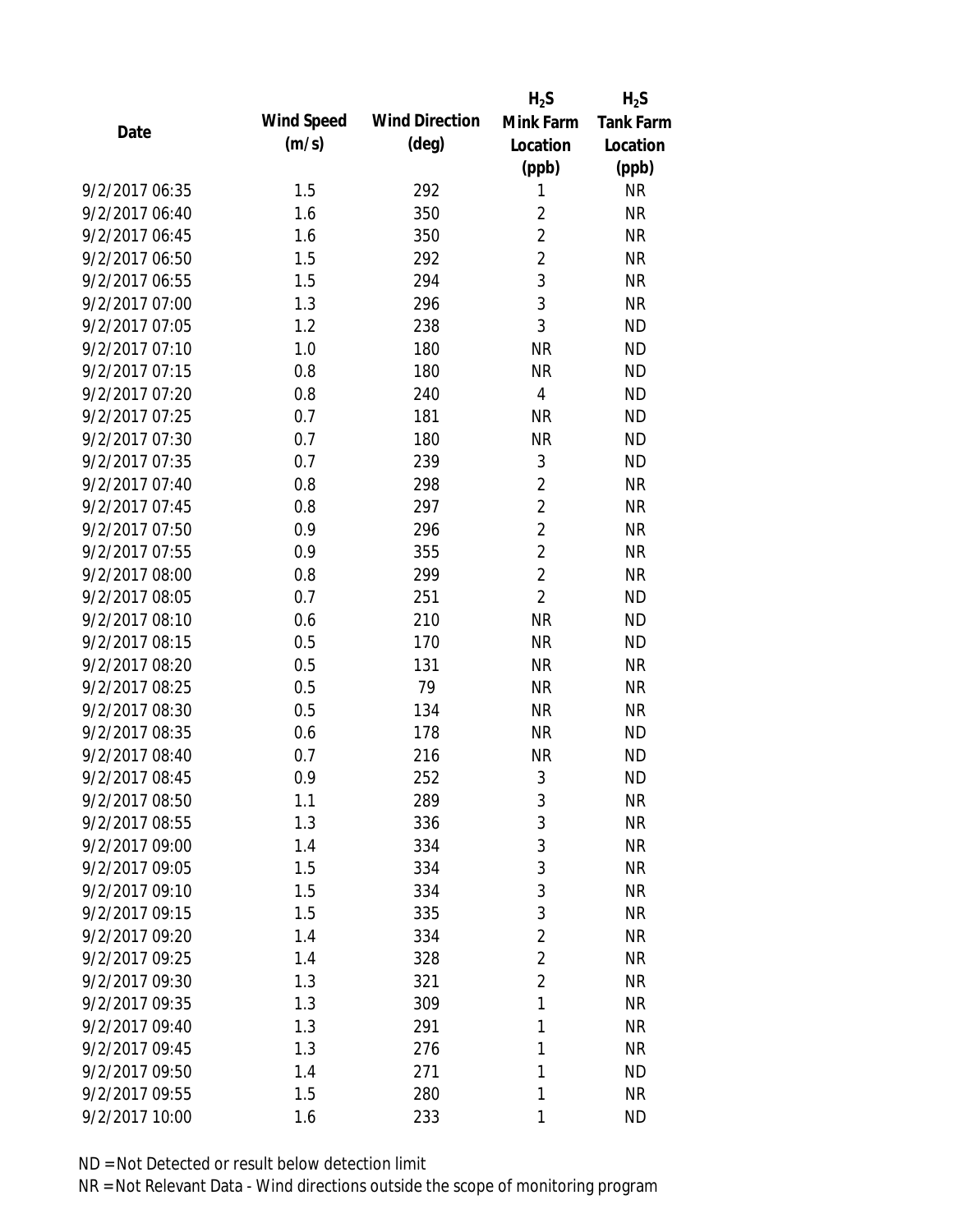|                |            |                       | $H_2S$    | $H_2S$    |
|----------------|------------|-----------------------|-----------|-----------|
| Date           | Wind Speed | <b>Wind Direction</b> | Mink Farm | Tank Farm |
|                | (m/s)      | $(\text{deg})$        | Location  | Location  |
|                |            |                       | (ppb)     | (ppb)     |
| 9/2/2017 10:05 | 1.6        | 190                   | <b>NR</b> | <b>ND</b> |
| 9/2/2017 10:10 | 1.7        | 154                   | <b>NR</b> | <b>NR</b> |
| 9/2/2017 10:15 | 1.7        | 113                   | <b>NR</b> | <b>NR</b> |
| 9/2/2017 10:20 | 1.7        | 64                    | <b>NR</b> | <b>NR</b> |
| 9/2/2017 10:25 | 1.7        | 64                    | <b>NR</b> | <b>NR</b> |
| 9/2/2017 10:30 | 1.8        | 122                   | <b>NR</b> | <b>NR</b> |
| 9/2/2017 10:35 | 1.7        | 121                   | <b>NR</b> | <b>NR</b> |
| 9/2/2017 10:40 | 1.7        | 180                   | <b>NR</b> | <b>ND</b> |
| 9/2/2017 10:45 | 1.7        | 237                   | 1         | <b>ND</b> |
| 9/2/2017 10:50 | 1.7        | 292                   | 1         | <b>NR</b> |
| 9/2/2017 10:55 | 1.7        | 290                   | 1         | <b>NR</b> |
| 9/2/2017 11:00 | 1.6        | 287                   | 1         | <b>NR</b> |
| 9/2/2017 11:05 | 1.6        | 340                   | 1         | <b>NR</b> |
| 9/2/2017 11:10 | 1.5        | 337                   | 1         | <b>NR</b> |
| 9/2/2017 11:15 | 1.5        | 338                   | 1         | <b>NR</b> |
| 9/2/2017 11:20 | 1.5        | 340                   | 1         | <b>NR</b> |
| 9/2/2017 11:25 | 1.5        | 342                   | 1         | <b>NR</b> |
| 9/2/2017 11:30 | 1.5        | 344                   | 1         | <b>NR</b> |
| 9/2/2017 11:35 | 1.6        | 347                   | 1         | <b>NR</b> |
| 9/2/2017 11:40 | 1.7        | 346                   | 1         | <b>NR</b> |
| 9/2/2017 11:45 | 1.8        | 341                   | 1         | <b>NR</b> |
| 9/2/2017 11:50 | 1.9        | 335                   | 1         | <b>NR</b> |
| 9/2/2017 11:55 | 2.1        | 327                   | 1         | <b>NR</b> |
| 9/2/2017 12:00 | 2.2        | 320                   | 1         | <b>NR</b> |
| 9/2/2017 12:05 | 2.2        | 313                   | 1         | <b>NR</b> |
| 9/2/2017 12:10 | 2.3        | 307                   | 1         | <b>NR</b> |
| 9/2/2017 12:15 | 2.3        | 303                   | 1         | <b>NR</b> |
| 9/2/2017 12:20 | 2.3        | 302                   | 1         | <b>NR</b> |
| 9/2/2017 12:25 | 2.3        | 301                   | 1         | <b>NR</b> |
| 9/2/2017 12:30 | 2.2        | 298                   | 1         | <b>NR</b> |
| 9/2/2017 12:35 | 2.2        | 295                   | 1         | <b>NR</b> |
| 9/2/2017 12:40 | 2.2        | 294                   | 1         | <b>NR</b> |
| 9/2/2017 12:45 | 2.2        | 295                   | 1         | <b>NR</b> |
| 9/2/2017 12:50 | 2.2        | 297                   | 1         | <b>NR</b> |
| 9/2/2017 12:55 | 2.2        | 302                   | 1         | <b>NR</b> |
| 9/2/2017 13:00 | 2.2        | 311                   | 1         | <b>NR</b> |
| 9/2/2017 13:05 | 2.2        | 320                   | 1         | <b>NR</b> |
| 9/2/2017 13:10 | 2.1        | 326                   | 1         | <b>NR</b> |
| 9/2/2017 13:15 | 2.1        | 331                   | 1         | <b>NR</b> |
| 9/2/2017 13:20 | 2.1        | 329                   | 1         | <b>NR</b> |
| 9/2/2017 13:25 | 2.0        | 323                   | 1         | <b>NR</b> |
| 9/2/2017 13:30 | 2.0        | 315                   | 1         | <b>NR</b> |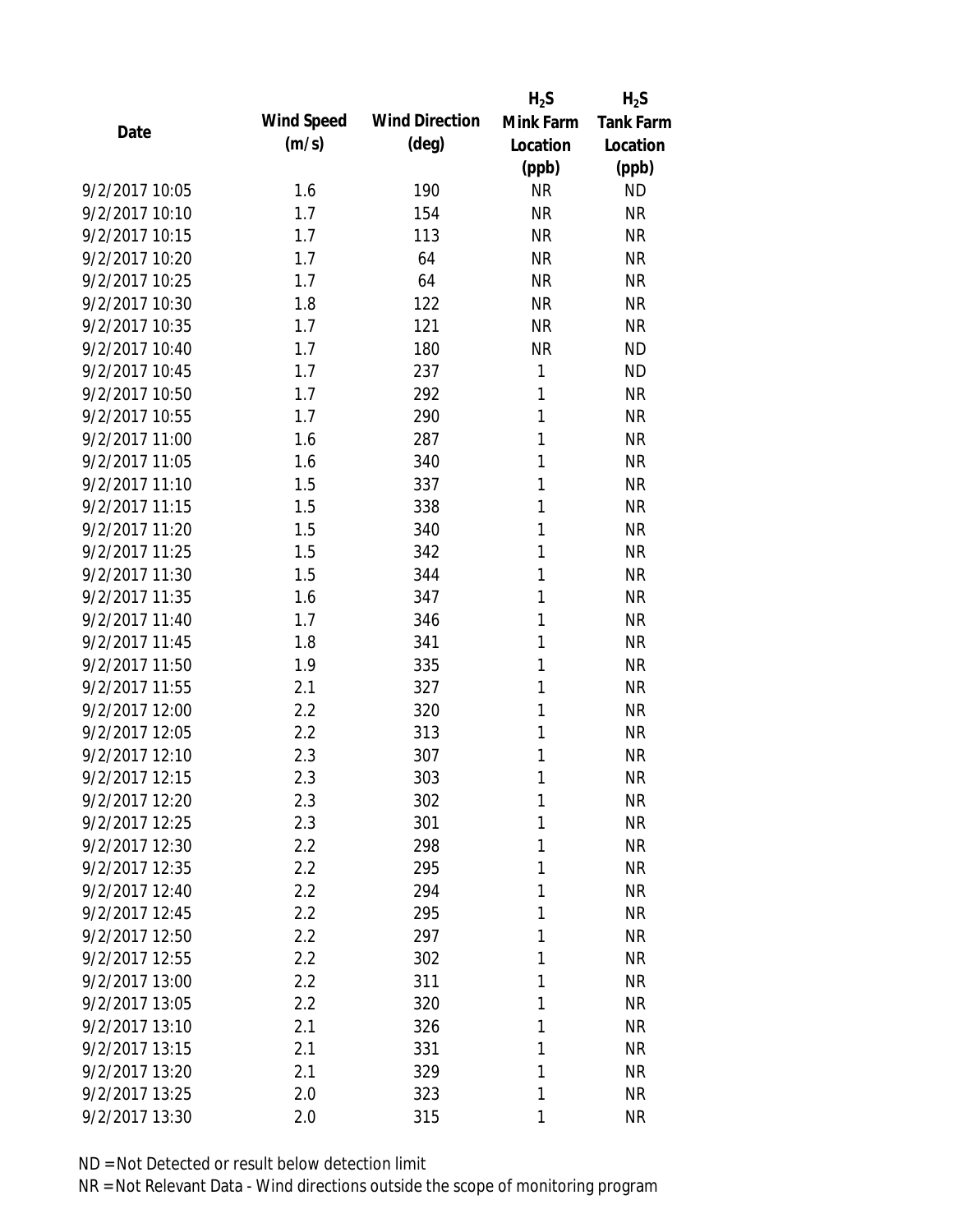|                |            |                       | $H_2S$       | $H_2S$           |
|----------------|------------|-----------------------|--------------|------------------|
| Date           | Wind Speed | <b>Wind Direction</b> | Mink Farm    | <b>Tank Farm</b> |
|                | (m/s)      | $(\text{deg})$        | Location     | Location         |
|                |            |                       | (ppb)        | (ppb)            |
| 9/2/2017 13:35 | 2.0        | 307                   | 1            | <b>NR</b>        |
| 9/2/2017 13:40 | 1.9        | 299                   | 1            | <b>NR</b>        |
| 9/2/2017 13:45 | 1.8        | 291                   | <b>ND</b>    | <b>NR</b>        |
| 9/2/2017 13:50 | 1.8        | 287                   | <b>ND</b>    | <b>NR</b>        |
| 9/2/2017 13:55 | 1.8        | 284                   | <b>ND</b>    | <b>NR</b>        |
| 9/2/2017 14:00 | 1.8        | 280                   | <b>ND</b>    | <b>NR</b>        |
| 9/2/2017 14:05 | 1.8        | 275                   | <b>ND</b>    | <b>ND</b>        |
| 9/2/2017 14:10 | 1.9        | 269                   | <b>ND</b>    | <b>ND</b>        |
| 9/2/2017 14:15 | 1.9        | 264                   | <b>ND</b>    | <b>ND</b>        |
| 9/2/2017 14:20 | 2.0        | 259                   | <b>ND</b>    | <b>ND</b>        |
| 9/2/2017 14:25 | 2.1        | 255                   | 1            | <b>ND</b>        |
| 9/2/2017 14:30 | 2.2        | 251                   | 1            | <b>ND</b>        |
| 9/2/2017 14:35 | 2.3        | 250                   | 1            | <b>ND</b>        |
| 9/2/2017 14:40 | 2.4        | 248                   | 1            | <b>ND</b>        |
| 9/2/2017 14:45 | 2.5        | 248                   | 1            | <b>ND</b>        |
| 9/2/2017 14:50 | 2.5        | 247                   | 1            | <b>ND</b>        |
| 9/2/2017 14:55 | 2.5        | 247                   | 1            | <b>ND</b>        |
| 9/2/2017 15:00 | 2.5        | 246                   | 1            | <b>ND</b>        |
| 9/2/2017 15:05 | 2.4        | 246                   | $\mathbf{1}$ | <b>ND</b>        |
| 9/2/2017 15:10 | 2.4        | 249                   | 1            | <b>ND</b>        |
| 9/2/2017 15:15 | 2.4        | 252                   | <b>ND</b>    | <b>ND</b>        |
| 9/2/2017 15:20 | 2.5        | 255                   | <b>ND</b>    | <b>ND</b>        |
| 9/2/2017 15:25 | 2.5        | 259                   | <b>ND</b>    | <b>ND</b>        |
| 9/2/2017 15:30 | 2.5        | 264                   | <b>ND</b>    | <b>ND</b>        |
| 9/2/2017 15:35 | 2.5        | 267                   | 1            | <b>ND</b>        |
| 9/2/2017 15:40 | 2.5        | 269                   | 1            | <b>ND</b>        |
| 9/2/2017 15:45 | 2.5        | 269                   | 1            | <b>ND</b>        |
| 9/2/2017 15:50 | 2.5        | 268                   | 1            | <b>ND</b>        |
| 9/2/2017 15:55 | 2.6        | 265                   | 1            | <b>ND</b>        |
| 9/2/2017 16:00 | 2.6        | 263                   | 1            | <b>ND</b>        |
| 9/2/2017 16:05 | 2.7        | 260                   | 1            | <b>ND</b>        |
| 9/2/2017 16:10 | 2.7        | 259                   | 1            | <b>ND</b>        |
| 9/2/2017 16:15 | 2.8        | 259                   | 1            | <b>ND</b>        |
| 9/2/2017 16:20 | 2.8        | 260                   | 1            | <b>ND</b>        |
| 9/2/2017 16:25 | 2.8        | 261                   | 1            | <b>ND</b>        |
| 9/2/2017 16:30 | 2.8        | 261                   | 1            | <b>ND</b>        |
| 9/2/2017 16:35 | 2.9        | 261                   | 1            | <b>ND</b>        |
| 9/2/2017 16:40 | 2.9        | 260                   | ND           | <b>ND</b>        |
| 9/2/2017 16:45 | 3.0        | 258                   | <b>ND</b>    | <b>ND</b>        |
| 9/2/2017 16:50 | 3.0        | 255                   | <b>ND</b>    | <b>ND</b>        |
| 9/2/2017 16:55 | 3.0        | 254                   | 1            | <b>ND</b>        |
| 9/2/2017 17:00 | 3.1        | 254                   | 1            | <b>ND</b>        |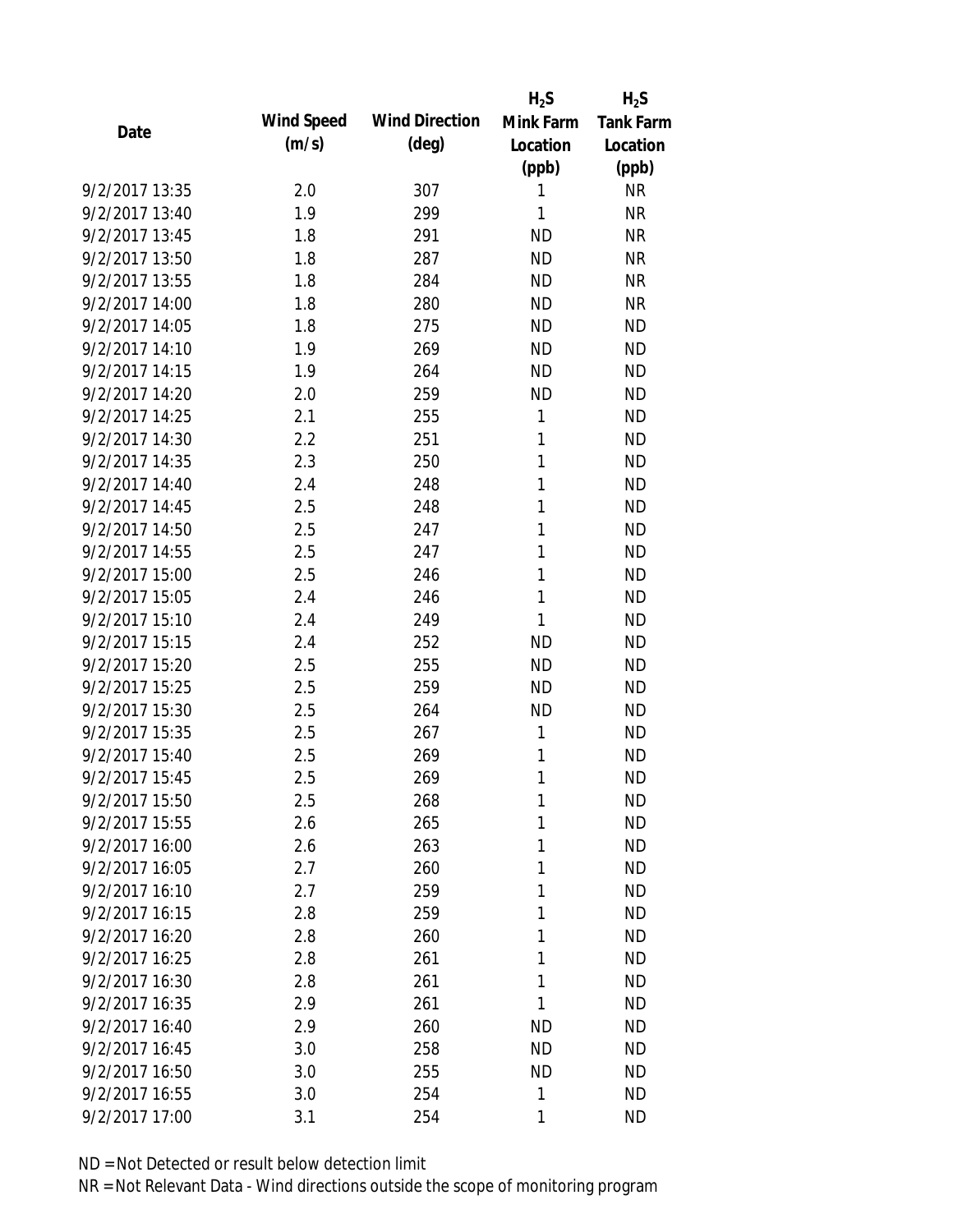|                |            |                       | $H_2S$    | $H_2S$           |
|----------------|------------|-----------------------|-----------|------------------|
| Date           | Wind Speed | <b>Wind Direction</b> | Mink Farm | <b>Tank Farm</b> |
|                | (m/s)      | $(\text{deg})$        | Location  | Location         |
|                |            |                       | (ppb)     | (ppb)            |
| 9/2/2017 17:05 | 3.0        | 253                   | 1         | <b>ND</b>        |
| 9/2/2017 17:10 | 3.0        | 253                   | 1         | <b>ND</b>        |
| 9/2/2017 17:15 | 3.0        | 252                   | 1         | <b>ND</b>        |
| 9/2/2017 17:20 | 3.1        | 252                   | 1         | <b>ND</b>        |
| 9/2/2017 17:25 | 3.1        | 252                   | 1         | <b>ND</b>        |
| 9/2/2017 17:30 | 3.1        | 250                   | <b>ND</b> | <b>ND</b>        |
| 9/2/2017 17:35 | 3.1        | 250                   | <b>ND</b> | <b>ND</b>        |
| 9/2/2017 17:40 | 3.2        | 250                   | <b>ND</b> | <b>ND</b>        |
| 9/2/2017 17:45 | 3.1        | 251                   | <b>ND</b> | <b>ND</b>        |
| 9/2/2017 17:50 | 3.1        | 252                   | <b>ND</b> | <b>ND</b>        |
| 9/2/2017 17:55 | 3.0        | 253                   | <b>ND</b> | <b>ND</b>        |
| 9/2/2017 18:00 | 3.0        | 255                   | 1         | <b>ND</b>        |
| 9/2/2017 18:05 | 2.9        | 256                   | 1         | <b>ND</b>        |
| 9/2/2017 18:10 | 2.9        | 255                   | 1         | <b>ND</b>        |
| 9/2/2017 18:15 | 2.8        | 252                   | 1         | <b>ND</b>        |
| 9/2/2017 18:20 | 2.8        | 247                   | 1         | <b>ND</b>        |
| 9/2/2017 18:25 | 2.8        | 243                   | 1         | <b>ND</b>        |
| 9/2/2017 18:30 | 2.8        | 238                   | 1         | <b>ND</b>        |
| 9/2/2017 18:35 | 2.8        | 232                   | 1         | <b>ND</b>        |
| 9/2/2017 18:40 | 2.8        | 228                   | <b>NR</b> | <b>ND</b>        |
| 9/2/2017 18:45 | 2.9        | 226                   | <b>NR</b> | <b>ND</b>        |
| 9/2/2017 18:50 | 2.9        | 224                   | <b>NR</b> | <b>ND</b>        |
| 9/2/2017 18:55 | 3.0        | 223                   | <b>NR</b> | 1                |
| 9/2/2017 19:00 | 3.2        | 224                   | <b>NR</b> | 1                |
| 9/2/2017 19:05 | 3.3        | 226                   | <b>NR</b> | 1                |
| 9/2/2017 19:10 | 3.4        | 229                   | <b>NR</b> | 1                |
| 9/2/2017 19:15 | 3.5        | 233                   | 1         | 1                |
| 9/2/2017 19:20 | 3.5        | 239                   | 1         | <b>ND</b>        |
| 9/2/2017 19:25 | 3.5        | 244                   | 1         | <b>ND</b>        |
| 9/2/2017 19:30 | 3.4        | 249                   | 1         | <b>ND</b>        |
| 9/2/2017 19:35 | 3.3        | 255                   | 1         | <b>ND</b>        |
| 9/2/2017 19:40 | 3.1        | 261                   | 1         | <b>ND</b>        |
| 9/2/2017 19:45 | 3.0        | 269                   | <b>ND</b> | ND               |
| 9/2/2017 19:50 | 2.8        | 280                   | <b>ND</b> | <b>NR</b>        |
| 9/2/2017 19:55 | 2.6        | 292                   | <b>ND</b> | <b>NR</b>        |
| 9/2/2017 20:00 | 2.5        | 307                   | 1         | <b>NR</b>        |
| 9/2/2017 20:05 | 2.5        | 322                   | 1         | <b>NR</b>        |
| 9/2/2017 20:10 | 2.5        | 275                   | 1         | <b>ND</b>        |
| 9/2/2017 20:15 | 2.5        | 229                   | <b>NR</b> | <b>ND</b>        |
| 9/2/2017 20:20 | 2.6        | 181                   | <b>NR</b> | ND               |
| 9/2/2017 20:25 | 2.7        | 130                   | <b>NR</b> | <b>NR</b>        |
| 9/2/2017 20:30 | 2.7        | 78                    | <b>NR</b> | <b>NR</b>        |